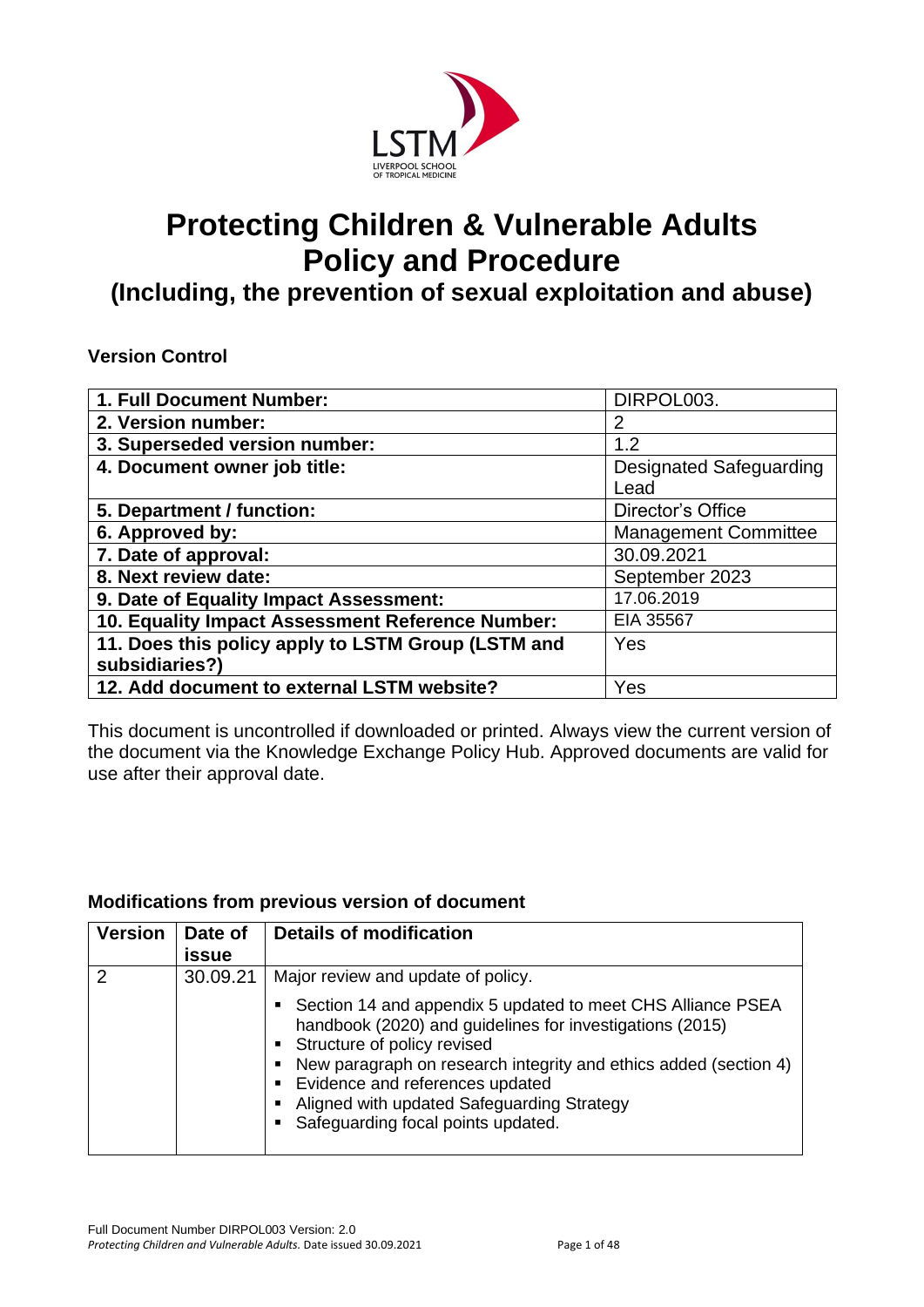| <b>Contents</b>                                                                                         | Page |
|---------------------------------------------------------------------------------------------------------|------|
| 1. Scope                                                                                                | 3    |
| 2. Introduction and context- what is safeguarding?                                                      | 3    |
| 3. Equality and Diversity                                                                               | 4    |
| 4. Research Ethics and Integrity                                                                        | 4    |
| 5. Definitions used in this policy                                                                      | 5    |
| 6. Purpose of policy                                                                                    | 5    |
| 7. Potential indicators of harm                                                                         | 6    |
| 8. Dealing with suspicions or allegations of harm or abuse - The Four Rs                                | 6    |
| 9. Roles and responsibilities                                                                           | 10   |
| 10. Protecting children and vulnerable adults in our overseas projects                                  | 13   |
| 11. Safeguarding concerns about members of staff, students, contractors,<br>volunteers, or consultants. | 16   |
| 12. Reporting concerns - freedom to speak up approach                                                   | 18   |
| 13. Ensuring the welfare of staff/students in overseas research                                         | 19   |
| 14. Protecting children who are visitors to our sites                                                   | 20   |
| 15. Incident investigation                                                                              | 21   |
| 16. Safe recruitment & selection of staff, volunteers, contractors, and consultants                     |      |
| 17. Staff code of conduct                                                                               | 26   |
| 18. Training                                                                                            | 27   |
| 19. Monitoring of policy                                                                                | 27   |
| 20. References                                                                                          | 29   |
| Appendices                                                                                              |      |
| Appendix 1: Definitions of Child Abuse                                                                  | 31   |
| Appendix 2: Definitions of Adult Abuse                                                                  | 32   |
| Appendix 3: Safeguarding incident disclosure form                                                       | 33   |
| Appendix 4: Safeguarding incident reporting process                                                     | 36   |
| Appendix 5: Safeguarding serious incident management process                                            | 37   |
| Appendix 6: Safeguarding Focal Points                                                                   | 38   |
| Appendix 7: Safeguarding referrals - Liverpool                                                          | 39   |
| Appendix 8: Other UK organisations offering help and support                                            | 40   |
| Appendix 9: Overseas External Organisations and Resources                                               | 44   |
| Appendix 10: Safeguarding Risk Mapping Tool                                                             | 47   |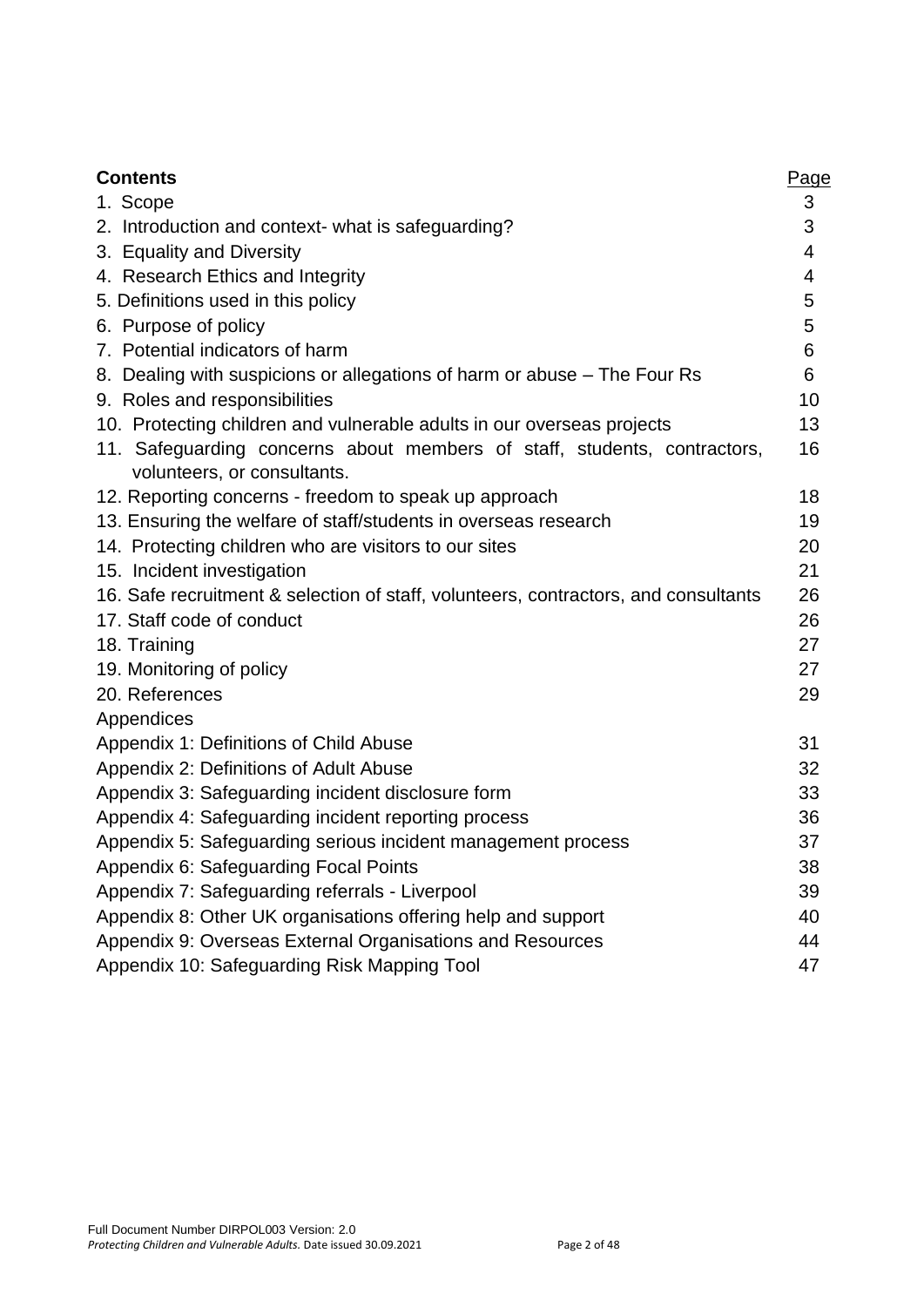### **1. SCOPE**

1.1 This Policy applies to:

All LSTM employees, students, volunteers, consultants, contractors and other representatives of LSTM and the wider LSTM group of companies and subsidiaries, whether national or international, full time, part time or engaged on short-term contracts, (e.g., consultants, researchers etc.) in the UK and in our overseas projects.

- 1.2 Breaches in the policy by our staff may lead to disciplinary action including possible dismissal and, in some cases, could lead to criminal prosecution. In this respect, LSTM reserves the right to refer alleged instances of abuse to the relevant professional body and/or the police authorities.
- 1.3 For partners/contractors and volunteers, breaches can lead up to and including termination of relation including contractual & partnership agreements. Where relevant, the appropriate UK legal or other frameworks will be referred to. In this respect, LSTM reserves the right to refer alleged instances to the relevant professional body and/or the police authorities.
- 1.4 The LSTM Group's scope of work on safeguarding includes prevention of:
	- Sexual exploitation, abuse, and harassment (PSEAH)
	- Other forms of abuse such as physical, financial/material, psychological, discriminatory, and organisational abuse
	- Modern slavery
	- Neglect or acts of omission
	- **Bullving and harassment**
- 1.5 This policy document covers the protection of:
	- Children and vulnerable adults who directly use our services or participate in our research and education activity
	- Community members who may not be directly participating in, but are affected by our research and education activity
	- Staff, students, consultants, contractors, volunteers, and representatives from partner organisations with whom we are collaborating.

### **2. INTRODUCTION AND CONTEXT – WHAT IS SAFEGUARDING?**

- 2.1 Safeguarding is the responsibility that organisations have, to make sure that their staff, operations and programmes **do no harm** (Keeping Children Safe, 2020). Safeguarding is a term used to describe how we protect adults, children and young people from abuse or neglect. It is an important shared priority of many public facing services.
- 2.2 The UK Collaborative on Development Research (UKCDR, 2020), have taken the scope of safeguarding further to include:

'*any sexual exploitation, abuse or harassment of research participants, communities and research staff, plus any broader forms of violence, exploitation and abuse relevant to research, such as bullying, psychological abuse and physical violence*.'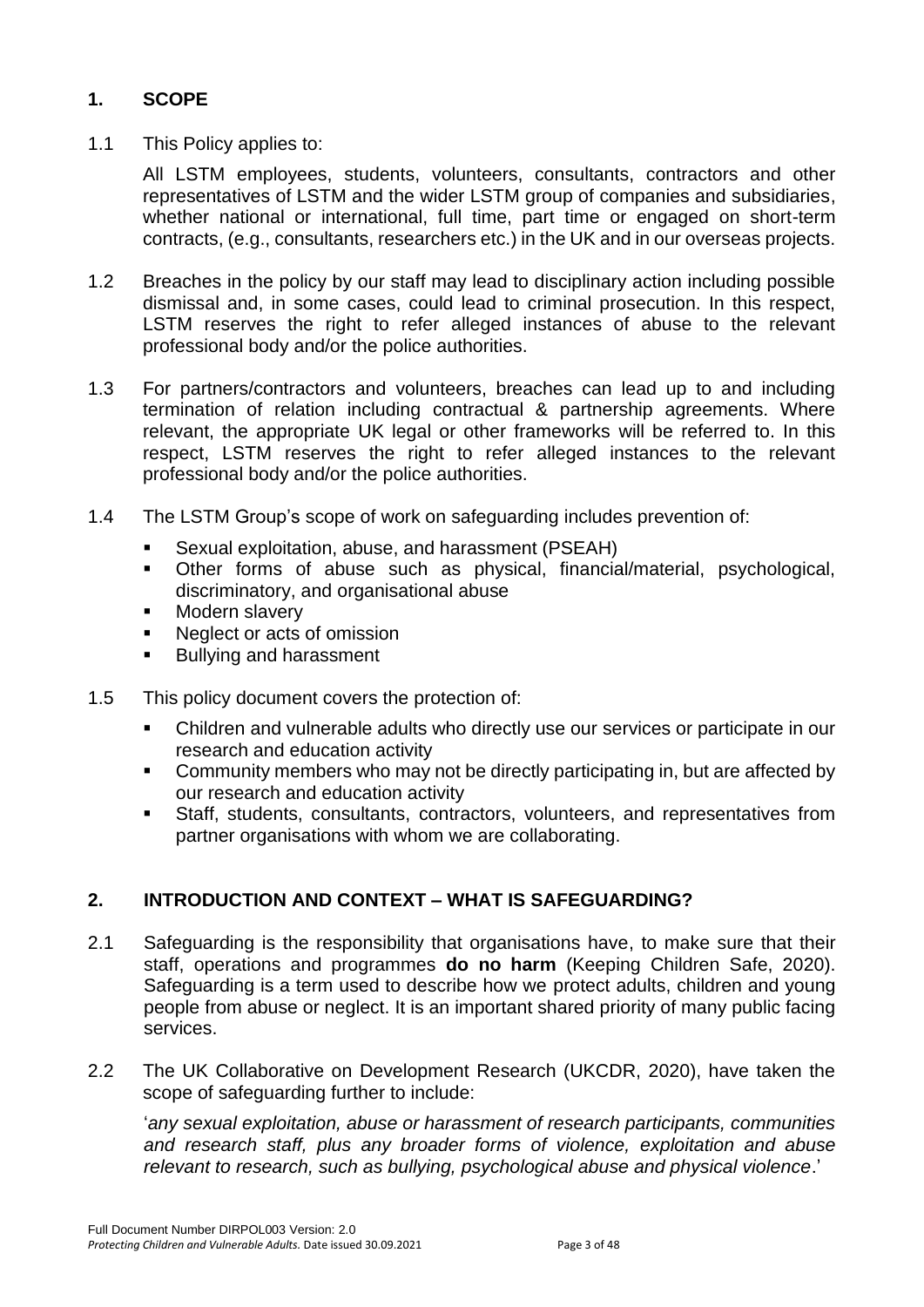- 2.3 Safeguarding is about protecting certain people who may be in vulnerable circumstances. These people may be at risk of abuse or neglect due to the actions (or inactions) of another person/organisation. In these cases, it is vital that organisations work together to identify people at risk and put steps in place to help prevent abuse or neglect (Office of the Public Guardian, 2017).
- 2.4 The Liverpool School of Tropical Medicine (LSTM) Group believes that everyone we come into contact with, regardless of age, gender identity, disability, sexual orientation, or ethnic origin has the right to be protected from all forms of harm, abuse, neglect, and exploitation. LSTM will not tolerate abuse and exploitation by staff or associated personnel.
- 2.5 LSTM has a zero-tolerance policy for staff and organisational representatives committing harm, exploitation, or abuse. We endorse and support the principles of the Universal Declaration of Human Rights, (UN, 1948); the [UN Convention on the](https://www.unicef.org.uk/what-we-do/un-convention-child-rights/)  [Rights of The Child,](https://www.unicef.org.uk/what-we-do/un-convention-child-rights/) (UNICEF, 1989); the [Declaration on the Elimination of Violence](http://www.un.org/ga/search/view_doc.asp?symbol=A/RES/48/104)  [Against Women,](http://www.un.org/ga/search/view_doc.asp?symbol=A/RES/48/104) (UN, 1993) and of the [UN Global Compact](https://www.unglobalcompact.org/what-is-gc/mission/principles) (UN, 1997).
- 2.6 The LSTM Group, recognises its role in safeguarding and protecting our research participants, beneficiaries, patients, and communities with whom we have direct and indirect contact through our work, as well as protecting any vulnerable staff, students, volunteers, and other representatives.
- 2.7 We will develop our procedures and processes for safeguarding with due consideration of the following key standards:
	- **Inter-Agency Standing Committee Minimum Operating Standards on Prevention** [of Sexual Exploitation and Abuse](https://interagencystandingcommittee.org/system/files/2020-03/Minimum%20operating%20standards-psea%20by%20own%20personnel%202012.pdf) (2012)
	- [Keeping Children Safe, International Child Safeguarding Standards](https://www.keepingchildrensafe.global/wp-content/uploads/2020/02/KCS-CS-Standards-ENG-200218.pdf) (2020)

### **3. EQUALITY AND DIVERSITY**

LSTM is committed to promoting equality of opportunity, combatting unlawful discrimination, and promoting good community relations. We will not tolerate any form of unlawful discrimination or behaviour that undermines this commitment and is contrary to our equality policy.

### **4. RESEARCH ETHICS AND INTEGRITY**

LSTM expects our research to be underpinned by the highest standards of rigour and integrity as per [LSTM's Research Integrity Statement](https://www.lstmed.ac.uk/research/research-integrity/lstm-research-integrity-statement) and that our research environment is underpinned by a culture of integrity, adhering to all LSTM requirements and expectations in the governance and ethics of research, and query any concerns over research misconduct in a transparent, timely and fair manner.

Care and respect must be exercised for all participants in research, the wider participant community, and for the subjects and beneficiaries of research, including humans, animals, and the environment.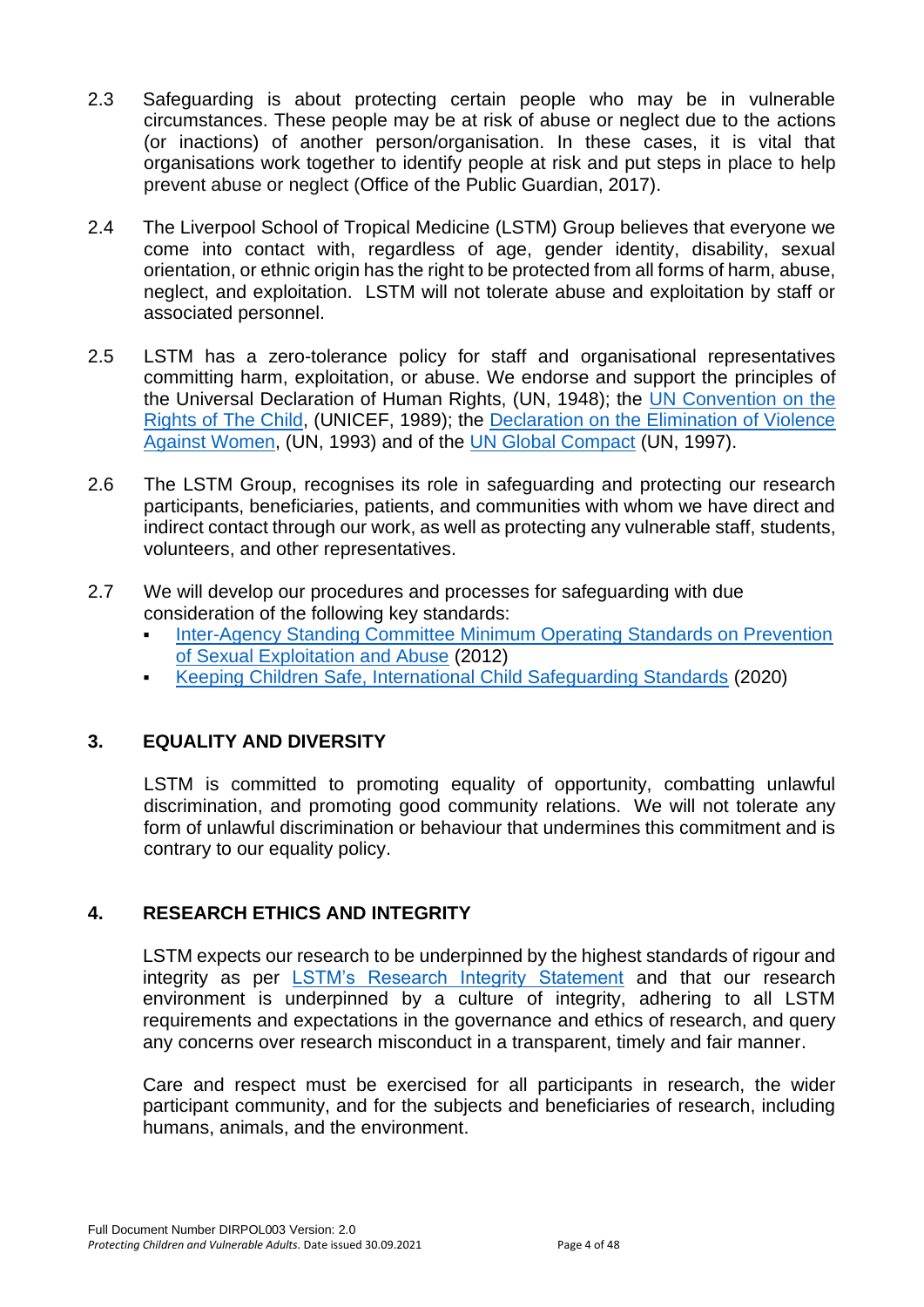### **5. DEFINITIONS USED IN THIS POLICY**

- 5.1 The Safeguarding Vulnerable Groups Act (UKPGA, 2006) and the UN Convention on the Rights of the Child, 1989 (UNCRC) define a "child" as a person under the age of 18 years old. For the purposes of this policy and the associated code of conduct, the terms:
	- "child" and "children" will therefore be used to describe all children and young people who have not yet reached their 18<sup>th</sup> birthday.
	- "staff" will be used to describe employees, volunteers, contractors, and representatives including those employed under consultancy arrangements.
	- "student" will be used to describe all undergraduate, post-graduate and short course students registered with us, or learning on our premises.
	- "Vulnerable adult"  $-$  is a person aged 18 years or older who may need health and/or care services because of mental or other disability, age, or illness; and who is or may be, unable to take care of themselves, or unable to protect themselves against significant harm or exploitation (NHS England, 2017). For LSTM, this may include members of staff, students, research participants, beneficiaries, patients, and other community members who we have direct and indirect contact with through our work.

### **6. PURPOSE OF POLICY**

The purpose of this policy is to:

- **Ensure that systems and processes are in place to quide and support staff in their** role to safeguard and protect beneficiaries, research participants, patients, members of the public and any individuals who come into contact with LSTM and any of our representatives.
- **Ensure that children and vulnerable adults are protected from all types of abuse,** exploitation or intentional and/or unintentional actions and failings that place them at risk of injury and/or any other harm.
- **Ensure that the organisation has systems in place to deal well with any allegations,** complaints, and cases of all types of abuse and exploitation by its own personnel, through effective implementation of safeguarding policies and procedures.

#### **7. POTENTIAL INDICATORS OF HARM, ABUSE OR NEGLECT – THE DIFFERENT FORMS OF HARM**

### **7.1 Child Abuse**

The definitions of abuse and neglect in children can be seen in Appendix 1.

### **7.2 Abuse of vulnerable adults**

Abuse and neglect of adults can take many forms, it can lead to a violation of someone's human and civil rights by another person and can be physical, financial, verbal, or psychological. It can be the result of an act or a failure to act. It can happen when an adult at risk is persuaded into a financial or sexual exchange they have not consented to or can't consent to. Abuse can occur in any relationship and may result in significant harm or exploitation. Please refer to Appendix 2 for a list of definitions of abuse of vulnerable adults.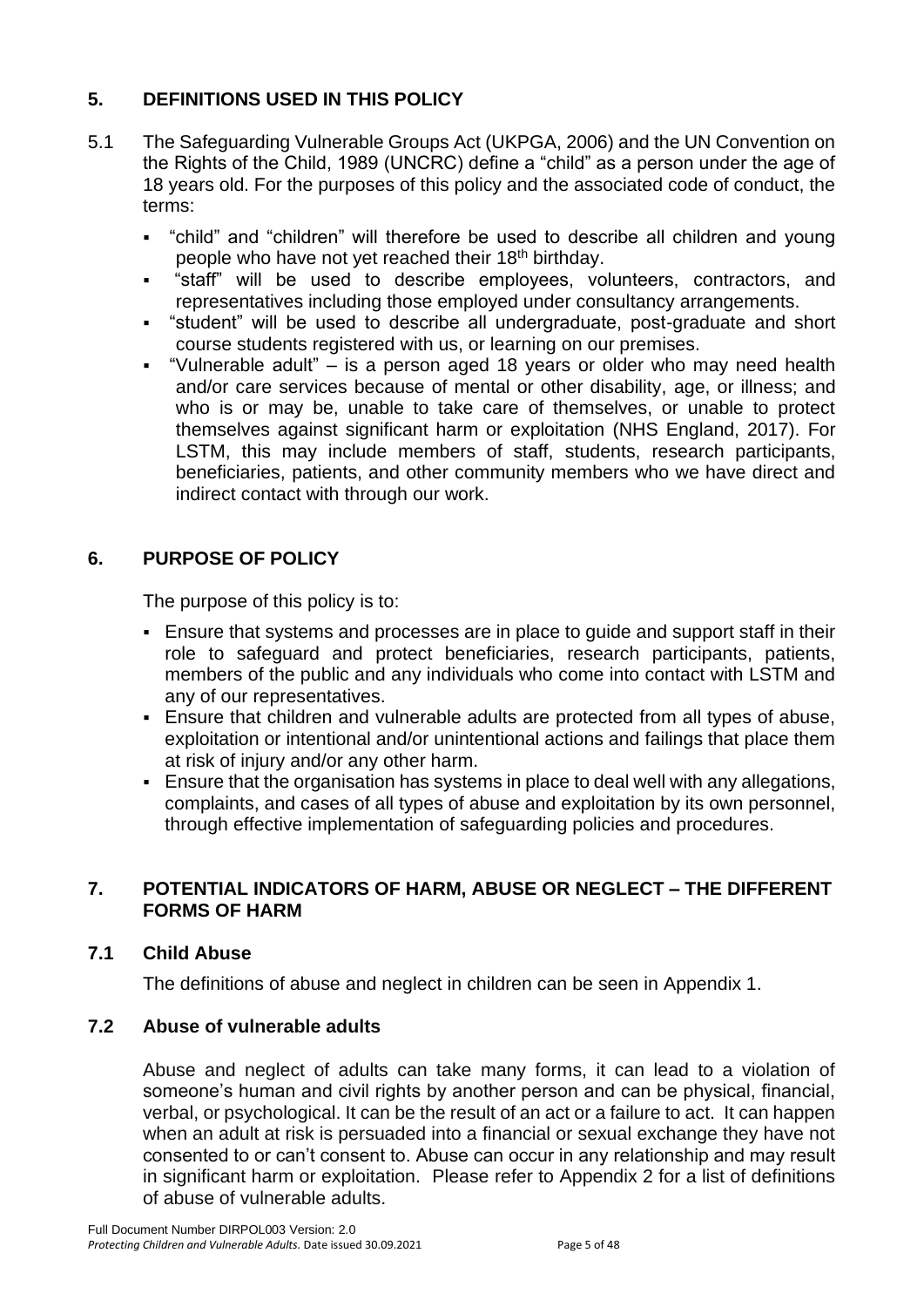### **8. DEALING WITH SUSPICIONS OR ALLEGATIONS OF HARM OR ABUSE**

In dealing with suspicions or allegations of abuse staff members should follow The **FOUR Rs**:

| <u>R</u> ecognise |
|-------------------|
| <u>R</u> espond   |
| <u>R</u> eport    |
| Refer             |

**8.1 RECOGNISE** - the ability to recognise behaviours that may indicate abuse.

Please note that the examples given in Table Three overleaf may also be indicators of other medical factors and may not necessarily confirm abuse and neglect.

| Signs of abuse of children and vulnerable adults |                                                                                                          |  |  |
|--------------------------------------------------|----------------------------------------------------------------------------------------------------------|--|--|
| Physical                                         | Unexplained bruising, marks, or injuries on any part of the body                                         |  |  |
|                                                  | " Bruising which looks like hand or finger marks, burns, cigarette burns, scalds, sprains, dislocations, |  |  |
|                                                  | human bites, cuts                                                                                        |  |  |
|                                                  | ■ Frequent visits to the GP or A&E (or Doctor/Clinic/Hospital)                                           |  |  |
|                                                  | An injury inconsistent with the explanation offered                                                      |  |  |
|                                                  | ■ Fear of parents or carers being approached for an explanation                                          |  |  |
|                                                  | Aggressive behaviour or severe temper outbursts                                                          |  |  |
|                                                  | • Flinching when approached                                                                              |  |  |
|                                                  | Reluctance to get changed or wearing long sleeves in hot weather                                         |  |  |
|                                                  | " Depression, withdrawn behaviour or other behaviour change                                              |  |  |
|                                                  | Running away from home/residential care                                                                  |  |  |
|                                                  | Lack of confidence and low self-esteem                                                                   |  |  |
|                                                  | " Distrust of adults, particularly those with whom a close relationship would normally be expected       |  |  |
|                                                  | " Drug and alcohol abuse                                                                                 |  |  |
| Emotional/                                       | A failure to thrive or grow, physical mental or emotional development is delayed                         |  |  |
| Psychological                                    | " Sudden speech disorders or delayed speech                                                              |  |  |
|                                                  | <b>Behaviour change</b>                                                                                  |  |  |
|                                                  | <b>Being unable to play or socialise with others</b>                                                     |  |  |
|                                                  | ■ Self-harm                                                                                              |  |  |
|                                                  | ■ Fear of parent or carer being approached regarding their behaviour                                     |  |  |
|                                                  | ■ Confusion                                                                                              |  |  |
|                                                  | Low self esteem                                                                                          |  |  |
|                                                  | • Drug or alcohol abuse                                                                                  |  |  |
|                                                  | Compulsive stealing                                                                                      |  |  |
|                                                  | ■ Running away                                                                                           |  |  |
| Sexual                                           | " Pain or itching in the genital/anal areas, bruising or bleeding near genital/anal areas                |  |  |
|                                                  | " Sexually transmitted disease, genital discharge, or urinary tract infection                            |  |  |
|                                                  | " Stomach pains or discomfort when walking or sitting down                                               |  |  |
|                                                  | Pregnancy                                                                                                |  |  |
|                                                  | " Sudden or unexplained changes in behaviour, e.g., becoming aggressive or withdrawn                     |  |  |
|                                                  | • Showing fear or distrust of a particular adult(s)                                                      |  |  |
|                                                  | " Sexual knowledge/language particularly in not appropriate for age,                                     |  |  |
|                                                  | ■ Bedwetting                                                                                             |  |  |
|                                                  | " Saying they have secrets they cannot tell anyone about                                                 |  |  |
|                                                  | • Self-harm or mutilation, sometimes leading to suicide attempts                                         |  |  |
|                                                  | Eating problems such as overeating or anorexia                                                           |  |  |
| Neglect                                          | " Constant hunger, stealing food from others, weight loss, constantly being underweight, malnutrition    |  |  |
|                                                  | • Poor personal hygiene                                                                                  |  |  |
|                                                  | Inappropriate dress for the weather                                                                      |  |  |
|                                                  | Untreated medical problems                                                                               |  |  |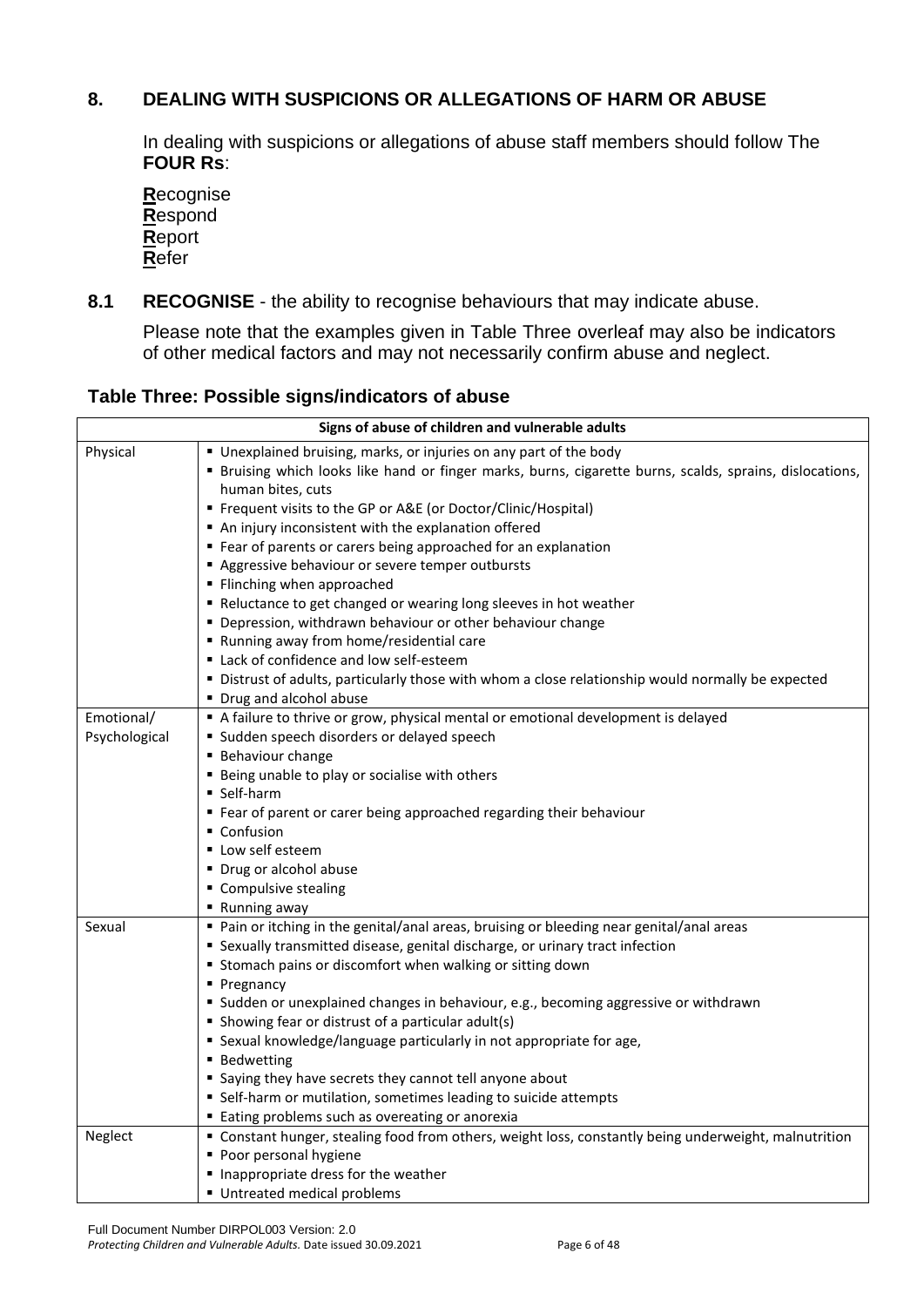| • Pressure sores                                                                                    |
|-----------------------------------------------------------------------------------------------------|
| • Child mentioning that they are being left alone or unsupervised                                   |
| • Sore or extreme nappy rash, skin infections, poor condition of skin                               |
| " Lack of response to stimuli or contact, "frozen watchfulness"                                     |
| Anxiety, depression, distress                                                                       |
| • Drug or alcohol abuse                                                                             |
| • Child moves away from parent under stress or little/no distress when separated from primary carer |
| ■ Inappropriate emotional responses                                                                 |
|                                                                                                     |

- Language delay in children
- **8.2 RESPOND**  how to respond to someone making a disclosure/allegation of the types of abuse and neglect that are listed in Appendix 1 and 2.
	- **EXED** If some one approaches you and discloses a safeguarding issue or concern, make sure you listen carefully. Even if you are busy do not delay dealing with a disclosure as they have chosen this time to tell you, and may not wish to tell you anything at a later stage
	- Be calm and reassuring and make it clear that you are glad that the person has told you
	- Be non-judgemental. Show that you are taking the person seriously and that you understand and believe them. Always show acceptance of what you are being told, whatever your personal opinion might be. It takes a lot of courage to disclose any type of abuse, so the discloser will need to feel believed
	- Do not interrogate the individual. Keep questions to a minimum; if you have to ask questions keep them open and not leading (in order to clarify). You may wish to repeat back the words that the person has used (particularly if it's a child disclosing)
	- Maintain confidentiality but do not make promises you cannot keep and explain that the information will have to be passed on and what action you will be taking in this regard
	- Be honest, never make promises to keep what you are being told confidential. If child abuse is occurring/suspected, or a serious crime has been committed, you will need to tell someone
	- **Remember it is not your role to investigate, just gather information to aid those** whose job it is (police/social services etc.)
	- Use the safeguarding incident disclosure form to record the information about the incident
	- Keep calm and reassure the person that they aren't to blame for what has happened to them (survivors of abuse frequently feel that they are)
	- Never forget that in the case of a child, their welfare comes before anything else; they are at the centre of everything
	- If you consider this to be an emergency situation with immediate danger to a child or vulnerable adult, then you should contact the police (999 in the UK) and then, if on the LSTM Liverpool campus, inform Security
	- Seek confidential advice from the Line Manager/Principal Investigator and the Designated Safeguarding Lead or Global Director of HR (including concerns about the behaviour of another member of staff) or academic registrar if the matter relates to a student. **The recipient of information should not investigate**
	- Out of hours, staff should contact the Director/Manager on call for LSTM.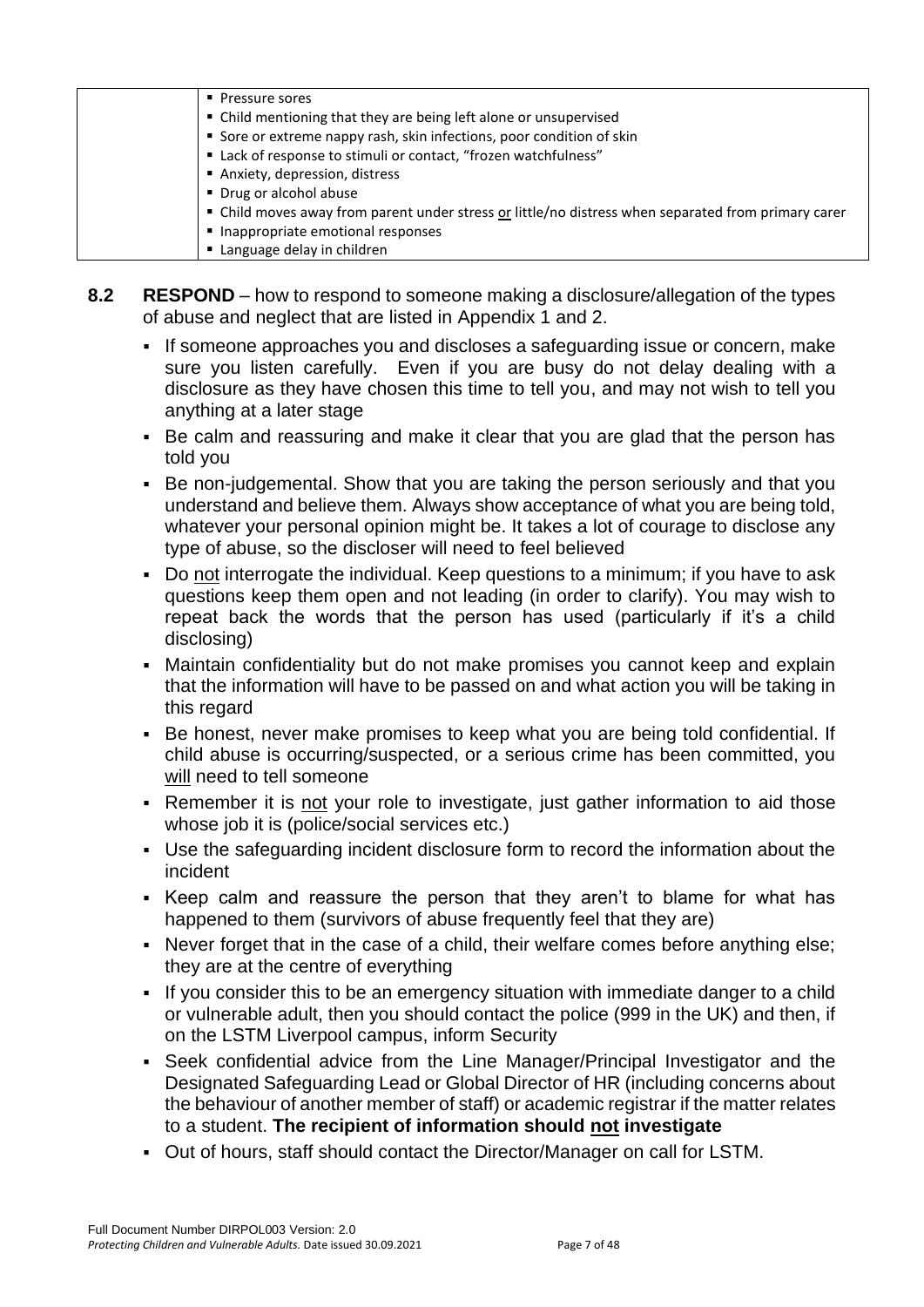**8.3 REPORT** (and record) – Make sure you know how to report a safeguarding concern. If you are worried that a child or vulnerable adult is being abused in any way you should raise a concern. **If in doubt, report.**

You can report an incident or a concern in a number of ways:

- Use the [Freedom to Speak Up](https://lstmed.sharepoint.com/Safeguarding/Pages/Freedom-To-Speak-Up.aspx) (FTSU) reporting system. The FTSU system is completely confidential, you cannot be identified if you wish to remain anonymous
- Complete a paper based [safeguarding incident disclosure form](https://www.lstmed.ac.uk/sites/default/files/content/page/attachments/LSTM%20Safeguarding%20incident%20disclosure%20form%20V1%2003.12.18.pdf) and send to [safeguarding@lstmed.ac.uk](mailto:safeguarding@lstmed.ac.uk) (see Appendix 3)
- Contact the Designated Safeguarding Lead or one of the safeguarding focal points by phone or email.

Any concerns, allegations or disclosures should be written down as soon as possible. Records should be signed and dated. It is essential that the details of the alleged abuse be recorded factually and legibly, as this will be critical later in any proceedings. As much as possible, note the actual words that the person has used. Records should be detailed and precise. They should focus on what you and the other person said, what was observed, who was present and what happened. Speculation and interpretation should be clearly distinguished from reporting. Please refer to the safeguarding incident disclosure form as a guide to the information that should be recorded. This should be done immediately and certainly within 24 hours.

All records should be treated as confidential. They should be passed only to the person(s) specified in the reporting model. It is the responsibility of everyone in possession of the information to maintain confidentiality. In certain instances, there will be the obligation for staff and others to report concerns to the appropriate external bodies. This will usually occur as a consequence of the reporting procedure, however if urgent emergency action is required in order to protect children, then it may be prior to the reporting procedure (such as ringing police).

### **8.4 Dos and Don'ts when receiving information about abuse**

#### **Dos**

- Do react calmly and listen carefully to what is being said.
- Do reassure the discloser that they were right to raise the concern.
- Do take what is said seriously, the 'unthinkable' is possible.
- Do create trust with the informant
- Do address any immediate protection/health needs before undertaking any reporting, take proper steps to ensure that the physical safety, psychosocial needs, and medical needs of the complainant are addressed.
- Do gather information on the concern/incident. Ask only the number of questions required to gain a clear understanding of the complaint so that it can be passed on via the appropriate the appropriate reporting procedures.
- The best questions to help do this are the "W" questions:

**What** (happened)? **Where** (did it happen)? **When** (did it happen)? **Who** (did it/was there)? Asking "why?" or "how"? something took place is discouraged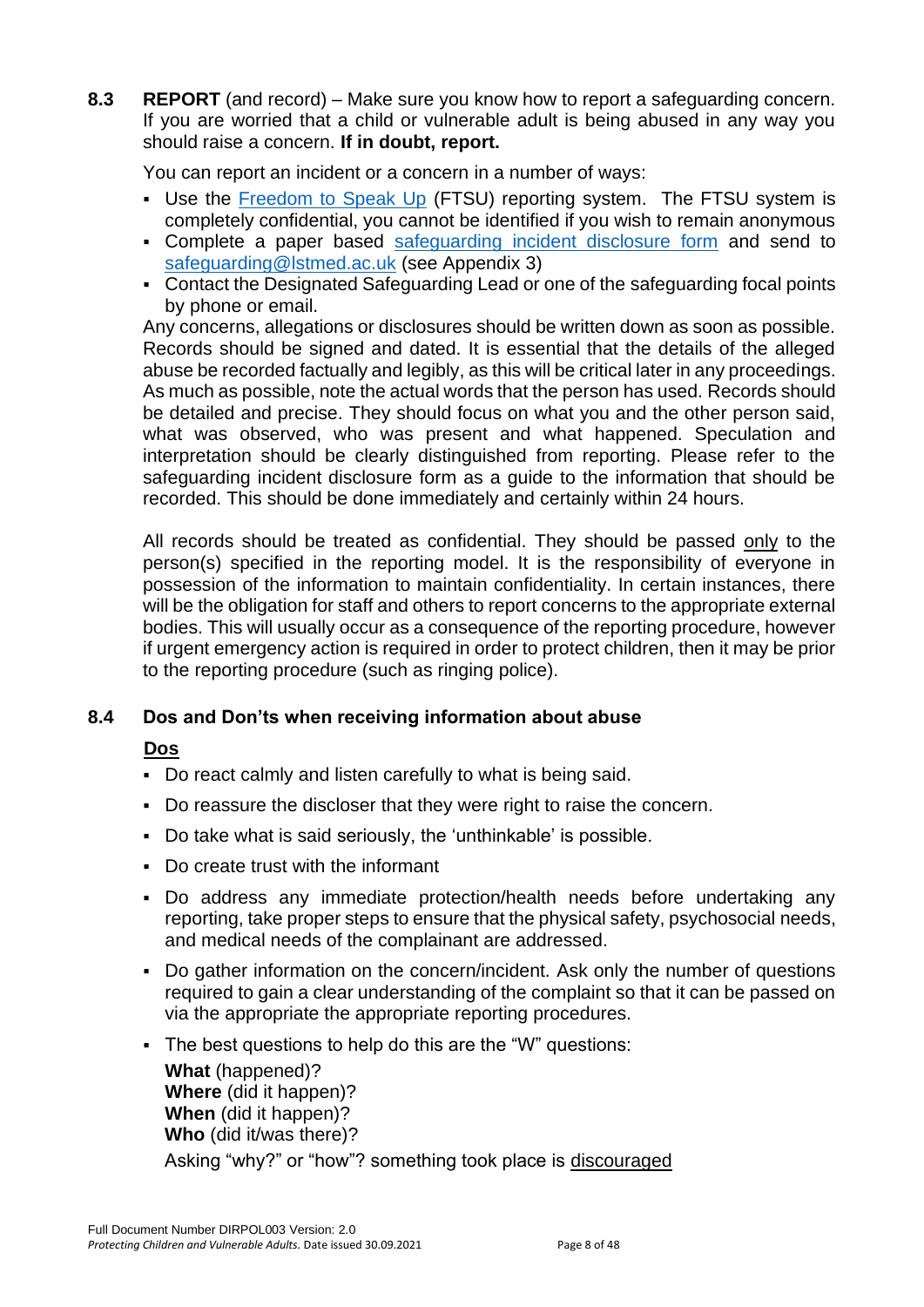- Explain that there are limits to ensuring confidentiality, that information will only be shared on a "need to know" basis and it is in their best interest that the abuse is reported.
- $\blacksquare$  Explain to the complainant what will happen next who in the organisation will be told, and externally who will be told e.g., parents/guardians, health agencies or social services. Inform him/her that they will be informed what happens.
- **Report the complaint at the earliest opportunity (using the [Freedom To Speak Up](https://lstmed.sharepoint.com/Safeguarding/Pages/Freedom-To-Speak-Up.aspx)** process or via the paper version of the [disclosure form](https://www.lstmed.ac.uk/sites/default/files/content/page/attachments/LSTM%20Safeguarding%20incident%20disclosure%20form%20V1%2003.12.18.pdf) that can be found in Appendix 3).

### **DON'Ts**

- Don't panic or show any extreme reaction (e.g., shock, distaste, disbelief) to what is being said
- Don't speculate or make assumptions
- Don't make negative comments or judgemental statements against the person whom the allegation is made. Remain objective.
- Don't approach or inform the alleged abuser of the complaint made
- Don't agree to keep secrets
- Don't allow personal doubt to prevent you from reporting the allegations
- Don't try to investigate yourself
- Don't discuss with anyone else. If you require some reassurance yourself, contact the Designated Safeguarding Lead or the Global Director of HR.

### **8.5 REFER**

- As stated under 7.2 above, if there is danger to a child or vulnerable adult then you MUST refer the matter to the Principal Investigator and the Designated Safeguarding Lead (or a safeguarding focal point) as soon as possible. **If the situation is an emergency, then you should contact the police**
- For cases in Liverpool, it is the role of the Designated Safeguarding Lead, or one of the Senior HR team to carry out a safeguarding referral regarding a child or vulnerable adult to the local child or vulnerable adult safeguarding board in Liverpool, via the appropriate Child or Adult Careline (please refer to Appendix 7.
- When a person makes a disclosure to you, they may ask that the matter not to be escalated further and ask you to keep the matter confidential. In some circumstances it may be appropriate to maintain this confidentiality provided:
	- a) there is no risk to a child or vulnerable adult
	- b) a serious crime has not been committed
- Provided these two criteria are met, then a recipient of a disclosure may signpost the individual towards an appropriate external organisation themselves (please refer to Appendix 8) in order that they may get support with their problem
- **The recipient should always encourage the discloser to seek help from one of the** safeguarding focal points/Designated Safeguarding Lead.
- Remember as a recipient, if you feel burdened and need some support following a disclosure you can raise a concern anonymously without stating the individual's name just giving general details and seek support from a safeguarding focal point, Designated Safeguarding Lead or Global Director of HR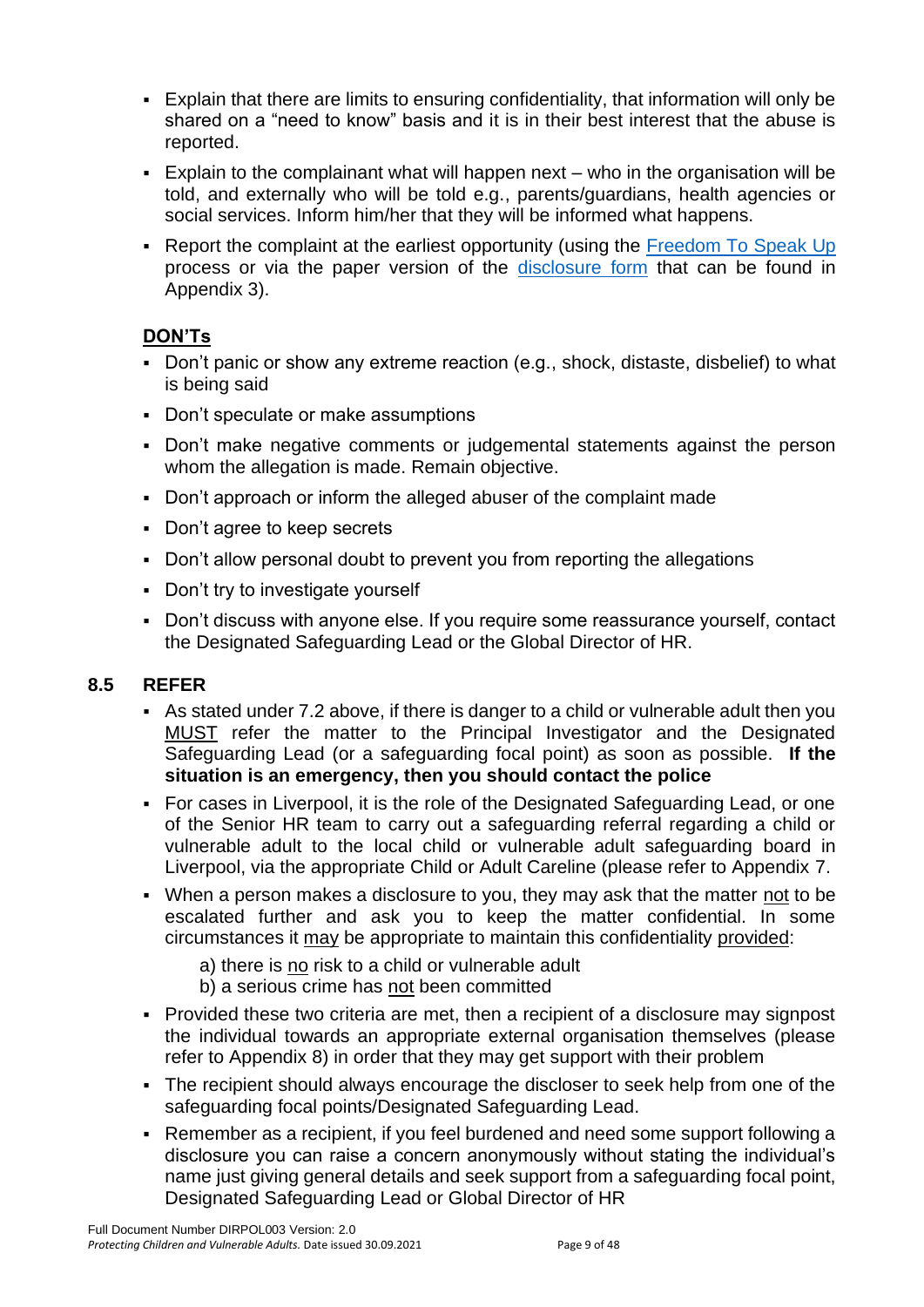- For cases in our overseas programmes, you should refer any safeguarding matters to the safeguarding focal point in your area or ask for their advice on the matter
- Support organisations and referral mechanisms will vary considerably from country to country. Your local safeguarding focal point will know about the services that exist in your area
- There are a small selection of overseas organisations/resources listed in Appendix 9, but you should refer to your local safeguarding lead for your overseas programme to find out about other organisations in the country/area where you are working.

### **9. ROLES AND RESPONSIBILITIES**

#### **9.1 All staff and students**

- Raise any safeguarding/SEAH concerns through the Freedom to Speak Up process, or contact safeguarding focal point or the Designated Safeguarding Lead
- Raise any concerns in relation to safeguarding and research and educational programme design/project management through the freedom to speak up process
- Follow the safeguarding and protecting children & vulnerable adults and safeguarding students' policies and procedures and the LSTM code of conduct.
- **EXTENCE 15 Have undertaken mandatory training in relation to safeguarding.**
- Follow LSTM's recruitment procedures and ensure that posts that work with children and vulnerable adults are correctly identified so that the correct preemployment checks take place.

### **9.2 Heads of Department and Principal Investigators**

- **Ensure staff working under them have read and understand the LSTM code of** conduct and are up to date with their mandatory safeguarding training
- **Ensure safeguarding risk assessments have been undertaken for the programmes** that they lead on, and that staff know how to raise safeguarding concerns
- Act as a point of contact for individuals who work in your team who may wish to discuss a safeguarding concern or make an allegation or disclosure
- **E** Escalate safeguarding concerns to the LSTM Designated Safeguarding Lead.

### **9.3 Designated Safeguarding Lead**

- Act as a key source of support, guidance, and expertise on safeguarding across LSTM working closely with and drawing support from related teams.
- Develop, manage, and implement LSTM's strategic approach to safeguarding, including the development and implementation of relevant policies, procedures, and processes across the LSTM group.
- **Ensure that serious incidents relating to safeguarding are reported to any external** bodies as appropriate (such as police, social services, charity commission, donors etc.) and that they are managed effectively and that appropriate systems are in place to learn lessons
- Ensure systems are in place to monitor progress against the implementation of our safeguarding action plan, policies and procedures through the Strategic Safeguarding Oversight Group, The Management Committee, and the Board of **Trustees**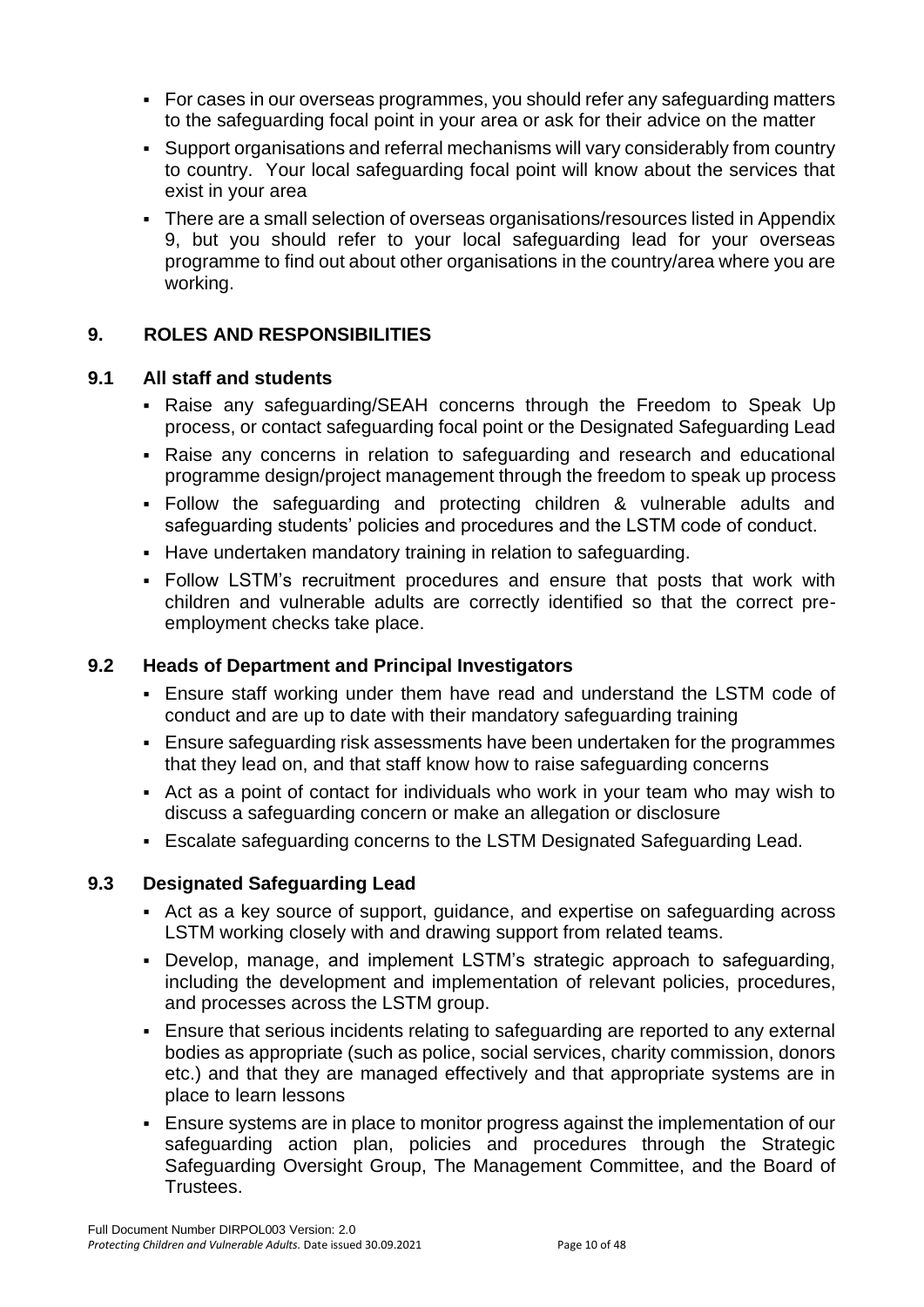- Be responsible for design and implementation of training programmes that support our role in safeguarding, protection of children and vulnerable adults and the prevention of sexual exploitation, abuse, and harassment (SEAH)
- Coordinate and manage the Freedom to Speak Up (FTSU) safeguarding reporting system. Liaise closely with the Global Director of HR, and the Academic Registrar in relation to concerns raised.
- **Ensure systems are in place across the organisation to assess safeguarding risks** within our research and education programmes and to promote the protection of vulnerable adults and children.
- Develop and maintain effective communication and working relationships with the LSTM Deans, Heads of Department, and Principal Investigators across all LSTM groups to ensure safeguarding processes are being embedded effectively, and that safeguarding is considered in the context of our overall approach to the management of safeguarding risks within our research and education programmes and to seek feedback from their teams.
- Work in liaison with the Dean of Research Integrity to embed safeguarding processes within our research and ensure that safeguarding is an essential consideration of our research design, planning and implementation
- Work in partnership with groups/departments across LSTM, including collaborative partner organisations and donors, to ensure best practice in safeguarding/protection of vulnerable adults and children.
- Support and embed a culture of shared responsibility towards safeguarding across the LSTM group.
- Oversee, implement, and monitor the ongoing assurance of strategic safeguarding risks through the development and implementation of the safeguarding action plan.

### **9.4 Safeguarding focal points**

Contribute as a member of the LSTM safeguarding team to the development and implementation of our safeguarding policy and protection of students, children, and vulnerable adults' procedures by:

- Contributing to the implementation of LSTM's safeguarding action plan
- **Effectively communicating local safeguarding knowledge**
- Facilitating and contributing to organisational policy and procedures on safeguarding, including providing advice to staff and partner organisations
- Contributing to safeguarding training needs analysis, and to assist with the planning, designing and delivery of safeguarding training for staff
- Undertaking and contributing to the investigation of concerns raised in relation to safeguarding, including the dissemination of lessons learned
- Working effectively with colleagues from other organisations, providing advice as appropriate
- Undertaking risk assessments of the organisation's ability to safeguard/protect vulnerable adults and children.

Please refer to Appendix 6 for contact list of safeguarding officers and focal points.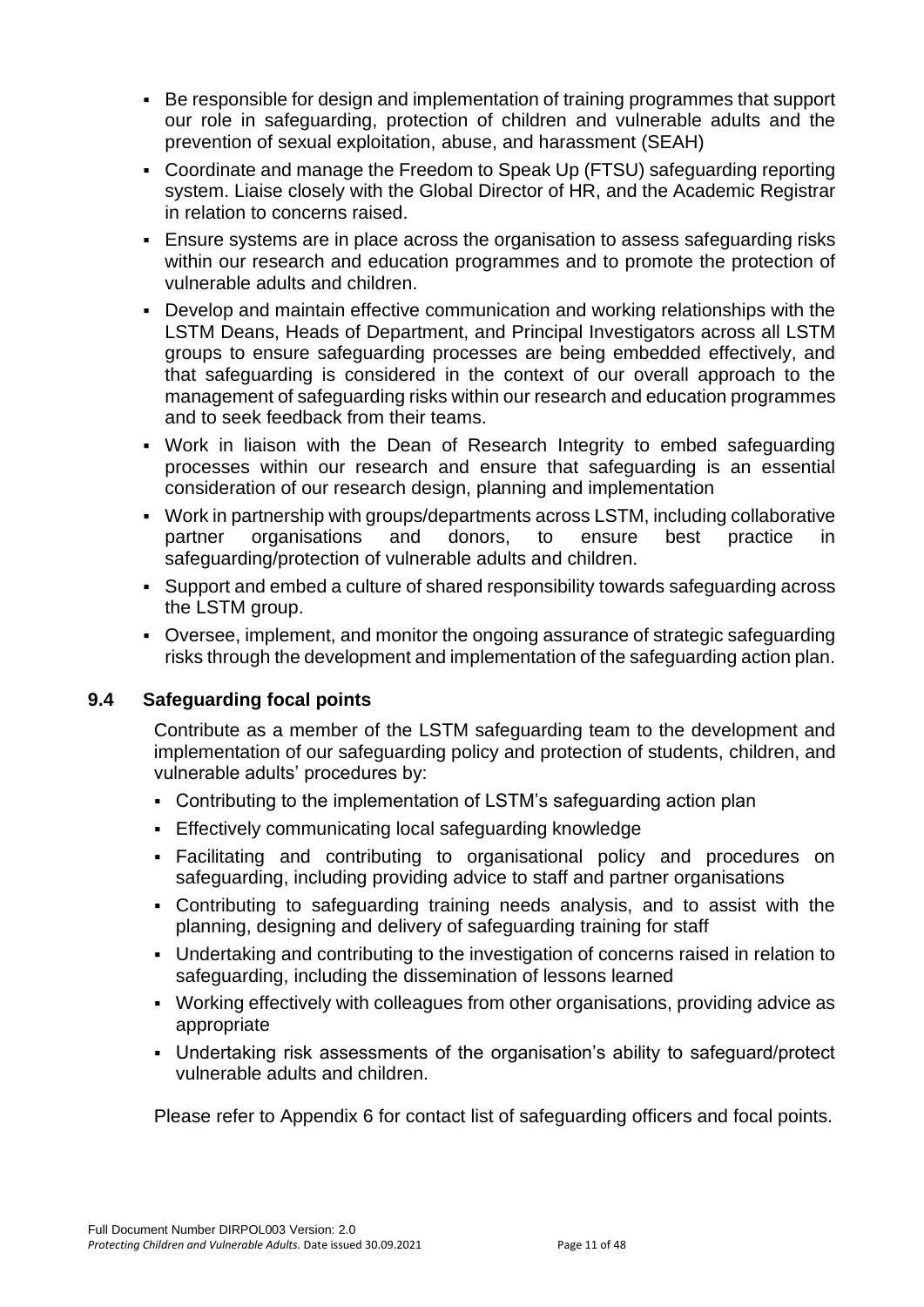### **9.5 Board Level Accountable Officer for Safeguarding**

Take executive responsibility for the oversight of safeguarding across LSTM/LSTM subsidiary company to:

- Ensure that the responsibilities of the organisation in relation to Safeguarding/Protection of children and vulnerable adults are met
- Promote a positive culture of safeguarding across the organisation by ensuring that there are procedures for safer recruitment; raising concerns; appropriate policies for safeguarding and protection of children and vulnerable adults and that these are being followed
- Ensure that the public and our beneficiaries are aware that the organisation takes safeguarding seriously and will respond to concerns about the welfare of children and vulnerable adults
- **Ensure that there are robust governance processes in place to provide assurance** on safeguarding and the protection of children and vulnerable adults
- **Ensure effective information flows from and between the Board of Trustees,** Management Committee, and Safeguarding Strategic Oversight Group on safeguarding and protection of children and vulnerable adults
- Ensure that funding organisations are assured of our safeguarding arrangements.

#### **9.6 Board of Trustees Lead for Safeguarding:**

- Ensure appropriate scrutiny of the organisation's strategic safeguarding plans to make sure they reflect safeguarding legislation and guidance, and the safeguarding expectations of the Charities Commission. Challenge assumptions in making decisions related to safeguarding
- Understand and monitor the organisation's corporate risks on safeguarding and ensure that these are being actively managed, and measures are in place to reduce and mitigate risks
- Ensure appropriate scrutiny of and assurance to the board of the organisation's performance against our safeguarding policies and procedures.
- Review the implementation of policies and procedures related to safeguarding through receipt and discussion of quarterly safeguarding reports to the Board of Trustees.

#### **9.7 Board of Trustees**

- Will give full organisational support to the maintenance of good safeguarding practice and action being taken to address breaches of the safeguarding policy
- Trustees will sign up to LSTM's code of conduct
- The appointment of Trustees will be subject to the appropriate pre-appointment checks including the [fit and proper person](https://www.gov.uk/government/publications/charities-fit-and-proper-persons-test/guidance-on-the-fit-and-proper-persons-test) test, an[d Disclosure and Barring Service](https://www.gov.uk/dbs-check-applicant-criminal-record) enhanced checks in accordance with [UK Charity Commission Guidance](https://www.gov.uk/government/publications/safeguarding-children-and-young-people) (2014).
- **Ensure systems are in place across LSTM and its subsidiaries to ensure we meet** the requirements of the Charity Commission and our donors in terms of compliance with safeguarding standards. There is guidance for registered charities on how to [report](https://www.gov.uk/guidance/how-to-report-a-serious-incident-in-your-charity) any serious safeguarding incidents and also guidance on [what to report.](https://assets.publishing.service.gov.uk/government/uploads/system/uploads/attachment_data/file/752170/RSI_guidance_what_to_do_if_something_goes_wrong_Examples_table_deciding_what_to_report.pdf)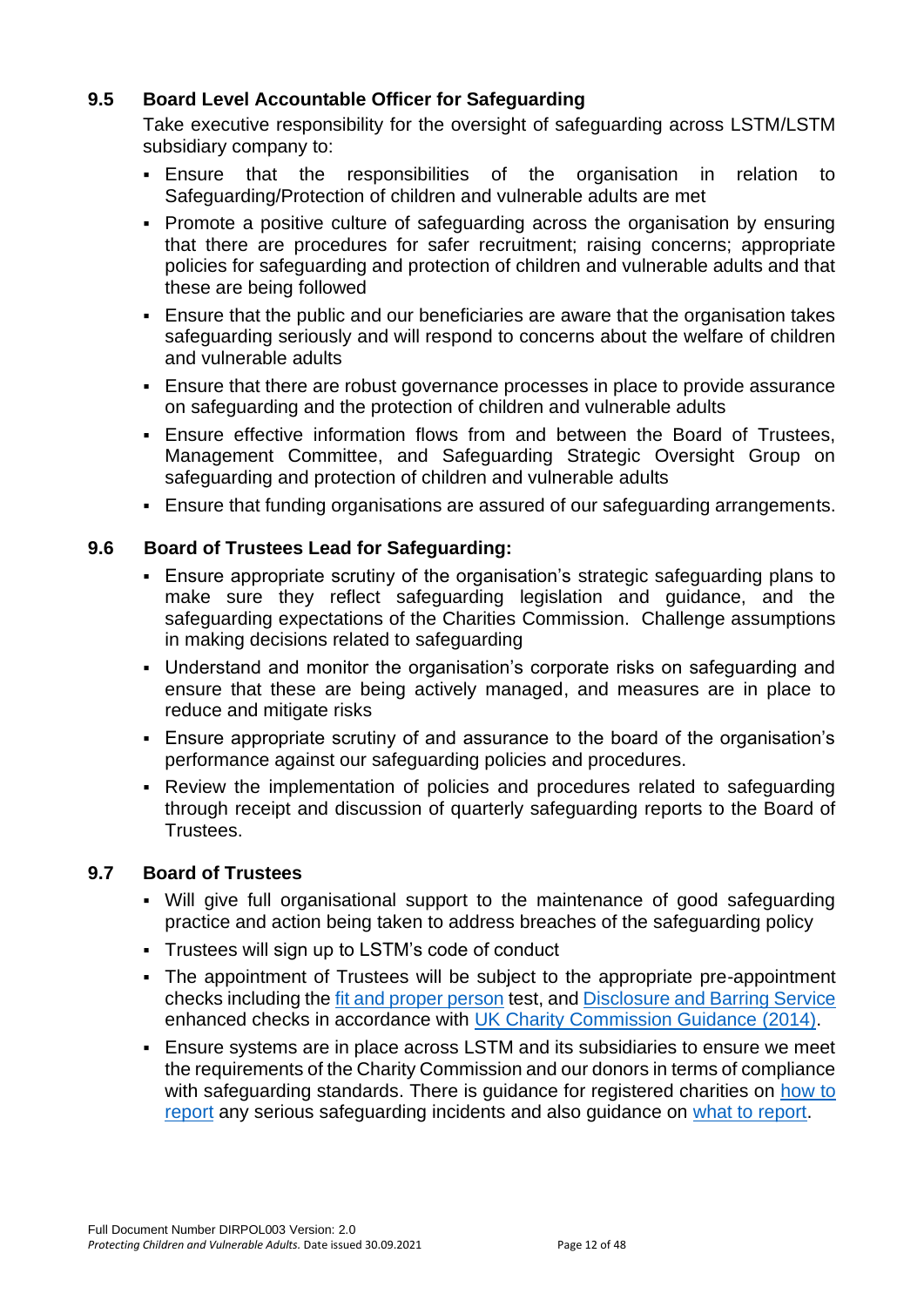#### **10. PROTECTING CHILDREN AND VULNERABLE ADULTS IN OUR OVERSEAS PROJECTS**

#### **10.1 Protection from sexual exploitation and abuse (PSEA)**

*"Child sexual abuse and exploitation is a violation of the four guiding principles of the UNCRC. It puts a child's survival and development at risk, reinforces discrimination, denies any meaningful participation of the child in matters that affect them and is not in the best interests of the child"* (Save 2003).

Throughout our research, education, and clinical work in low and middle-income countries (LMIC), and also in our work in the UK, LSTM needs to ensure that it contributes to the protection of children and vulnerable adults from sexual abuse, exploitation, and harassment.

#### **10.2 Principles of protecting children and vulnerable adults from sexual exploitation and abuse**

The IASC describes sexual exploitation as:

*"Any actual or attempted abuse of a position of vulnerability, differential power, or trust, for sexual purposes, including, but not limited to, profiting monetarily, socially or politically from the sexual exploitation of another"* (IASC 2016, page 4)

In order to protect children and vulnerable adults, key principles that anyone who represents LSTM should follow are to:

- Abide by the LSTM code of conduct
- Support initiatives aimed at exposing and eliminating sexual abuse and exploitation
- Promote equal protection and opportunity for all individuals who come under the nine "protected characteristics" of the Equality Act (2010):
- [Age](https://www4.ntu.ac.uk/equality-diversity-inclusion/governance/protected-characteristics/age.html)
- − [Disability](https://www4.ntu.ac.uk/equality-diversity-inclusion/governance/protected-characteristics/disability.html)
- − [Gender Reassignment](https://www4.ntu.ac.uk/equality-diversity-inclusion/governance/protected-characteristics/gender-reassignment.html)
- − [Marriage and Civil Partnership](https://www4.ntu.ac.uk/equality-diversity-inclusion/governance/protected-characteristics/marriage-civil-partnership.html)
- − [Pregnancy and Maternity](https://www4.ntu.ac.uk/equality-diversity-inclusion/governance/protected-characteristics/181487.html)
- − [Race](https://www4.ntu.ac.uk/equality-diversity-inclusion/governance/protected-characteristics/race.html)
- − [Religion and Belief](https://www4.ntu.ac.uk/equality-diversity-inclusion/governance/protected-characteristics/religion-and-belief.html)
- [Sex](https://www4.ntu.ac.uk/equality-diversity-inclusion/governance/protected-characteristics/sex.html)
- − [Sexual Orientation](https://www4.ntu.ac.uk/equality-diversity-inclusion/governance/protected-characteristics/sexual-orientation.html)
- 10.3 The ultimate responsibility for ensuring safeguarding processes are in place within a research programme/project lies with the Principal Investigator (PI). The PI should identify a suitable safeguarding lead for each LSTM research programme or project, this individual should be in a position where they can promote awareness raising of the protection of children and vulnerable adults, help support systems that prevent harm, and facilitate the reporting of and responding to safeguarding and SEAH concerns. They must be seen to be accessible to and approachable by research staff and students. These safeguarding leads will in turn, need to identify nationally based local safeguarding champions/focal points within the research programme/project who are accessible to and approachable by study participants. Additional training, support and awareness raising will be necessary for these roles.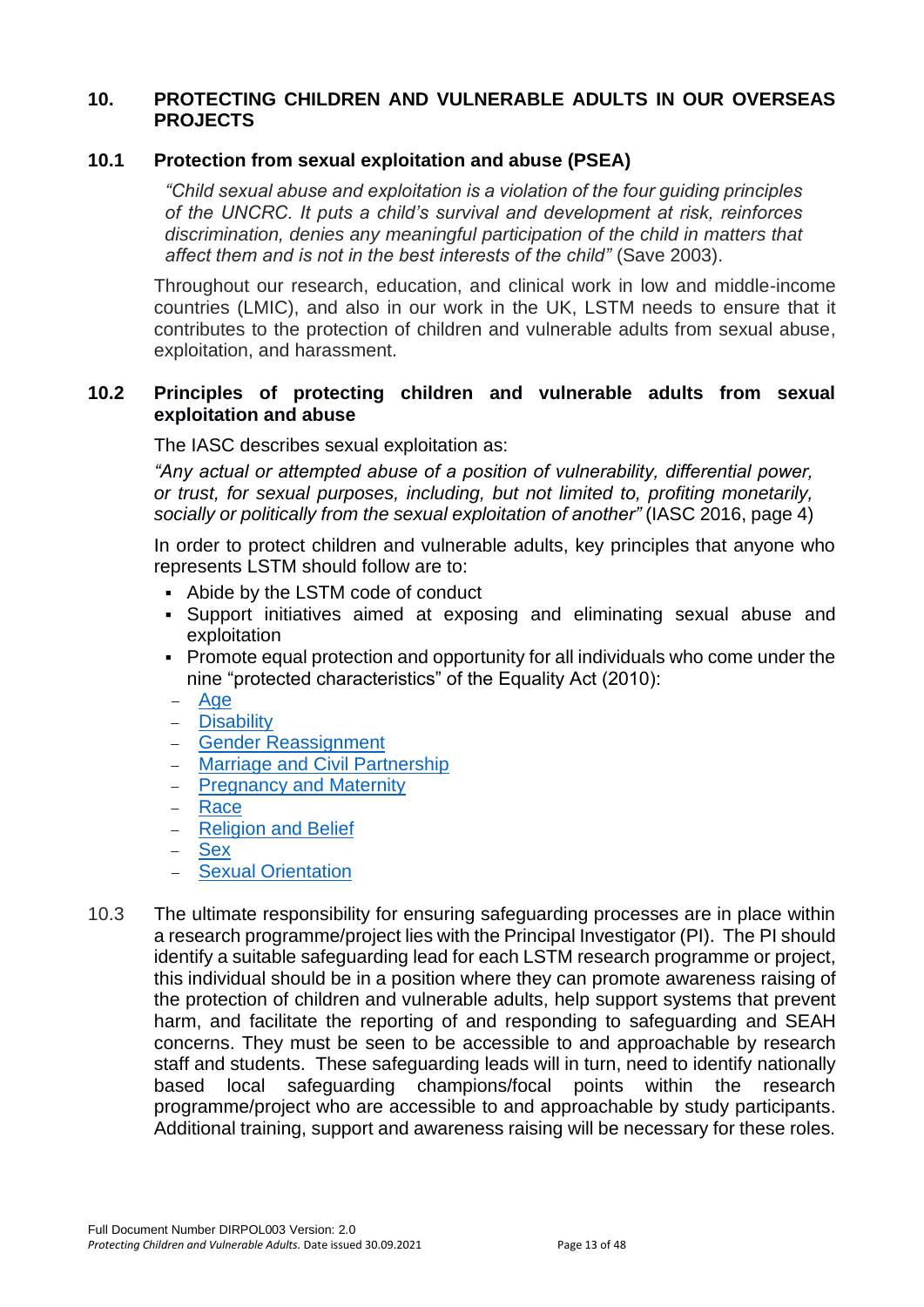### **10.4 Safe programme design**

- 10.4.1 To protect children and vulnerable adults, it is important to understand whether any research/education activity carried out by LSTM could detrimentally impact on safeguarding, sexual exploitation, and abuse and/or the protection of children and vulnerable adults.
- 10.4.2 The Preventing Sexual Abuse, Exploitation and Harassment (PSEAH) Implementation Quick Reference Handbook (CHS Alliance, 2020) states that when designing programmes:
	- Potential risks of sexual exploitation, abuse, and harassment (SEAH) presented by programmes are identified and addressed
	- Programme designs respond to or are adapted to mitigate the risks of SEAH
	- Project plans include activities on PSEAH awareness and sensitivity
	- **Budgets include funding lines for capacity building and communications on** PSEAH.
- 10.4.3 The PSEAH standards were developed for the humanitarian context and so not all the contents of the PSEAH handbook are applicable for the research setting, but Principal investigators and/or Managers of specific projects do need to consider whether there are any SEAH or other safeguarding risks that could occur or be made more likely as a result of any project in which we are involved. This should be achieved by assessing:
	- What are the specific vulnerabilities of the different communities and participants and groups with whom we are working?
	- What are the potential safeguarding/protection/SEAH risks for participants that may occur within/as a result of taking part (or not taking part) in the research?
	- Are there any potential safeguarding risks to LSTM staff and students working in these areas? (Including contractors, consultants, and volunteers)
	- Are there any other safeguarding issues that could arise unrelated to the research activity and who is affected by these risks?
	- What international and national legislation/policy is in place within the country to support the protection of children and vulnerable adults and that we need to follow whilst working there?
	- Does every partner organisation we are working with have systems, policies, and procedures in place to deal with safeguarding issues?
	- What services are available nationally and locally to refer to (if necessary) if we have safeguarding concerns about an individual?
	- What standard operating procedures are in place for the programme in how they will deal with safeguarding concerns?
	- **EXECT** Assessing the context in which the programme is to take place  $-$  identifying any risks and issues related to sexual exploitation and abuse in communities that may impact on the research. Could the research programme exacerbate the risk of SEA by staff and associated personnel?
- 10.4.4 Principal Investigators and/or Managers of specific projects should (as appropriate):
	- **Endeavour to build capacity within LSTM and with our partner organisations as** part of our work in LMIC, by raising awareness, providing relevant information, documentation, policies & procedures, and through competence building with an aim to preventing all forms of sexual abuse of children and vulnerable adults
	- **Endeavour to assist and support governments and other agencies to develop** systems and structures that will help prevent sexual abuse and exploitation and protect children and vulnerable adults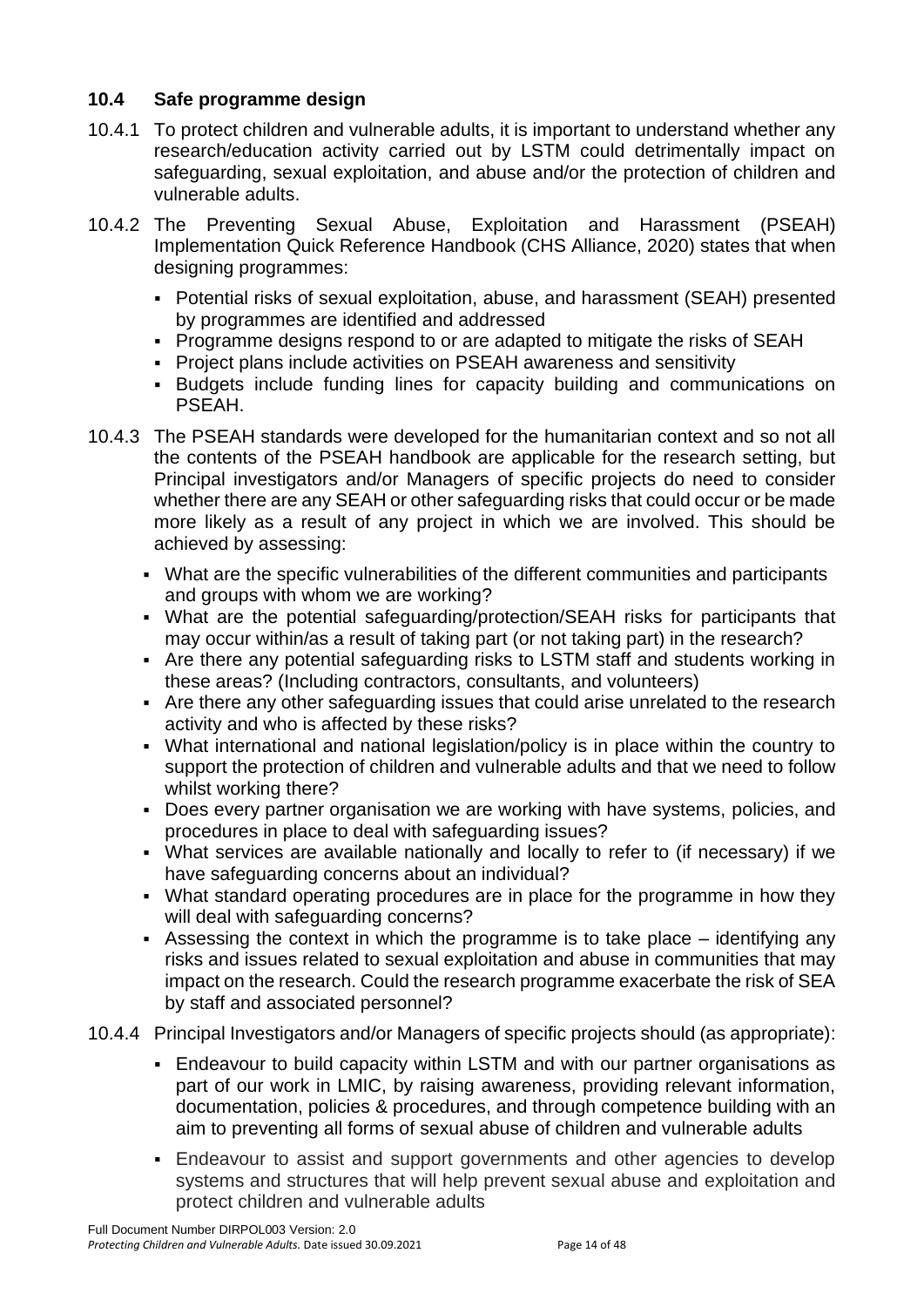- Treat Safeguarding as a *"fundamental element of programming"* and include it as a line item within every [relevant] programme budget where there are safeguarding risks, and allow for these costs in grants and contracts (House of Commons, 2018, Page 5)
- Design programmes to address any risks that are identified ensuring all those involved in the delivery of goods and services are safe; include costs for prevention, awareness raising, training on SEAH and response into programme budgets where relevant.
- **EXECT** Identify and document existing local and national child protection mechanisms and related support services for referral.
- 10.4.5 A draft safeguarding risk assessment should be carried out by the Principal Investigator (PI)/Programme Manager (PM) during the planning and design stage of programme development and reviewed once the programme has started, to assess the potential safeguarding risks. Please refer to Appendix 10 for a copy of the LSTM safeguarding risk mapping tool.
- 10.4.6 If LSTM is working with partner organisations, the PI and PM should ensure that they are involved in reviewing the risk assessment and giving specific technical expertise and local knowledge of the safeguarding risks in the programme and that all organisations are clear on how they should report concerns.

### **10.5 Research Ethics Process**

Consideration of safeguarding risks of vulnerable groups should start early in research programme design, and the LSTM Research Ethics Process incorporates sections where investigators are asked to consider potential safeguarding issues and how children and vulnerable adults will be protected. Please refer to the Research Ethics Guidance and application forms which can be found here: <https://lstmed.sharepoint.com/committees/REC/Pages/info-for-applicants.aspx>

### **10.6 Due diligence – Implementation with research and education partners**

- 10.6.1 All research and education contracts which involve working with partner organisations, must go through LSTM's due diligence process. Part of this process concerns establishing what systems, policies, and procedures the partner organisation has in place relating to safeguarding and the protection of children and vulnerable adults, including whether they have a staff code of conduct.
- 10.6.2 All partner organisations with who we work collaboratively, should sign up to the [shared principles of safeguarding](https://www.lstmed.ac.uk/sites/default/files/Shared%20principles%20for%20safeguarding%20for%20joint%20projects%20between%20LSTM%20and%20collaborating%20partners.pdf) document. Principal Investigators must provide support to the Research Management Services Team in ensuring that the above policy is circulated to the relevant lead individual(s) from the partner organisation(s) and a statement will be included in our contracts with partner organisations indicating that by signing the contract they agree to adhere to the shared principles document.
- 10.6.3 The Foreign, Commonwealth and Development Office (FCDO) have made it an explicit requirement of organisations that they fund, that those organisations will prevent sexual exploitation and abuse not only of their own employees and representatives but that they must also ensure that both partners and suppliers uphold safeguarding standards and behaviours (FCDO, 2020).

Therefore, we will be unable to partner with organisations who do not sign up to the LSTM shared principles document.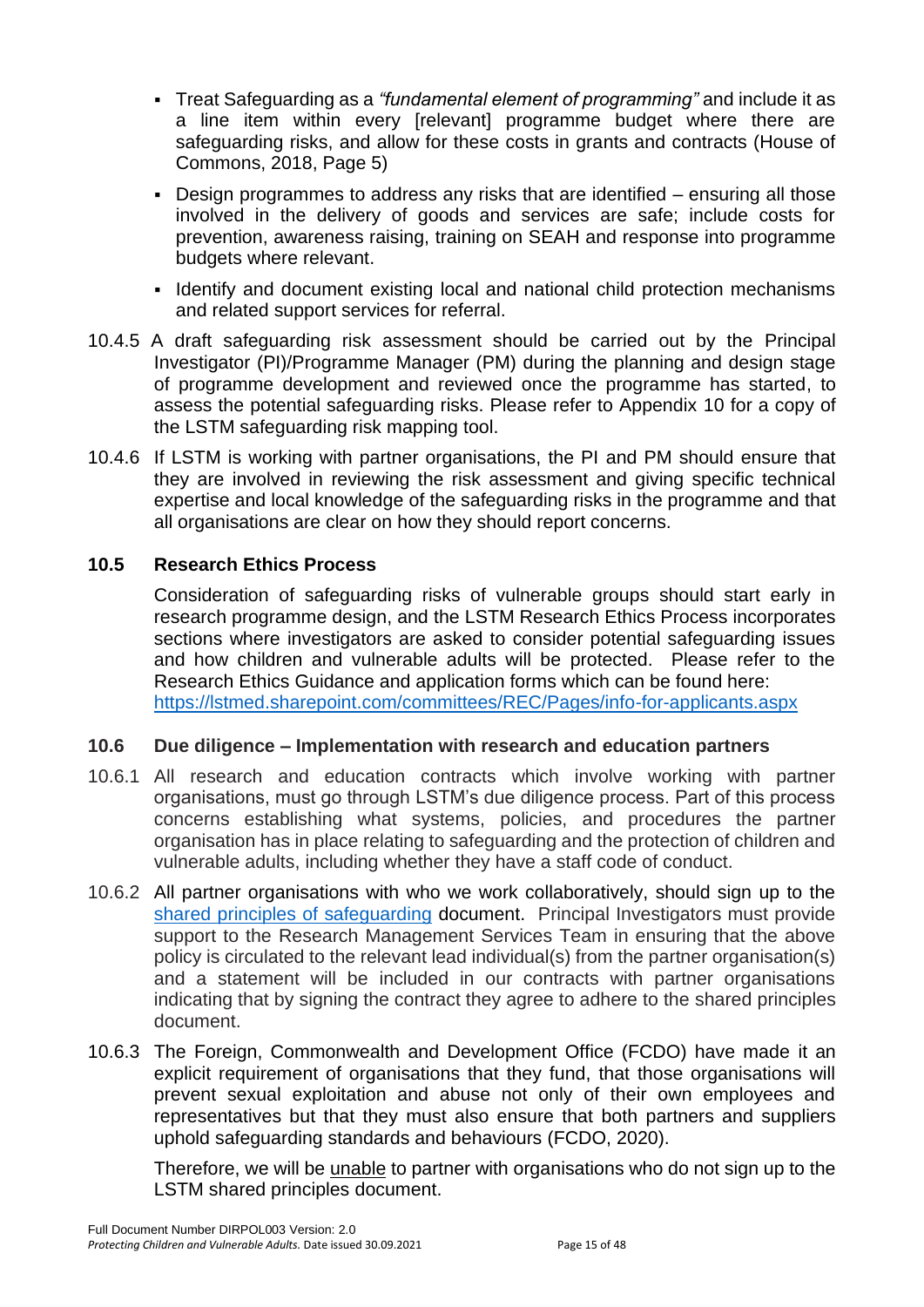- 10.6.4 If external partners have their own safeguarding policies and codes of conduct, a copy of these should be passed from the research management services team to the PI/PM to ensure that in the main, they meet the requirements set out in the three key standards documents below:
	- **Inter-Agency Standing Committee Minimum Operating Standards on Prevention** of Sexual Exploitation and Abuse (IASC, 2016)
	- **PSEAH Implementation Handbook (CHS Alliance 2020)**
	- Keeping Children Safe, International Child Safeguarding Standards (KCS, 2020)
- 10.6.5 We should include partner organisation staff in any locally held staff training events on safeguarding/PSEAH if they are directly implementing activities or have significant contact with beneficiaries.
- 10.6.6 We should agree with organisations how to exchange information on PSEAH. This should include:
	- **Progress with implementing PSEAH measures to be included in reports on the** programme (where appropriate)
	- Concerns or cases which arise regarding the organisation will need to be reported to LSTM, through our safeguarding reporting process (see section 11).

### **11. SAFEGUARDING CONCERNS ABOUT MEMBERS OF STAFF, STUDENTS, CONTRACTORS, VOLUNTEERS OR CONSULTANTS.**

#### **11.1 If you have concerns that a member of staff, contractor or other representative or volunteer is abusing others**

- **•** If there is no disclosure of abuse from anyone, but you have concerns regarding a staff member, volunteer, consultant, or other representative behaving inappropriately to a child or vulnerable adult, you should inform your head of department and then raise a report using the Freedom to Speak Up reporting system or the paper-based disclosure form.
- **.** If someone has disclosed to you that they are being abused by a staff member, volunteer, consultant or other representative, then you should follow the guidance in section 7.2 on how to respond to disclosures or allegations of abuse. You should inform your head of department and then raise a report using the Freedom to Speak Up reporting system. If the allegation is against your head of department, then tell their line manager of the allegation immediately and seek advice from the Global Director of HR or the Designated Safeguarding Lead.
- If the allegations are against the Global Director of HR, you can contact the Designated Safeguarding Lead and if your allegations are against the Designated Safeguarding Lead you can contact the Global Director of HR.
- **.** If the allegations are against the Director of LSTM, you should contact the Global Director of HR or the Designated Safeguarding Lead.
- Remember, if a child or vulnerable adult is/could be in danger, then their **safety is paramount**. Any concerns or allegations must be reported immediately to maintain their safety. Be honest, never make promises to keep what you are being told confidential. **If a child is being abused or is in danger of abuse, you will need to tell someone.**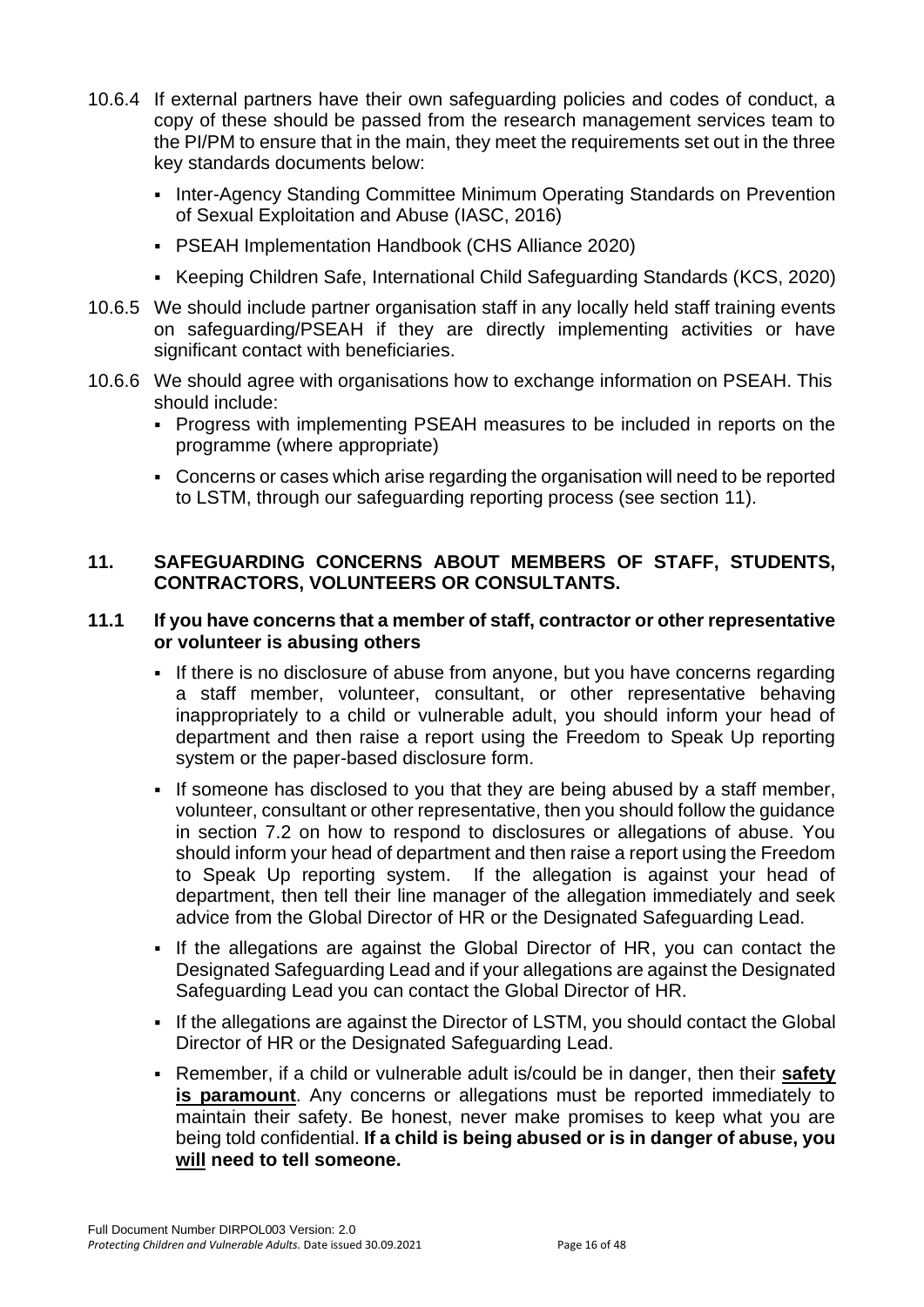**EXTM** must ensure that it meets its obligations under local law to refer the matter to the police or other statutory authorities for criminal investigation – This will be done by the designated Safeguarding Lead or Global Director of HR or Academic Registrar.

#### **11.2 If you have concerns that a member of staff, contractor or other representative or volunteer is being harmed**

- Staff themselves may become vulnerable adults if they are victims of abuse. If a member of staff, consultant, volunteer, or other representative makes a disclosure to you, follow the Four Rs to dealing with allegations of abuse in section 7 of this policy
- The person may not wish to report this incident and may simply be confiding in you. This may be the first step on their journey to acting on this issue. If you are concerned, encourage them to take the issue further and to seek help
- It is important to remember that if the issue that they are facing could have the potential to **put a child in danger, then you have a duty to take the matter further and report** (e.g., if they are the victim of domestic violence then a child in the household may be in danger)
- Staff who hear a disclosure (the recipient), from an individual, particularly if the individual asks them to keep it a secret, may themselves feel burdened by the information. They can seek support by discussing the matter anonymously with one of the designated safeguarding focal points in the organisation, or the Designated Safeguarding Lead or the Global Director of HR.

### **11.3 Safeguarding Students**

If you have any concerns regarding the safety or welfare of students, please see the separate LSTM Safeguarding Students Policy for any safeguarding or protection concerns related to students.

### **11.4 If an allegation of abuse is made against you**

If an allegation is made against you, then you must inform your line manager immediately. You should record all the details as you know them, and then sign, date, and keep a copy for yourself, and send a copy to your line manager who will then pass the information immediately to the Global Director of HR at LSTM, or the Designated Safeguarding Lead.

### **11.5 Other matters regarding staff conduct**

A number of policies and procedures run parallel to, and in support of our safeguarding approach:

- **[Strategic](https://lstmed.sharepoint.com/policies/PoliciesProcedures/Protecting%20Children%20and%20Vulnerable%20Adults%20Policy%20and%20Procedure.pdf) Safeguarding [Policy](https://www.lstmed.ac.uk/sites/default/files/LSTM%20Strategic%20Safeguarding%20Policy%20V3%2028.07.21.pdf)**
- [Public Interest Disclosure \(Whistleblowing\) Policy](https://lstmed.sharepoint.com/Departments/HR/Policies%20and%20Procedures/Whistleblowing.pdf)
- **Dignity at Work Policy**
- **[Equality of Opportunity Policy](https://lstmed.sharepoint.com/Departments/HR/Policies%20and%20Procedures/Equality%20and%20Diversity%20Policy.pdf)**
- **[Anti-slavery statement](https://www.lstmed.ac.uk/about/governance/lstm-group-modern-slavery-act-transparency-statement)**
- **[Disciplinary Policy](https://lstmed.sharepoint.com/policies/PoliciesProcedures/Disciplinary%20Policy.pdf)**
- **[Grievance Policy and Procedure](https://lstmed.sharepoint.com/policies/PoliciesProcedures/Grievance%20Policy%20and%20Procedure.pdf)**
- **[Recruitment and Selection Policy & Procedure](https://lstmed.sharepoint.com/policies/PoliciesProcedures/Recruitment%20and%20Selection%20Policy%20and%20Procedure.pdf)**
- Policy in Response to Prevent Guidelines as part of the Counter-Terrorism and [Security Act 2015](https://lstmed.sharepoint.com/policies/PoliciesProcedures/Response%20to%20PREVENT%20guidelines%20as%20part%20of%20the%20Counter%20Terrorism%20and%20Security%20Act%202015.pdf)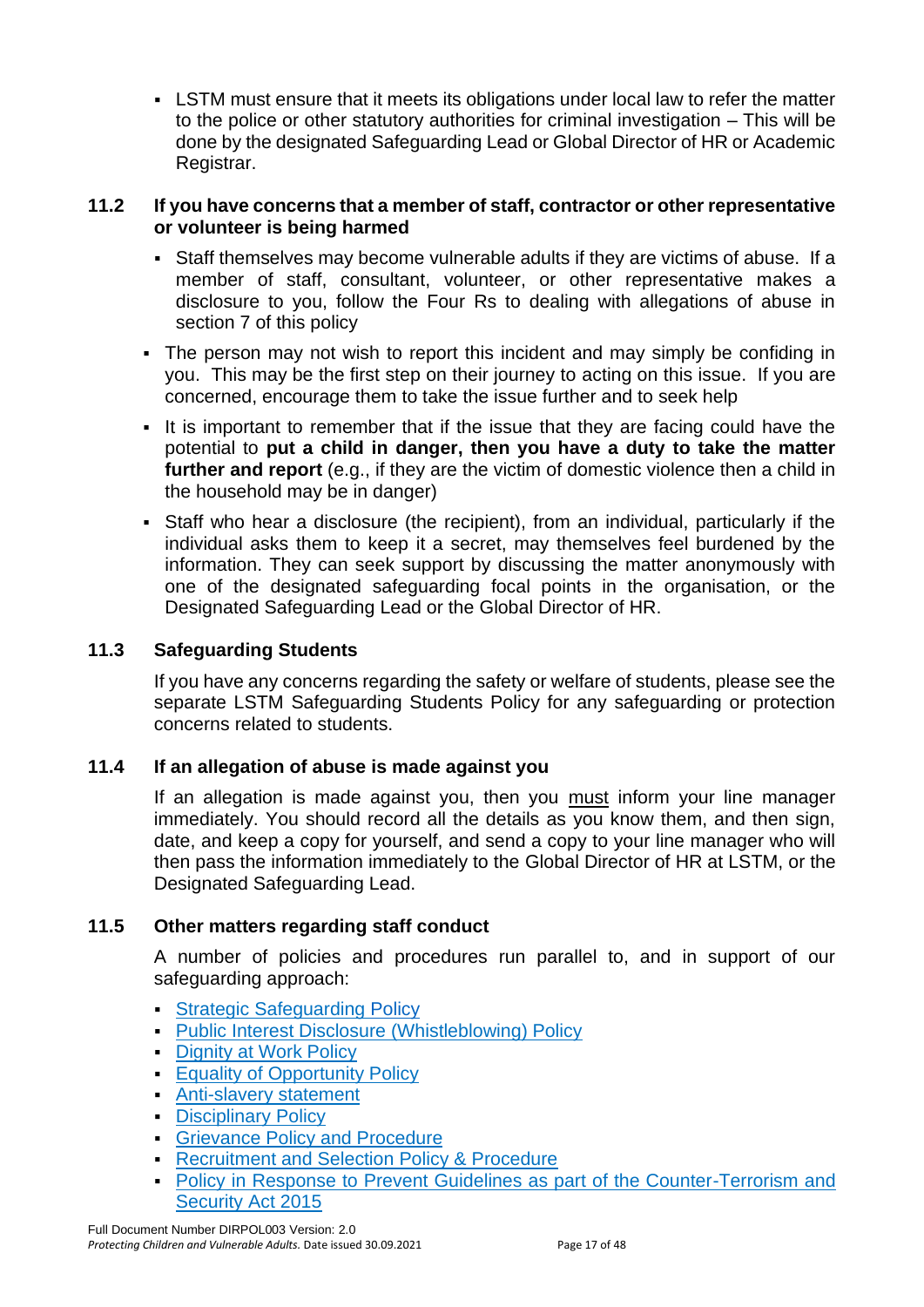- **[IT Acceptable use policy](https://lstmed.sharepoint.com/policies/PoliciesProcedures/IT%20Acceptable%20Use%20Policy.pdf)**
- [Code of Practice on Supporting Students with Disabilities](https://lstmed.sharepoint.com/Departments/Education/Documents/55LSTMCoPSupportingStudentsWithDisabilities.pdf)
- [Code of Practice on Student Engagement and Enhancing the Student Experience](https://lstmed.sharepoint.com/Departments/Education/Documents/58LSTMCoPStudentEngagementAndEnhancingStudentExperience.pdf)
- [Safeguarding Students Policy](https://lstmed.sharepoint.com/policies/PoliciesProcedures/Safeguarding%20Students%20Policy.pdf)
- **[Student Mental Health Policy](https://lstmed.sharepoint.com/policies/PoliciesProcedures/Student%20Mental%20Health%20Policy.pdf)**
- [Student Charter](https://www.lstmed.ac.uk/study/student-services/student-charter)

If you have an issue you want to raise regarding a member of staff or related to a specific department, you can raise this via the Freedom to Speak Up reporting system.

#### **11.6 Partner organisations**

If a complaint is made about a member of staff from a partner organisation or about the partner organisation as a whole, you should inform your line manager, and this should be reported through the Freedom To Speak Up reporting system.

The appropriate lead person for LSTM should discuss the matter with the designated lead at the partner organisation to ensure that the matter is looked into appropriately. Where appropriate, LSTM should work with the partner organisation to identify a third party to investigate. If the outcome is that abuse or exploitation of a child or vulnerable adult has occurred, ongoing work with the partner organisation cannot include the individual concerned.

LSTM should ensure that it meets its obligations under local law to refer the matter to the police or other statutory authorities for criminal investigation.

If there is reason to believe that an allegation of abuse or exploitation of a child or vulnerable adult has been dealt with inappropriately, then serious consideration will be given to withdrawing funding or pulling out of the networking/partnering relationship. Ultimately this decision will be taken by SMG at LSTM.

#### **12. REPORTING CONCERNS - FREEDOM TO SPEAK UP APPROACH**

- 12.1 LSTM wants to instil an open culture of speaking up about concerns in order to improve the safety and security of our beneficiaries, research participants, patients and other people who come into contact with us, as well as that of our staff and students. A positive speak up culture will allow us to understand our risks and act on them to improve.
- 12.2 This is also in keeping with the expectations of the International Development Committee on Sexual exploitation and abuse in the aid sector who want to ensure that a *"culture of transparency"* exists within organisations to build trust and share best practice across the sector. (House of Commons, 2018, page 50).
- 12.3 LSTM wants all staff to feel able to speak up when they have concerns about:
	- The protection, safety, security, and well-being of individuals
	- The services we deliver, or
	- Related to the organisation as a whole.

If staff have concerns, they can use the Freedom to Speak Up reporting system.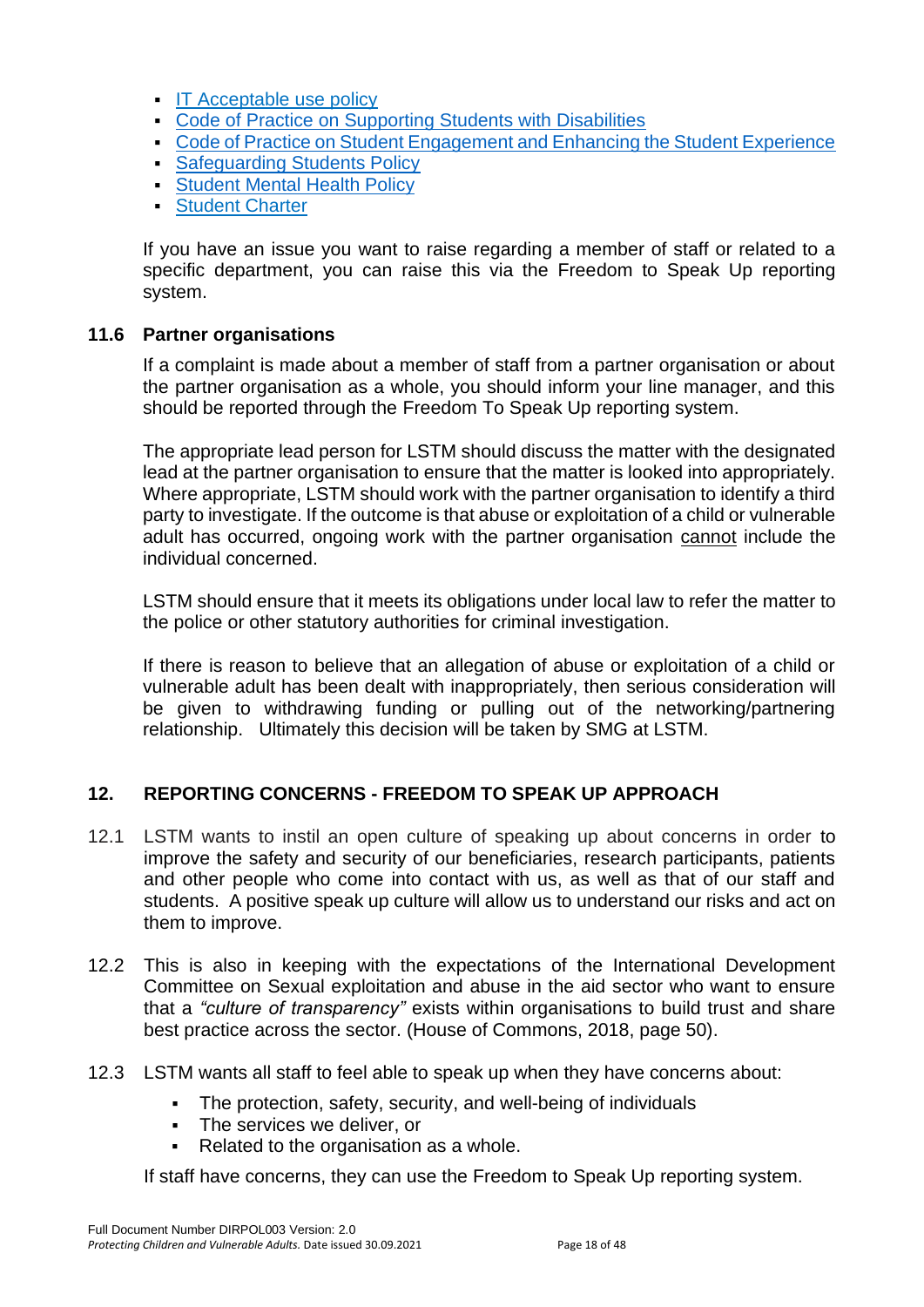- 12.4 In order to investigate matters and be able to feedback, staff are encouraged to identify themselves when raising concerns or reporting safeguarding incidents, however staff can choose to remain anonymous if they wish.
- 12.5 Remember, if you are the recipient of a disclosure regarding a serious crime involving a child then you **must** pass this information on and identify the individual in order that their safety and the safety of others is maintained.

Similarly, details regarding vulnerable adult disclosures must be identified if they could put another individual or a child at risk.

### **13. ENSURING THE WELFARE OF STAFF/STUDENTS IN OVERSEAS RESEARCH**

13.1 It is possible that staff and students may become vulnerable when working, studying, and researching in an overseas setting. To promote the safety and security of our staff when abroad, LSTM has developed a comprehensive travel risk assessment process and developed guidance on Health and Safety during International Travel. These can be found here:

[International Travel Policy](https://lstmed.sharepoint.com/policies/PoliciesProcedures/International%20Travel%20Policy.pdf) [International Travel Policy Guidance Notes](https://lstmed.sharepoint.com/policies/PoliciesProcedures/International%20Travel%20Policy%20Guidance%20Notes.pdf)

- 13.2 It is noted that the risks and vulnerabilities for both researchers and research participants are unequally distributed. *"Women, junior researchers and local fieldworkers are more likely to be at risk of violence and harassment by fellow researchers and/or the risks posed by research contexts"* (Orr et al. 2019).
- 13.3 LSTM has training packages on safety and security overseas which staff and students and other LSTM representatives can access and there are additional training modules available regarding security for female staff.

In addition to this training, Principal Investigators, Heads of Department, and other Supervising staff have a key role to play in preparing staff, students, volunteers, and other LSTM representatives for overseas work, particularly those that are new to working overseas. This additional "local briefing" by staff with knowledge of the area and the research programme is pivotal in keeping our staff, students, and other representatives safe.

It is the responsibility of the Supervising Manager/PI to ensure that staff, students, volunteers, and other representatives:

- Are fully briefed on the area they will be travelling to, giving background information on cultural issues, political situation, safety, and security
- Are given information on appropriate accommodation and travel during their stay
- Have completed all aspects of LSTM's travel risk assessment process as per the [International Travel Policy](https://lstmed.sharepoint.com/policies/PoliciesProcedures/International%20Travel%20Policy.pdf) prior to travel
- Are advised to read the [International Travel Policy Guidance Notes](https://lstmed.sharepoint.com/policies/PoliciesProcedures/International%20Travel%20Policy%20Guidance%20Notes.pdf) prior to travel
- Have completed LSTM's additional processes for high-risk travel
- Have obtained travel health advice for their trip through Well Travelled Clinics at LSTM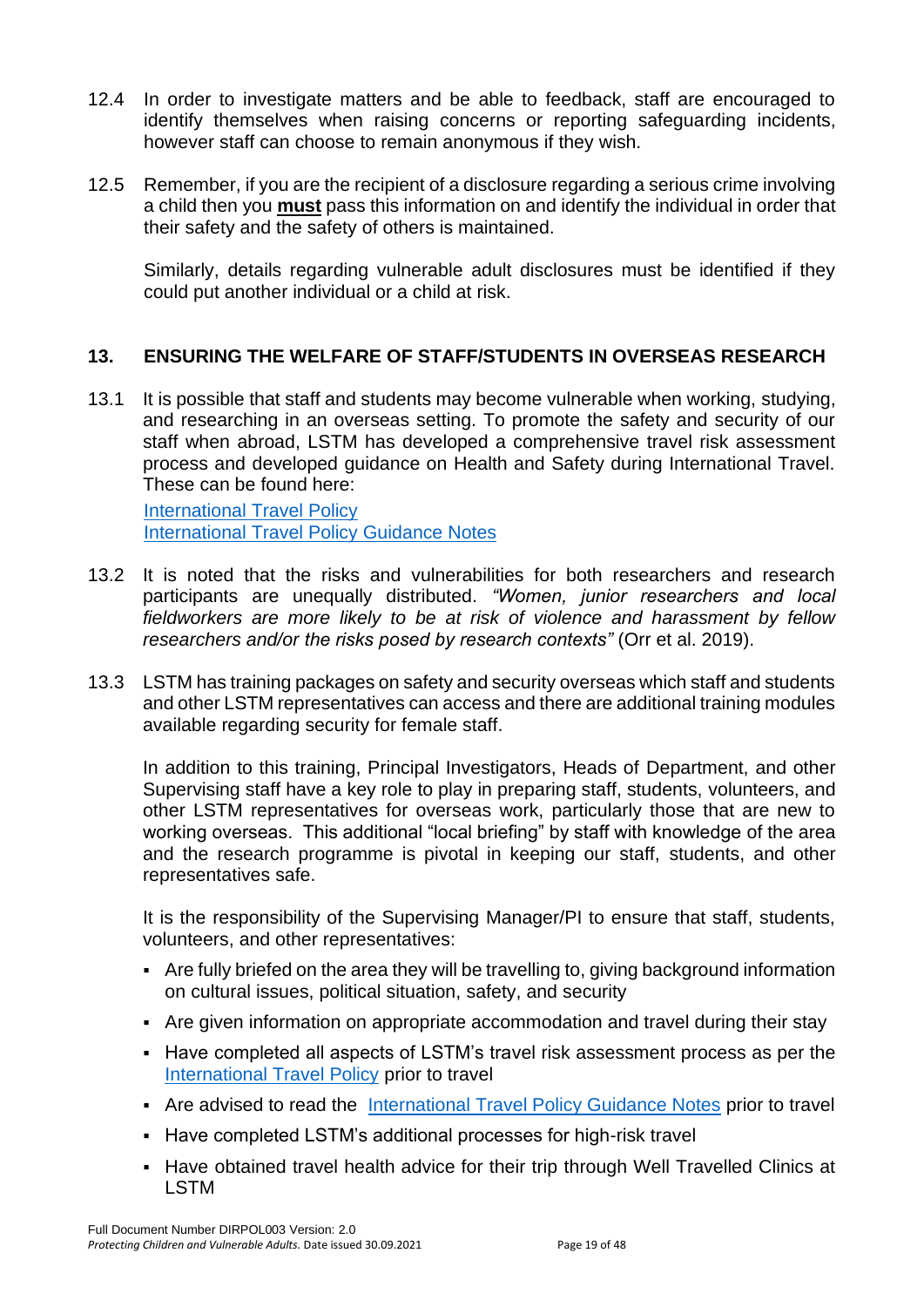- Are clear on the travel insurance arrangements and emergency contact numbers for insurers
- Are clear on what to do in the case of an emergency whilst overseas
- **EXTERGH** Have undertaken the LSTM travel safety and security training.
- 13.4 Comprehensive systems are in place for MSc students who carry out research for their dissertation overseas and information on this process can be found in the Safeguarding Students Procedure.

### **14. PROTECTING CHILDREN WHO ARE VISITORS TO OUR SITES**

Children attend our premises in the UK and abroad, including:

- Children who are patients of Well Travelled Clinic in the UK
- Children who are research participants in the UK and overseas
- Children engaged with outreach and educational activities on-site
- Children brought on-site at our various locations by staff, students, and visitors

#### **14.1 Children who are clinical patients**

- Well Travelled Clinics (WTC) should follow the WTC Policy for safeguarding children and vulnerable adults in a clinical setting
- **EXEL WREGET SHOULD ENDIRE 10 IS A SET UPPER SHOULD FIGURE 10 IS All WTC staff should undergo enhanced [Disclosure and Barring Service](https://www.gov.uk/dbs-check-applicant-criminal-record) (DBS)** checks without barring (and additionally for clinical staff checks on clinical qualifications and professional registration) on appointment.
- All WTC staff must attend mandatory L3 Safeguarding training every 3 years at the Liverpool University Hospitals NHS Foundation Trust (LUHFT)
- All clinical and administrative staff receive training on acting as a chaperone.

#### **14.2 Children or vulnerable adults who are clinical research participants in the UK and overseas**

- LSTM research staff should follow this Protecting Children and Vulnerable Adults procedure.
- **EXTM research staff who have direct clinical contact with research participants** who are children or vulnerable adults should undergo enhanced Disclosure and [Barring Service](https://www.gov.uk/dbs-check-applicant-criminal-record) (DBS) checks prior to appointment.
- Where staff are employed by LSTM on honorary contracts and also work with the NHS, written confirmation of a satisfactory enhanced DBS from their NHS employer is acceptable.
- All LSTM clinical research staff must be up to date with the appropriate clinical mandatory training related to protection of children and vulnerable adults including:
	- − Level 3 safeguarding
	- − Prevent training
	- − Infection control
	- − Paediatric Life Support if work with children (< 18 years old).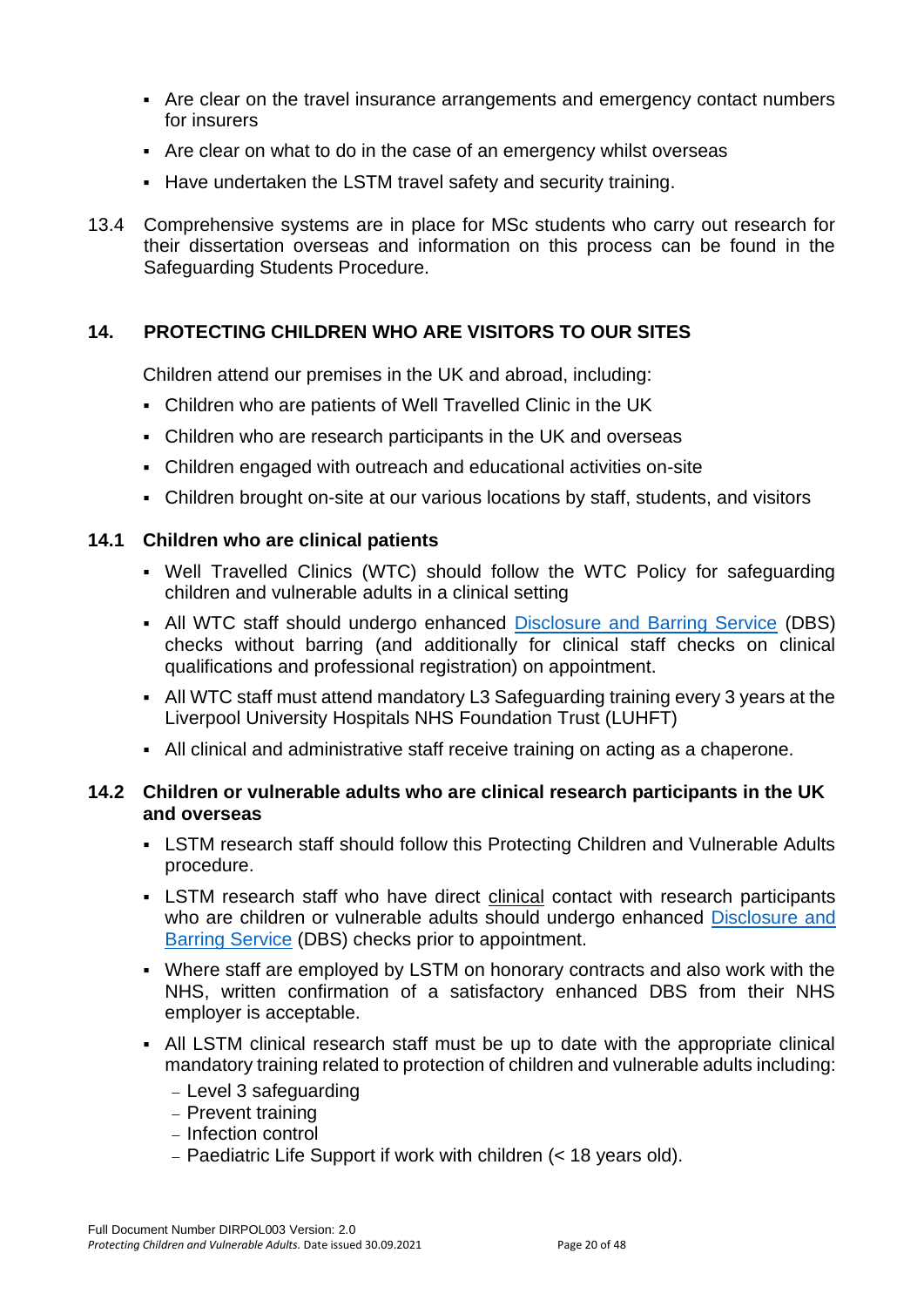### **14.3 Children engaged with formal, pre-arranged educational outreach activities onsite**

- All staff and students who are engaged in specific, pre-arranged outreach (or inreach) work with schools and colleges are required to undertake a DBS.
- For every outreach activity involving children, a detailed risk assessment should be carried out and documented
- The Public Engagement Team should work closely with the teaching team from the school/college in preparation prior to the visit.
- Students/pupils should be supervised at all times by their teachers
- Any safeguarding concerns or incidents regarding children on our premises should be raised immediately via our safeguarding reporting systems
- Children under the age of 12 should be accompanied to toilets/bathrooms by a teacher/ teaching assistant.

### **14.4 Children brought on-site at our various locations by staff, students, and visitors**

- **.** In general, LSTM does not encourage staff, students, or visitors to bring their children (anyone under the age of 18 years) on-site into our main research and academic buildings. In the main, our buildings, equipment and facilities are not designed and purpose-built for children and can therefore pose hazards to a child
- **EXTM** has policies and procedures in place to support staff who wish to request emergency leave for child-care purposes
- LSTM accepts that on occasion, a member of staff or a student may find it unavoidable to bring a child onto our premises. In this event, the member of staff or student MUST sign the child in at the main reception desk of the building they are entering and sign them out again on departure. The entry should make clear that the individual being signed in is a child, by writing **(CHILD)** in block capitals, next to their name. This is to ensure we are aware that there is a child in the building in the event of a fire or serious incident.
- Children must remain accompanied at all times. Children under the age of 12 must be accompanied to the toilets/bathrooms and kitchen areas.
- Children should not be on LSTM premises under any circumstances out of hours. (In hours is considered to be 08:30-17:30 Monday to Friday). The only exception to this is children in attendance for an appointment at Well Travelled Clinics (see section 13.1) or children on a specific pre-arranged educational outreach activity (as per section 13.3).

### **15. INCIDENT INVESTIGATION**

- 15.1 The safeguarding incident investigation process described in this section has been produced with reference to the CHS Alliance [Guidelines for Investigations](https://www.chsalliance.org/get-support/resource/guidelines-for-investigations/) (CHS Alliance 2015) and the NHS [serious incident framework](https://www.england.nhs.uk/patient-safety/serious-incident-framework/) (NHS, 2015).
- 15.2 The focus of investigating safeguarding concerns and incidents is to establish whether abuse or neglect has occurred, to inform the protection planning process and minimise the risk of reoccurrence and learn lessons. Please refer to Appendices 4 and 5: to see flowcharts for the reporting and management of safeguarding incidents.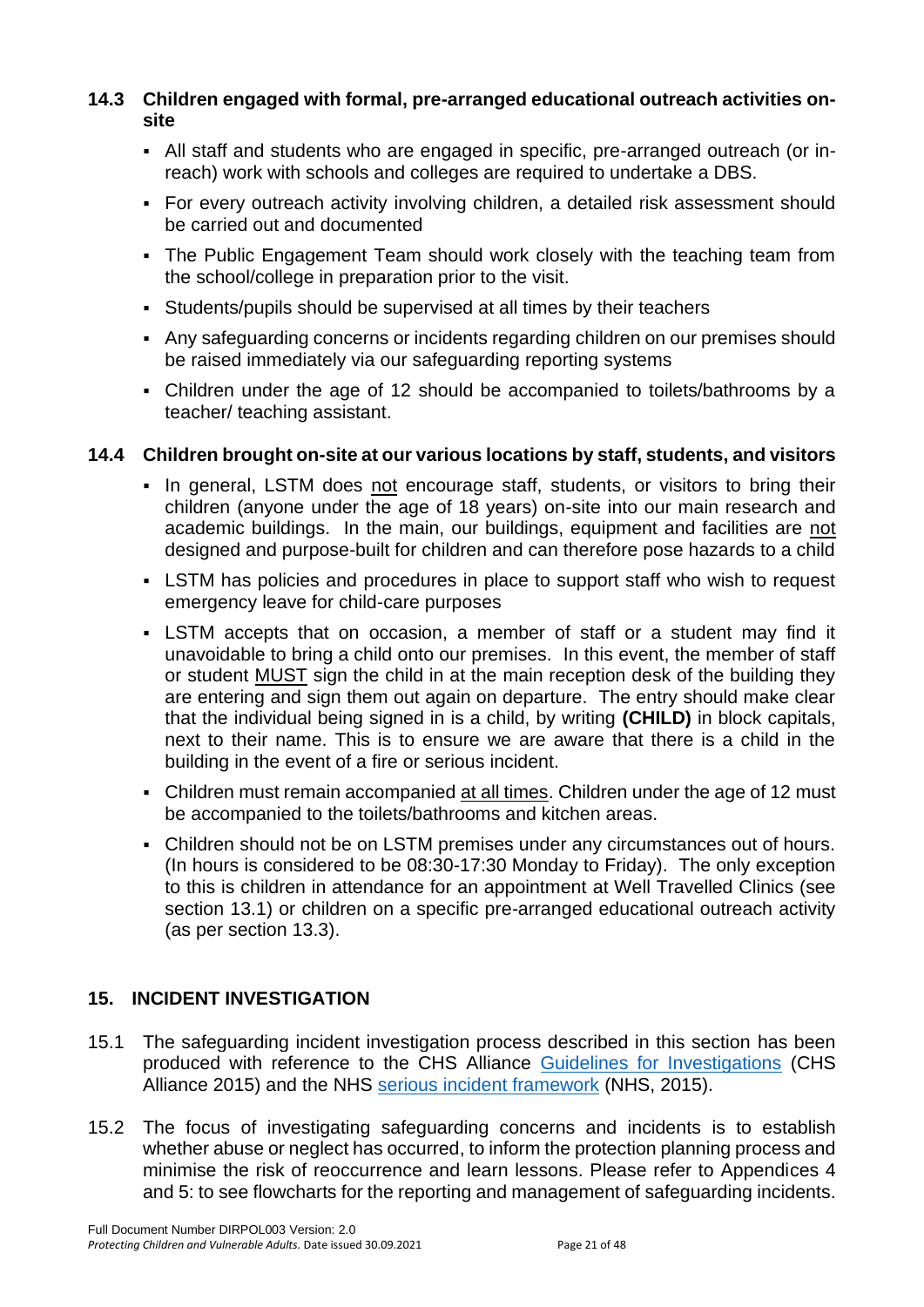- 15.3 In order to carry out a safeguarding incident investigation, we need to have effective reporting and complaint mechanisms in place, for people to raise concerns. This has been outlined in section 7.3 of this document.
- 15.4 The different stages of incident investigation are (please refer to Appendix 5):
	- 1. Undertake a risk rating of any reported incident
	- 2. Undertake an initial assessment of any incident rated 9 or above within 96 hours of reporting
	- 3. Decide on type of investigation required internal or external, and identify who will lead investigation who they will report findings to (who will manage the investigation process), and set terms of reference for investigation team
	- 4. Effective investigation carried out
	- 5. Report written up
	- 6. Report approved by LSTM and disseminated within LSTM
	- 7. Approved report shared with donors

#### **15.5 Initial rating of safeguarding incidents**

When a safeguarding incident is reported, the Safeguarding Lead will consider the incident against the risk matrix (see table 4 below). The Safeguarding Lead will discuss all safeguarding incidents that appear to be greater than or equal to 9 with the Director/Deputy Director of LSTM and discuss the risk rating with them. A provisional risk rating will then be agreed. An initial review (undertaken within the first 96 hours must be undertaken for all moderate and high-risk safeguarding incidents (with a rating greater than or equal to 9). (Please refer to table 4, below)

It is possible that when further information has been gathered as part of the 72-hour review, that the risk may be reassessed as higher or lower than the provisional assessment and this, in part will also guide what further action and investigation needs to be undertaken.

| Likelihood $\rightarrow$<br>$\downarrow$ Impact | Rare | Unlikely | Possible | Likely | Almost certain |
|-------------------------------------------------|------|----------|----------|--------|----------------|
| 5 Death/Catastrophic                            |      |          |          |        |                |
| Severe                                          |      |          |          |        |                |
| Moderate<br>3                                   |      |          |          |        |                |
| Low                                             |      |          |          |        |                |
| Negligible                                      |      |          |          |        |                |

#### **Table 4: Risk matrix for grading safeguarding risk**

| $1 - 3$<br>very low risk | Further risk reduction may not be feasible or cost effective                                                                                                                  |
|--------------------------|-------------------------------------------------------------------------------------------------------------------------------------------------------------------------------|
| 4–8                      | Risk reduction required, so far as is reasonably practicable. The majority of control                                                                                         |
| low risk                 | measures in place or harm/severity small.                                                                                                                                     |
| $9 - 12$                 | Urgent action required, as far as is reasonably practicable. Moderate probability of                                                                                          |
| moderate risk            | major harm or high probability of minor harm if control measures not implemented.                                                                                             |
| $15 - 25$<br>high risk   | Significant probability that major harm will occur if control measures are not<br>implemented. Immediate action may be required. National publicity, criminal<br>prosecution. |

15.6 A "96-hour review" should be completed within 4 working days of the incident being identified. The aim of the initial review is to: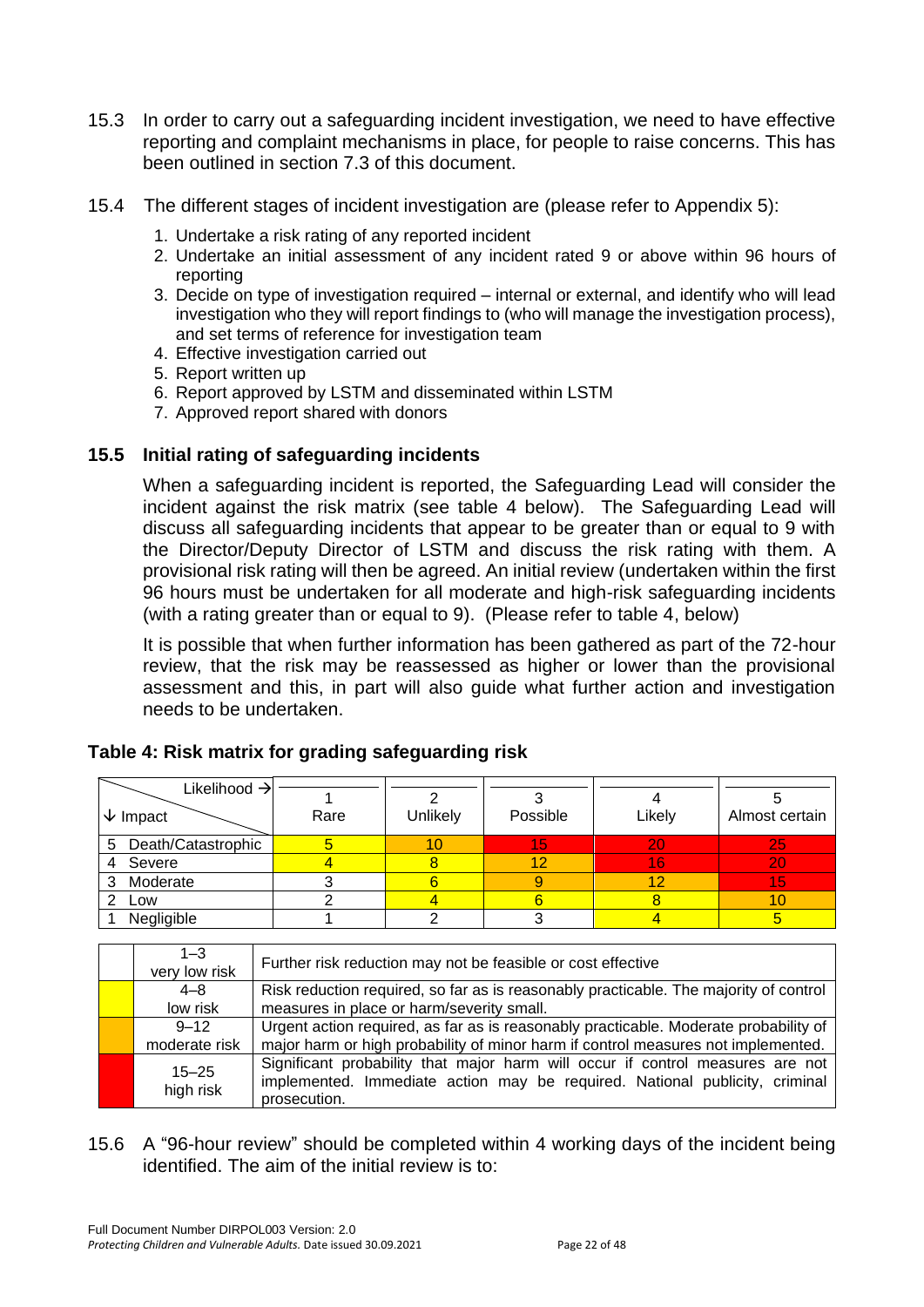- Identify and provide assurance that any immediate action necessary to ensure the safety of research participants, patients, beneficiaries staff and students and anyone else affected, has been taken
- Assess the incident in more detail (and to confirm if the incident does still meet the criteria for a serious incident and does therefore require a full investigation)
- Propose the appropriate level of investigation. The information submitted as part of the initial review should be reviewed by the investigation team (once in operation) to inform the subsequent investigation.
- 15.7 The content of a safeguarding incident report may include suspected or actual criminal offences that require investigation by the police. For these reasons, where a criminal offence is suspected, consideration should be given to the need to preserve evidence and involve the police at the earliest opportunity.

In these circumstances a representative of the police should be included within the strategy meeting/discussion, so that the safeguarding and criminal investigation processes can be coordinated in an effective and timely manner.

15.8 After concluding the 96-hour review, if the safeguarding incident is deemed serious, the relevant partner organisation(s) and donor(s) should be notified that LSTM is undertaking an investigation into a potential safeguarding incident (if applicable).

Other regulatory, statutory, advisory, or professional bodies may need to be informed about serious safeguarding incidents depending on the nature and circumstances of the incident.

#### **15.9 Deciding the appropriate level of investigation of a safeguarding incident**

The nature, severity and complexity of serious safeguarding incidents vary on a caseby-case basis and therefore the level of response should be dependent on and proportionate to the circumstances of each specific incident.

The appropriate level of investigation will be proposed by the reviewing team. Where applicable, other stakeholders will also be consulted as to the appropriate level of investigation. The level of investigation may need to be reviewed and changed as new information or evidence emerges as part of the investigation process.

- 15.10 There are three recognised levels of systems-based investigation:
	- i. *Concise internal investigation* Suited to less complex incidents which can be managed by individuals or a small group at a local level (risk rating <9)
	- *ii. Comprehensive internal investigation -* Suited to complex issues which should be managed by a multidisciplinary team involving experts and/or specialist investigators where applicable (for ratings  $\ge$ /= to 9)
	- iii. *Independent Investigation* Required where the integrity of the investigation is likely to be challenged or where it will be difficult for an organisation to conduct an objective investigation internally (for rating  $\ge$ /= to 9)
- 15.11 The investigation team should have a Lead Investigator with accountability to the appropriate Director. It is essential to identify team members with:
	- Knowledge of what constitutes an effective investigation process, and the skills/ competencies to lead and deliver this
	- Skills/competencies in effective report writing and document formulation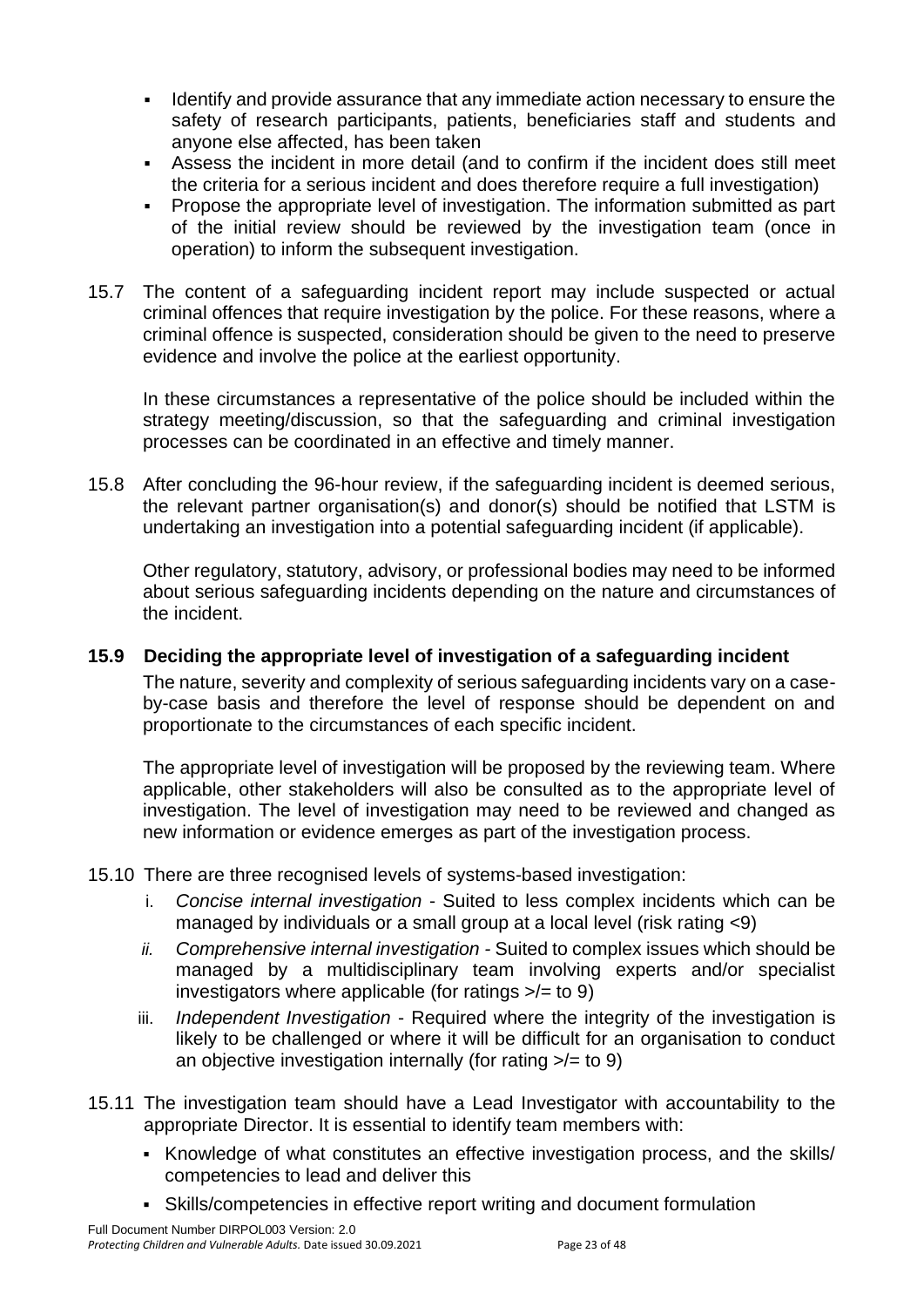- **Expertise in facilitating /participant /beneficiary/community involvement**
- **Understanding of the specialty area involved this will usually require specialist** representation from a particular academic and/or professional group to ensure investigation balance and credibility and skills/competencies in the type of investigation that is being reported – (e.g., bullying and harassment, or SEAH or fraud and corruption).
- Safeguarding/SEAH investigations will follow the principles of the CHS Alliance [Guidelines for Investigations](https://www.chsalliance.org/get-support/resource/guidelines-for-investigations/) (CHS Alliance 2015)
- Access to specialist communication support via LSTM's communications team, and appropriate legal and/or information governance support where appropriate
- Appropriate links/mechanisms to share lessons locally and nationally during the investigation as required.

### **15.12 Incidents involving allegations against a member of staff**

- **.** If a safeguarding incident report alleges that a member of staff has been involved in a safeguarding incident, then an appropriate member of the HR team must be part of the incident investigation process and should give guidance regarding the action to be taken in relation to the employee
- The senior HR Manager/Global Director of HR in conjunction with the lead investigator and the staff member's line manager will decide whether suspension is appropriate during the period of investigation. HR will advise on the process requirements for this action
- **EXECT ADDE FOR THE SOLUTE FOR SOLUTE I** HR advice will also be sought for staff employed on a consultancy basis, secondees, self-employed staff, other types of contractors and volunteers working on behalf of the LSTM Group
- If appropriate, the incident will be reported to the appropriate professional regulatory body if the member of staff is a registered professional (such as the General Medical Council (GMC) for doctors, or the Nursing and Midwifery Council (NMC) for nurses and midwives)
- It is essential that every effort must be made to maintain confidentiality and manage communications while an allegation is being investigated.

### **15.13 Involving the person affected by the incident**

- **Involvement should begin with a genuine apology**
- The principles of candour, honesty, openness, and transparency must be applied
- All staff involved in liaising with and supporting anyone in distress must have the necessary knowledge, skills, and expertise. The appropriate person must be identified for each case
- An early meeting should be held with the relevant individual or their family to explain what action is being taken, how they can be informed, what support processes have been put in place and what they can expect from the investigation. This must set out realistic and achievable timescales and outcomes. Those involved will want to know:
	- What happened?
	- Why it happened?
	- How it happened?
	- What can be done to stop it happening again to someone else?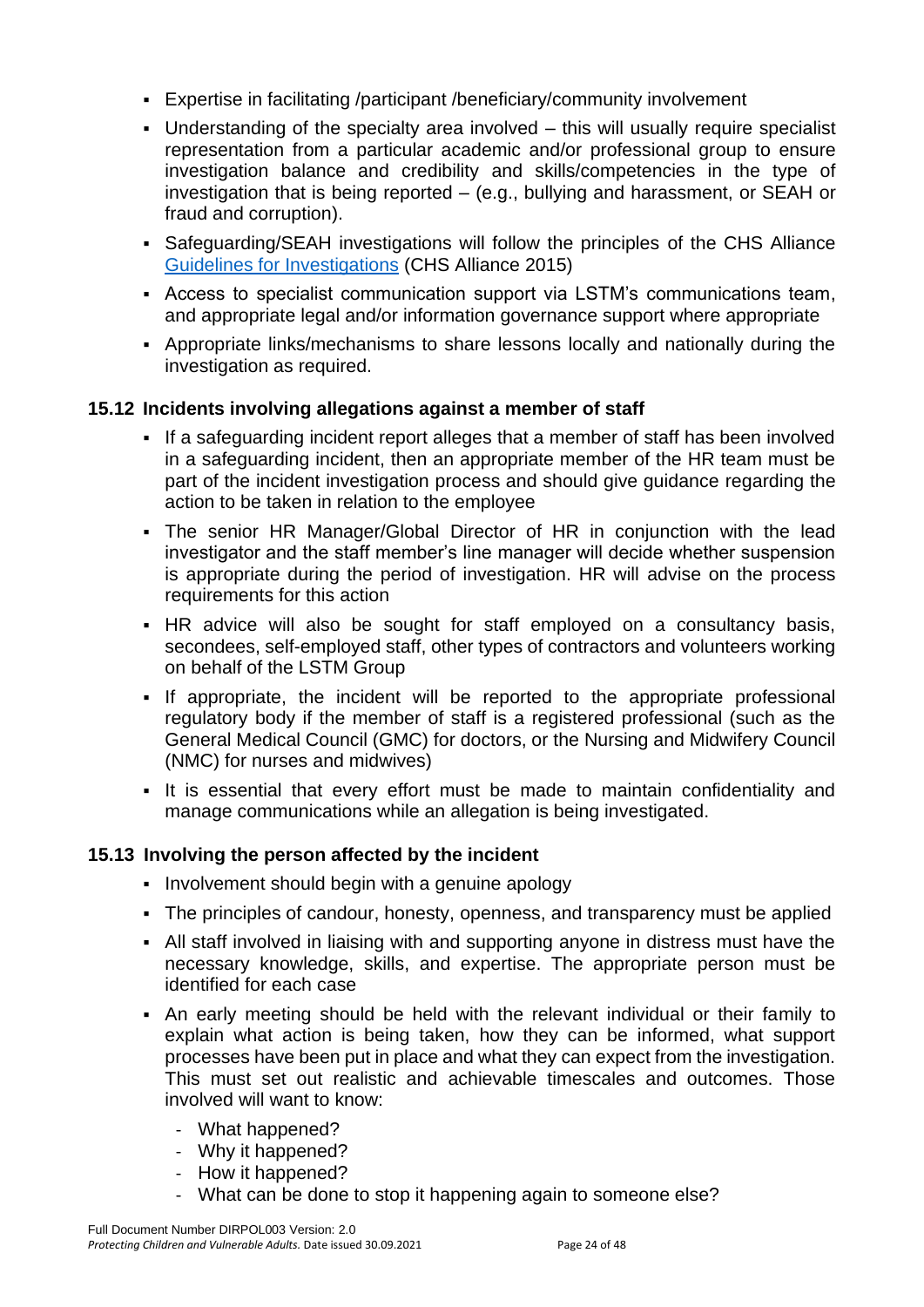They must also have access to the necessary information and should be made aware of the investigation process, the rationale and purpose of the investigation. They should also:

- Have the opportunity to express any concerns or questions
- Have an opportunity to inform the terms of reference for investigations
- Be provided with the terms of reference to ensure their questions are reflected
- Know how they will be able to contribute to the process of investigation, for example by giving evidence
- Be given access to the findings of any investigation, including interim findings
- **EXT** Have an opportunity to respond/comment on the findings and recommendations outlined in the final report and be assured that this will be considered as part of the quality assurance and closure process undertaken by the donor
- Be informed, with reasons, if there is a delay in starting the investigation, completing the investigation or in the publication of the final report; and be offered advice on how to deal with the media, should they make enquiries.

#### **15.14 Support for those individuals affected**

It is important that appropriate treatment and support is provided for those affected by any safeguarding incident (and if applicable) their families and carers. This should be considered on an individual basis. However, the following needs should be considered:

- The need for an independent advocate with necessary skills for working with traumatised individuals
- Support with transport, disability, and language needs
- Support during and after the investigation. This may include counselling or signposting to suitable organisation that can provide specialised services
- **E** Further meetings with the organisations involved or support in liaising with other agencies such as the police.

Depending on the nature of the incident, it may be necessary for several organisations to contact those affected. This should be clearly explained to the individuals.

A co-ordinated approach should be agreed by the partner agencies in discussion with those affected. It is important to acknowledge that other individuals may have been involved or affected by the incident and they must also be offered the appropriate level of support and involvement.

#### **15.15 Support for staff affected**

It is important to recognise that serious incidents can have a significant impact on staff who were involved or who may have witnessed the incident. Like victims, they will want to know what happened and why and what can be done to prevent the incident happening again.

Staff involved in the investigation process should:

▪ Have the opportunity to access professional advice from their relevant professional body or union, from professional counselling services and occupational health services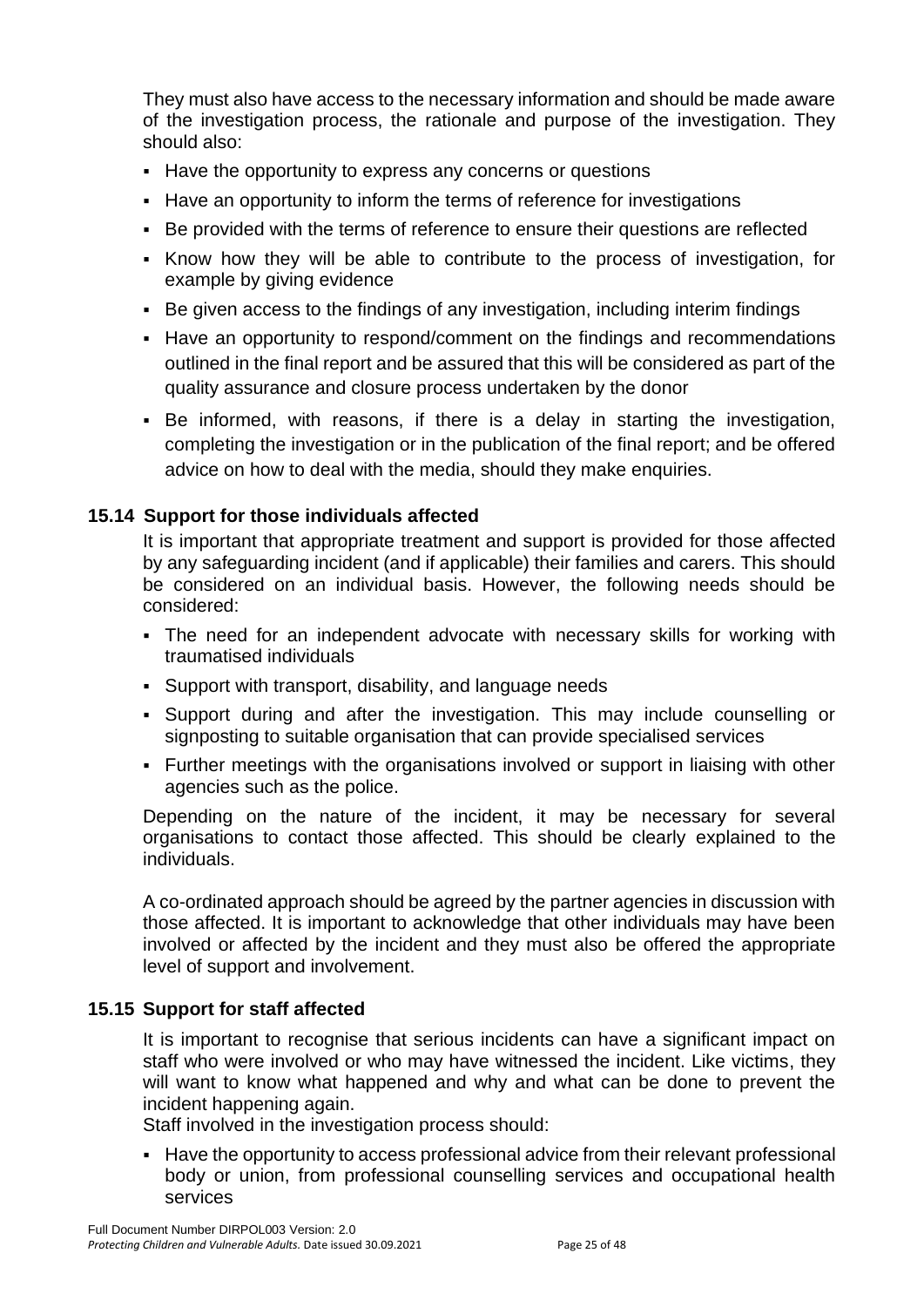▪ Be provided with information about the stages of the investigation and how they will be expected to contribute to the process.

### **16. SAFE RECRUITMENT & SELECTION OF STAFF, VOLUNTEERS, CONTRACTORS AND CONSULTANTS**

- 16.1 LSTM's recruitment process reflects our organisational commitment to keeping children and vulnerable adults safe. We will apply specific (additional) recruitment practices for those posts which will have contact with children and vulnerable adults, with the intention of identifying individuals who are suitable to work for such roles.
- 16.2 As part of our recruitment process, we will:
	- Assess all advertised jobs to identify those that have contact with children and vulnerable adults, and for those that do, applicants will be asked to disclose all criminal convictions during their job application process and will complete either a: [Disclosure and Barring Service](https://www.gov.uk/dbs-check-applicant-criminal-record) (DBS) enhanced check carried out or [Criminal record check for overseas applicants](https://www.gov.uk/government/publications/criminal-records-checks-for-overseas-applicants)
	- Include a standard safeguarding statement on all job adverts
	- Ensure that appropriate selection measures and pre-employment checks are carried out
	- Careful reference checking is one of the most effective tools for preventing child abuse. This should take place in accordance with LSTM's "Recruitment and Selection Policy and Procedure Policy". Applicants should not start work until satisfactory references are received
	- Any reference check for a candidate working with children should ask explicitly about their suitability to work with children and/or vulnerable adults (where applicable)
	- **Ensure that staff receive, read, and sign a copy of our code of conduct at the time** of signing their employment contract so that anyone who represents our organisation is clear regarding expected behaviours and never abuses the position of trust that comes with being a representative of LSTM
	- Include safeguarding as part of our corporate induction for new staff and all staff must complete online mandatory safeguarding training. To ensure that staff are aware of their obligations and respond appropriately to safeguarding and child/adult protection issues.

### **17. STAFF CODE OF CONDUCT**

- 17.1 LSTM has a code of conduct which all employees, contractors, consultants, students, volunteers, trustees, and others who are representing LSTM are asked to sign up to. Please refer to LSTM's [Strategic Safeguarding Policy](https://lstmed.sharepoint.com/policies/PoliciesProcedures/Safeguarding%20Policy.pdf) for a copy of the LSTM code of conduct for staff and students.
- 17.2 The code of conduct has been written as part of the further development of safeguarding procedures across the LSTM group, to protect children and vulnerable adults in all areas where we work.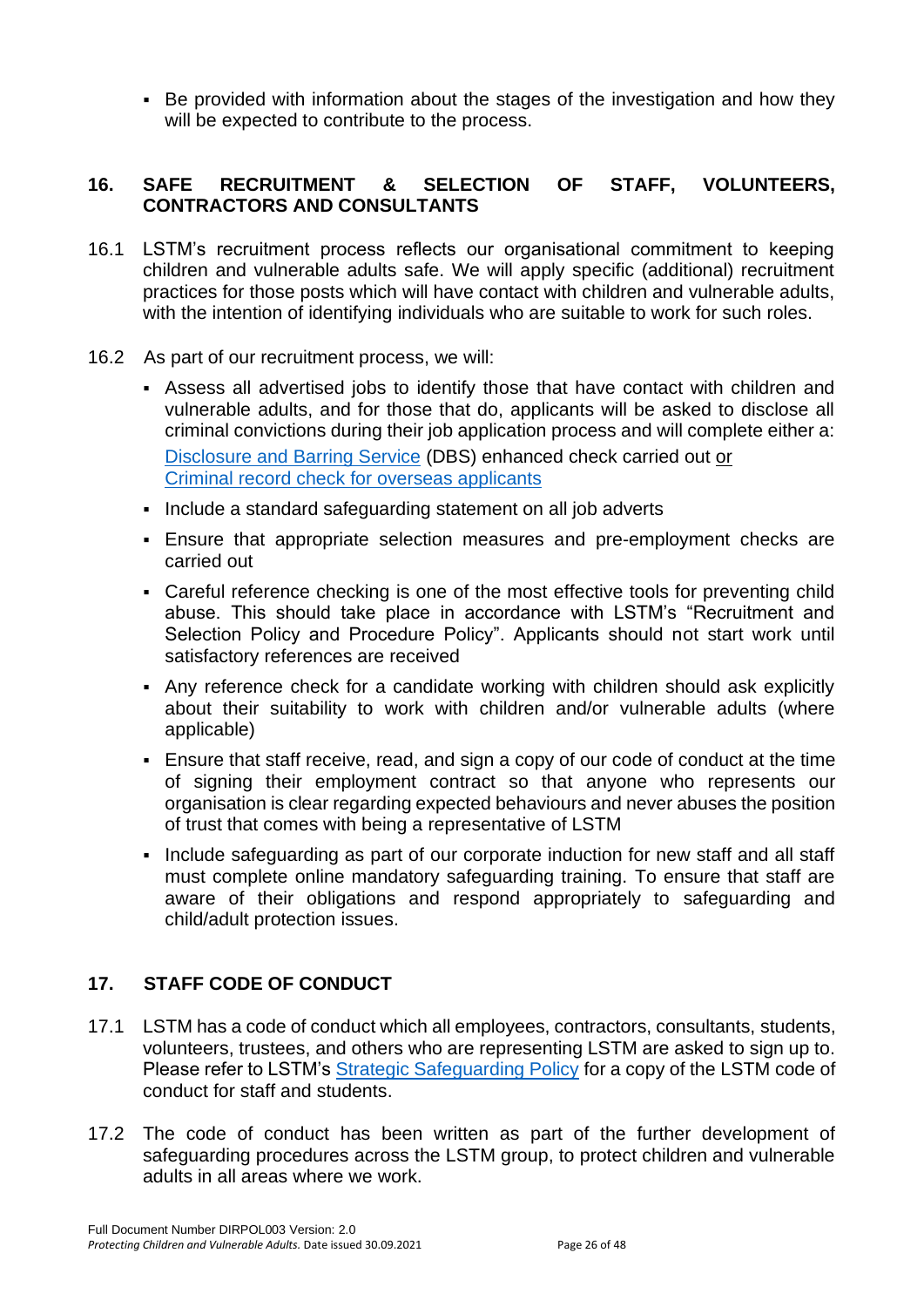This includes (but is not limited to), patients, beneficiaries, research participants, students, volunteers, contractors and other LSTM group staff members and representatives.

- 17.3 Within the LSTM group, our behaviour and actions are defined by the vision, mission, and values of the organisation. We should demonstrate these in our respect for all individuals and communities with whom we work, clearly identifying the types of behaviour that are acceptable and unacceptable. It is not possible to write every statement in the code in a way that meets the individual needs of every situation encountered for individual members of staff. The code provides general principles of expected behaviour to protect the needs of children and vulnerable adults.
- 17.4 The code of conduct provides guidance in the face of ethical dilemmas that may be experienced. It describes standards and values to follow and how to protect against situations that may damage the individual or the LSTM group. It also seeks to ensure that employees avoid using possible unequal power relationships for their own benefit.
- 17.5 Partner organisations who we work alongside will be asked for a copy of their code of conduct, and in the absence of such a document, will be asked to sign up to ours, as part of the shared principles of safeguarding document.

#### **18. TRAINING**

#### **18.1 Corporate Induction**

An introduction to safeguarding will be incorporated into the LSTM corporate induction programme which all new starters will undertake.

#### **18.2 Mandatory Safeguarding Training**

All LSTM staff are expected to complete the online mandatory training in relation to safeguarding and protection of children and vulnerable adults every three years.

#### **18.3 Specialist Training for lead personnel**

- All safeguarding focal points and key identified personnel will undergo specialist face to face safeguarding training as per LSTM's safeguarding training matrix.
- In addition, all staff and students will have access to the safeguarding information point on the public facing LSTM website.
- All Well Travelled Clinic staff must attend mandatory face to face level 3 safeguarding for children and vulnerable adults/prevent training every three years, via LUHFT.
- Academic staff who are clinicians and who hold honorary appointments within the NHS must undertake Level 3 safeguarding training in accordance with the relevant NHS Trust's mandatory training policy.

### **19. MONITORING OF POLICY**

19.1 The implementation of this policy will be monitored by the Strategic Safeguarding Oversight Committee (SSOC), who in turn report to the Management Committee.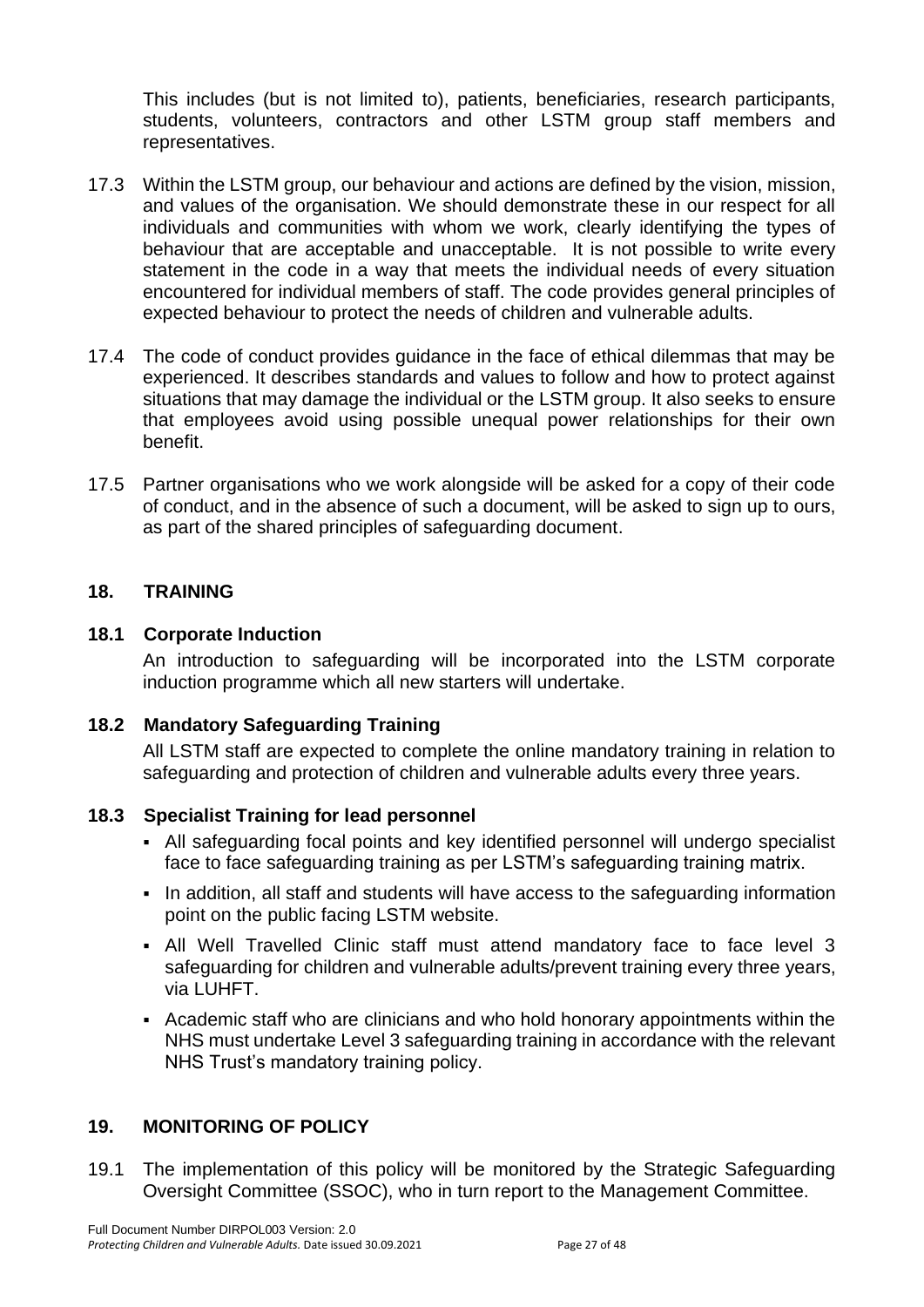Evidence of implementation will be monitored through:

- Minutes of the SSOC demonstrating progress against the LSTM safeguarding action plan
- Reduction in risk rating of the safeguarding risks documented on the organisation's Corporate Risk Register
- Reporting of safeguarding incidents (number and subject heading, all anonymised)
- Percentage of existing staff signed up to code of conduct within organisation
- Number of personnel who have undergone DBS checks
- Number of staff attending corporate induction
- Percentage of staff completing the LSTM online mandatory training and face to face training
- 19.2 The Board of Trustees shall receive a quarterly and then annual update report on progress against the organisation's safeguarding action plan.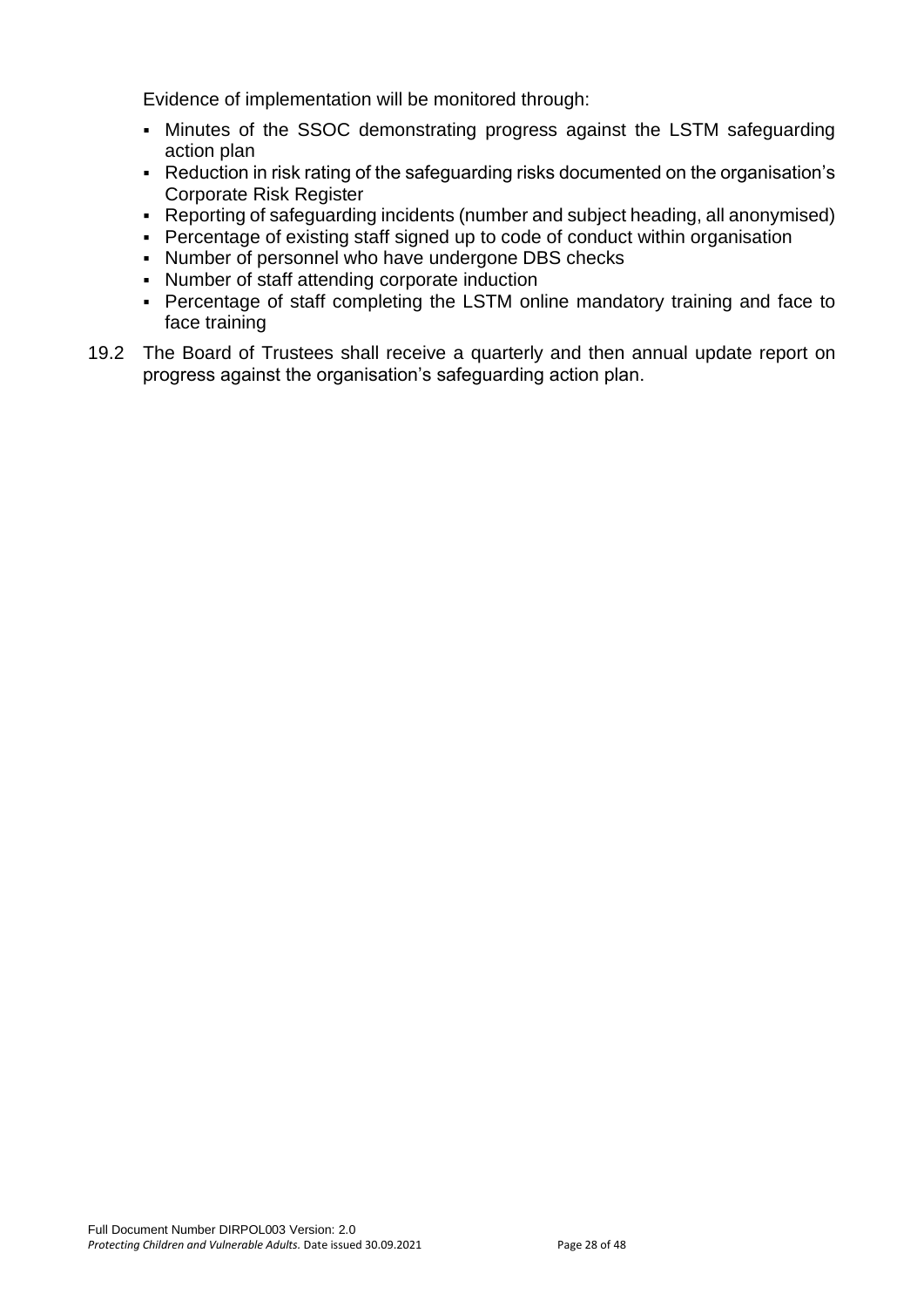### **20. REFERENCES**

**Charity Commission (2014).** Policy paper. Safeguarding Children and Young People. 14 July 2014. [https://www.gov.uk/government/publications/safeguarding-children-and-young](https://www.gov.uk/government/publications/safeguarding-children-and-young-people/safeguarding-children-and-young-people)[people/safeguarding-children-and-young-people](https://www.gov.uk/government/publications/safeguarding-children-and-young-people/safeguarding-children-and-young-people)

**Charity Commission (2014)** How to report a serious incident in your charity. Charity Commission. 2 June 2014, updated 14 June 2019

**CHS Alliance (2015) Guidelines for investigations (November 2015)** <https://www.chsalliance.org/get-support/resource/guidelines-for-investigations/>

**CHS Alliance (2020).** PSEA implementation quick reference handbook. [https://www.chsalliance.org/get-support/resource/pseah-implementation-quick-reference](https://www.chsalliance.org/get-support/resource/pseah-implementation-quick-reference-handbook/)[handbook/](https://www.chsalliance.org/get-support/resource/pseah-implementation-quick-reference-handbook/)

**Department of Education (2018).** Working together to safeguard children. A guide to inter-agency working to safeguard and promote the welfare of children. 4 July 2018. <https://www.gov.uk/government/publications/working-together-to-safeguard-children--2>

**Foreign, Commonwealth Development Office (2020)** UK Strategy: Safeguarding Against Sexual Exploitation and Abuse and Sexual Harassment within the Aid Sector. FCDO September 2020. [https://assets.publishing.service.gov.uk/government/uploads/system/uploads/attachment\\_data/file/](https://assets.publishing.service.gov.uk/government/uploads/system/uploads/attachment_data/file/916516/Safeguarding-Strategy-10092020.pdf) [916516/Safeguarding-Strategy-10092020.pdf](https://assets.publishing.service.gov.uk/government/uploads/system/uploads/attachment_data/file/916516/Safeguarding-Strategy-10092020.pdf)

**House of Commons International Development Committee (2018)** Sexual exploitation and abuse in the aid sector. Eighth report of the session 2017-19. HC 840. 23 July 2018. Published on 31 July 2018.

<https://publications.parliament.uk/pa/cm201719/cmselect/cmintdev/840/84002.htm>

**Keeping Children Safe (2020)**. Child safeguarding standards and how to implement them. [https://www.keepingchildrensafe.global/wp-content/uploads/2020/02/KCS-CS-Standards-ENG-](https://www.keepingchildrensafe.global/wp-content/uploads/2020/02/KCS-CS-Standards-ENG-200218.pdf)[200218.pdf](https://www.keepingchildrensafe.global/wp-content/uploads/2020/02/KCS-CS-Standards-ENG-200218.pdf)

**Interagency Standing Committee (2016).** Protection against Sexual Exploitation and Abuse (PSEA). Global Standard Operating Procedures. May 2016 [https://interagencystandingcommittee.org/accountability-affected-populations-including-protection](https://interagencystandingcommittee.org/accountability-affected-populations-including-protection-sexual-exploitation-and-abuse/documents-51)[sexual-exploitation-and-abuse/documents-51](https://interagencystandingcommittee.org/accountability-affected-populations-including-protection-sexual-exploitation-and-abuse/documents-51)

**NHS England (2015).** Serious Incident Framework. Supporting learning to prevent recurrence. 27 March 2015.<https://improvement.nhs.uk/documents/920/serious-incidnt-framwrk.pdf>

**NHS England (2017).** Safeguarding Adults. A pocket guide for healthcare staff. Published 28 May 2017. Updated 3 May 2017.

<https://www.england.nhs.uk/publication/safeguarding-adults-a-guide-for-health-care-staff/>

**Office of the Public Guardian (2017).** Policy paper SD8: office of the Public Guardian safeguarding policy (web version) Updated 4 July 2017.

[https://www.gov.uk/government/publications/safeguarding-policy-protecting-vulnerable-adults/sd8](https://www.gov.uk/government/publications/safeguarding-policy-protecting-vulnerable-adults/sd8-opgs-safeguarding-policy#what-is-safeguarding) [opgs-safeguarding-policy#what-is-safeguarding](https://www.gov.uk/government/publications/safeguarding-policy-protecting-vulnerable-adults/sd8-opgs-safeguarding-policy#what-is-safeguarding)

**Orr D, Daoust G, Dyvik, SL, Puhan S and Boddy J (2019)** Safeguarding in an International Development Context. Briefing Paper and Evidence Review. June 2019. UK Collaborative on Development Research. 10 June 2019.

**Save the Children (2003).** Protecting children from sexual abuse and exploitation. Save. London. [https://resourcecentre.savethechildren.net/library/save-childrens-policy-protecting-children-sexual](https://resourcecentre.savethechildren.net/library/save-childrens-policy-protecting-children-sexual-abuse-and-exploitation)[abuse-and-exploitation](https://resourcecentre.savethechildren.net/library/save-childrens-policy-protecting-children-sexual-abuse-and-exploitation)

**UK Collaborative for Development Research (UKCDR, 2020)** Safeguarding in international development research report 17 April 2020 [https://www.ukcdr.org.uk/resource/safeguarding-int](https://www.ukcdr.org.uk/resource/safeguarding-int-dev-research-report-on-phase-2-international-consultation/)[dev-research-report-on-phase-2-international-consultation/](https://www.ukcdr.org.uk/resource/safeguarding-int-dev-research-report-on-phase-2-international-consultation/)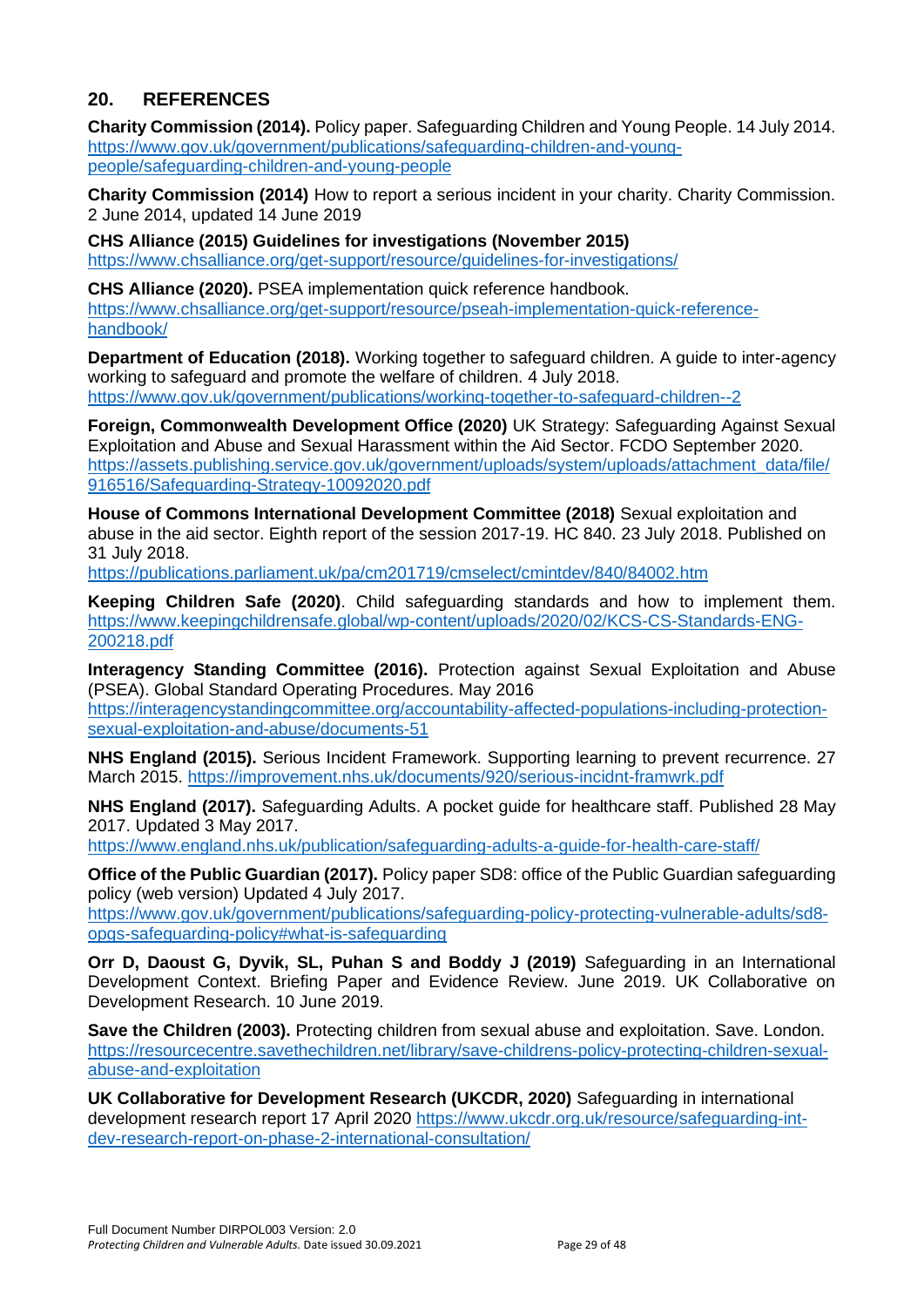**UK Government. Equality Act (2010).** <https://www.legislation.gov.uk/ukpga/2010/15/contents>

**UK Policy Governance Association (2006).** Act of Parliament. Safeguarding Vulnerable Groups Act 2006 (chapter 47) [https://www.legislation.gov.uk/ukpga/2006/47/pdfs/ukpga\\_20060047\\_en.pdf](https://www.legislation.gov.uk/ukpga/2006/47/pdfs/ukpga_20060047_en.pdf)

**UNICEF (1989).** United Nations Convention on the Rights of the Child. (Ratified by the General Assembly Resolution on 20 November 1989).

<https://www.unicef.org.uk/what-we-do/un-convention-child-rights/>

**United Nations (1948).** Universal Declaration of Human Rights (Proclaimed by the United Nations General Assembly in Paris on 10 December 1948, General Assembly resolution 217 A) <http://www.un.org/en/universal-declaration-human-rights/>

**United Nations (1993).** The Declaration on the Elimination of Violence against Women (Ratified by the General Assembly resolution on 19 December 1993). <https://documents-dds-ny.un.org/doc/UNDOC/GEN/N94/095/05/PDF/N9409505.pdf?OpenElement>

**United Nations (2017).** UN Global Compact. A call to action for sustainable business. <https://www.unglobalcompact.org/docs/publications/UNGC-Value-Proposition.pdf>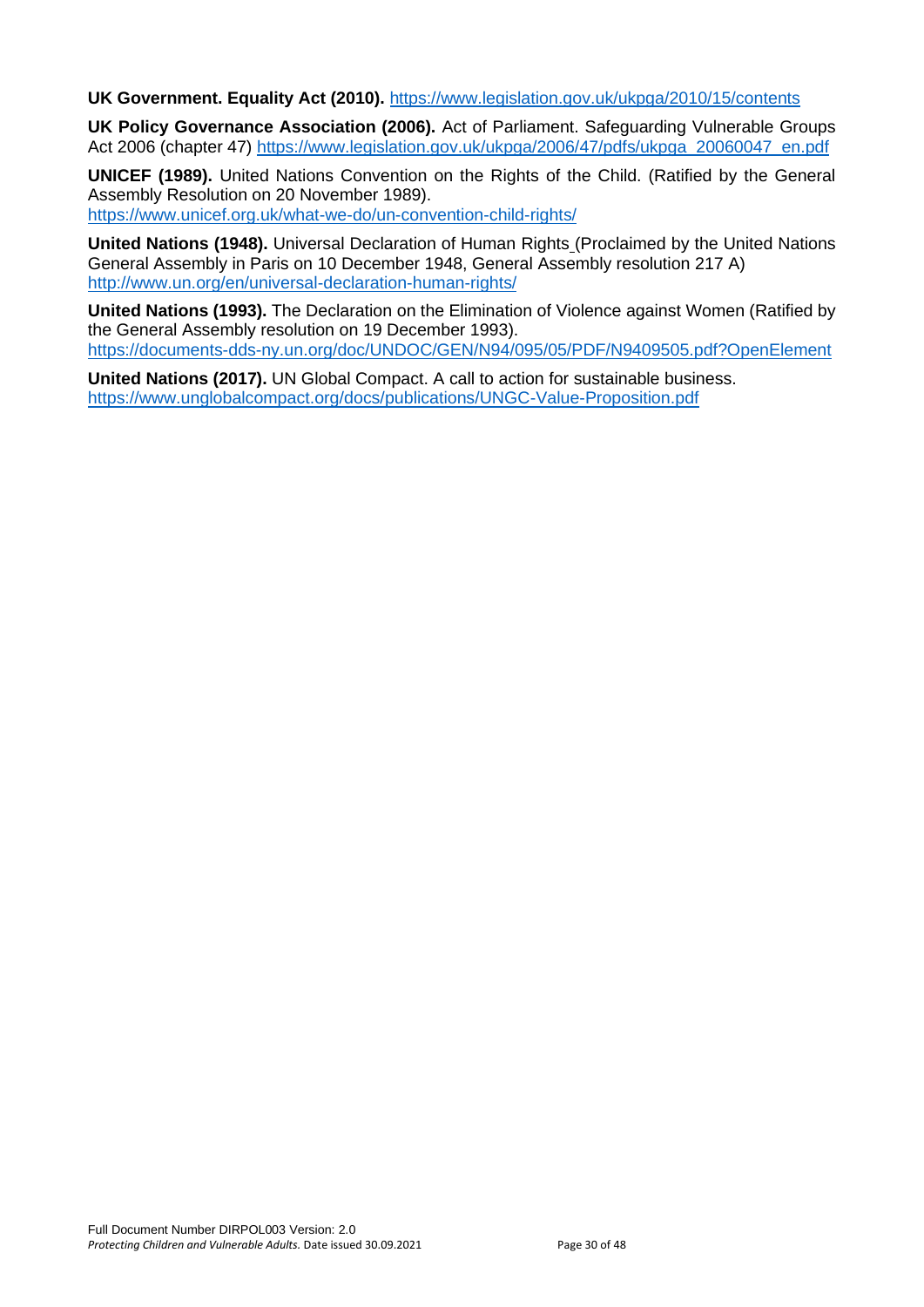| Appendix 1: Definitions of child abuse (Department of Education 2018) |  |
|-----------------------------------------------------------------------|--|
|-----------------------------------------------------------------------|--|

| <b>Type of abuse</b> | <b>Definitions of Child Abuse</b>                                                                                                                                                    |
|----------------------|--------------------------------------------------------------------------------------------------------------------------------------------------------------------------------------|
| Physical             | A form of abuse which may involve hitting, shaking, throwing, poisoning, burning/scalding,                                                                                           |
| abuse                | drowning, suffocating, or otherwise causing physical harm to a child. Physical harm may                                                                                              |
|                      | also be caused when a parent/carer fabricates the symptoms of, or deliberately induces                                                                                               |
|                      | illness in a child.                                                                                                                                                                  |
| Emotional/           | The persistent emotional maltreatment of a child such as to cause severe and persistent                                                                                              |
| Psychological        | adverse effects on the child's emotional development. It may involve conveying to a child<br>that they are worthless or unloved, inadequate, or valued only insofar as they meet the |
| abuse                | needs of another person.                                                                                                                                                             |
|                      | It may include not giving the child opportunities to express their views, deliberately                                                                                               |
|                      | silencing them or 'making fun' of what they say or how they communicate. It may feature                                                                                              |
|                      | age or developmentally inappropriate expectations being imposed on children. These may                                                                                               |
|                      | include interactions that are beyond a child's developmental capability, as well as                                                                                                  |
|                      | overprotection and limitation of exploration and learning, or preventing the child                                                                                                   |
|                      | participating in normal social interaction.                                                                                                                                          |
|                      | It may involve seeing or hearing the ill-treatment of another. It may involve serious bullying                                                                                       |
|                      | (including cyber bullying), causing children frequently to feel frightened or in danger, or                                                                                          |
|                      | the exploitation or corruption of children. Some level of emotional abuse is involved in all                                                                                         |
|                      | types of maltreatment of a child, though it may occur alone.                                                                                                                         |
| Sexual<br>abuse      | Involves forcing or enticing a child or young person to take part in sexual activities, not<br>necessarily involving a high level of violence, whether the child is aware of what is |
|                      | happening.                                                                                                                                                                           |
|                      | The activities may involve physical contact, including assault by penetration (for example,                                                                                          |
|                      | rape or oral sex) or non-penetrative acts such as masturbation, kissing, rubbing, and                                                                                                |
|                      | touching outside of clothing.                                                                                                                                                        |
|                      | They may also include non-contact activities, such as involving children in looking at, or in                                                                                        |
|                      | the production of, sexual images, watching sexual activities, encouraging children to                                                                                                |
|                      | behave in sexually inappropriate ways, or grooming a child in preparation for abuse Sexual                                                                                           |
|                      | abuse can take place online, and technology can be used to facilitate offline abuse. Sexual                                                                                          |
|                      | abuse is not solely perpetrated by adult males. Women can also commit acts of sexual                                                                                                 |
| Child sexual         | abuse, as can other children.<br>Child sexual exploitation is a form of child sexual abuse. It occurs where an individual or                                                         |
| exploitation         | group takes advantage of an imbalance of power to coerce, manipulate or deceive a child                                                                                              |
|                      | or young person under the age of 18 into sexual activity (a) in exchange for something the                                                                                           |
|                      | victim needs or wants, and/or (b) for the financial advantage or increased status of the                                                                                             |
|                      | perpetrator or facilitator.                                                                                                                                                          |
|                      | The victim may have been sexually exploited even if the sexual activity appears consensual.                                                                                          |
|                      | Child sexual exploitation does not always involve physical contact; it can also occur through                                                                                        |
|                      | the use of technology.                                                                                                                                                               |
| Neglect, or          | The persistent failure to meet a child's basic physical and/or psychological needs, likely to                                                                                        |
| acts of              | result in the serious impairment of the child's health or development. Neglect may occur                                                                                             |
| omission             | during pregnancy as a result of maternal substance abuse. Once a child is born, neglect                                                                                              |
|                      | may involve a parent or carer failing to:<br>provide adequate food, clothing, and shelter (including exclusion from home or<br>٠                                                     |
|                      | abandonment)                                                                                                                                                                         |
|                      | protect a child from physical and emotional harm or danger                                                                                                                           |
|                      | ensure adequate supervision (including the use of inadequate care-givers)                                                                                                            |
|                      | ensure access to appropriate medical care or treatment<br>٠                                                                                                                          |
|                      | It may also include neglect of, or unresponsiveness to, a child's basic emotional needs.                                                                                             |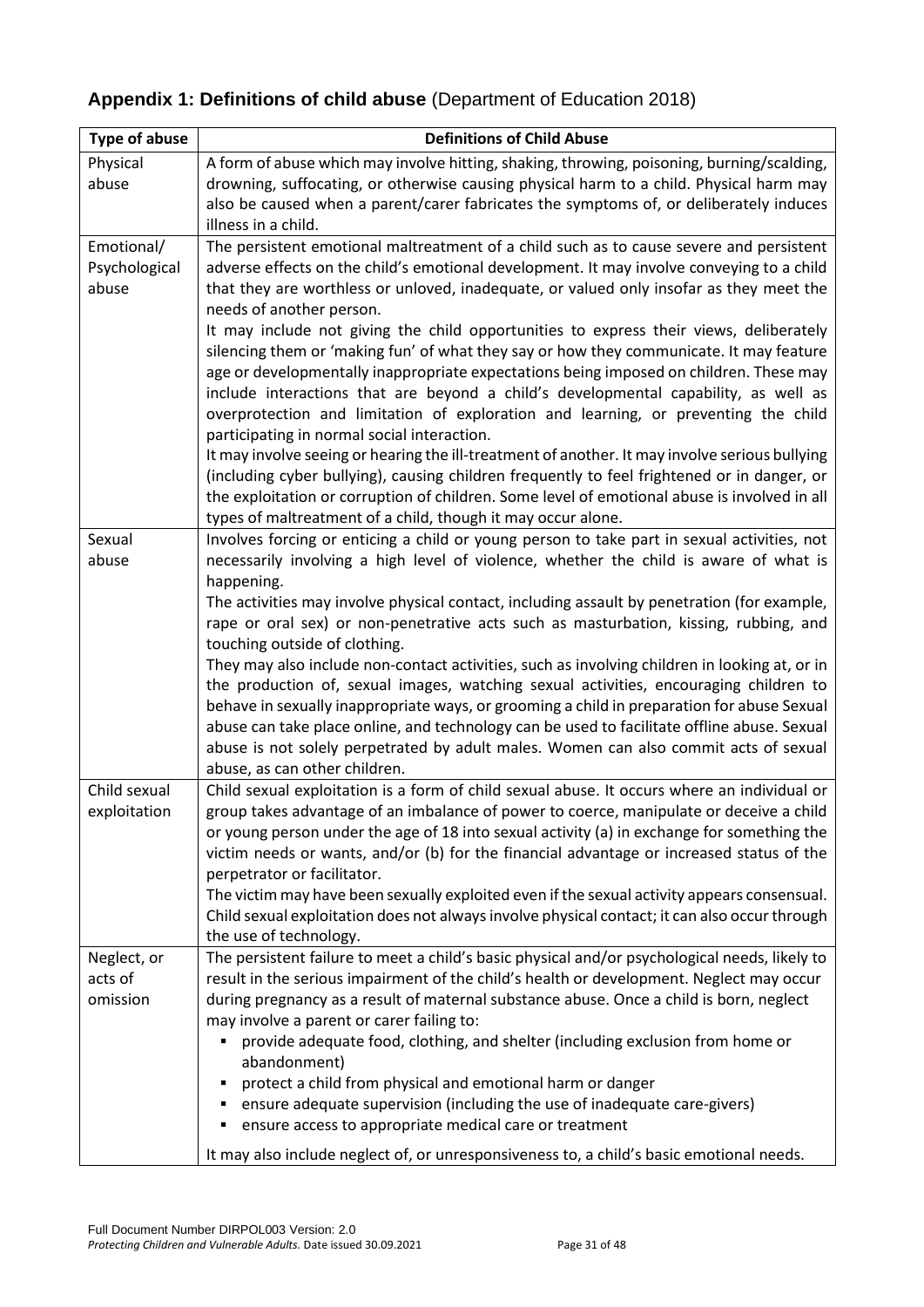# **Appendix 2: Definitions of abuse of adults** (NHS England, 2017)

| <b>Definitions of abuse of adults</b>         |                                                                                                                                                                                                                                                                                                                                                                                                                                                                                                                                                                                                                                                                                                                                                                                                                                                              |  |
|-----------------------------------------------|--------------------------------------------------------------------------------------------------------------------------------------------------------------------------------------------------------------------------------------------------------------------------------------------------------------------------------------------------------------------------------------------------------------------------------------------------------------------------------------------------------------------------------------------------------------------------------------------------------------------------------------------------------------------------------------------------------------------------------------------------------------------------------------------------------------------------------------------------------------|--|
| Physical                                      | This includes assault, hitting, slapping, pushing, giving the wrong (or no) medication,<br>restraining someone, or only letting them do certain things at certain times.                                                                                                                                                                                                                                                                                                                                                                                                                                                                                                                                                                                                                                                                                     |  |
| Domestic<br>abuse and<br>domestic<br>violence | Any incident of threatening behaviours, violence or abuse between adults who are or<br>have been, in a relationship together, or between family members, regardless of<br>gender or sexuality". We think of domestic violence as hitting, slapping, and beating,<br>but it can also include emotional and financial abuse as well as forced marriage and so-<br>called "honour crimes". It's abuse if a partner, ex-partner, or a family member:<br>Threatens/frightens an individual<br>٠<br>Shoves or pushes an individual<br>٠<br>Makes an individual fear for their physical safety<br>٠<br>Puts an individual down, or attempts to undermine their self-esteem<br>٠<br>Controls an individual, for example by stopping them seeing friends and family<br>٠<br>Is jealous and possessive, such as being suspicious of friendships and conversations<br>٠ |  |
| <b>Sexual</b>                                 | This includes rape, indecent exposure, sexual harassment, inappropriate looking or<br>touching, sexual teasing or innuendo, taking sexual photographs, making someone look<br>at pornography or watch sexual acts, sexual assault, or sexual acts the adult didn't<br>consent to or was pressured into consenting.                                                                                                                                                                                                                                                                                                                                                                                                                                                                                                                                           |  |
| Psychological                                 | This includes emotional abuse, threats of harm or abandonment, depriving someone of<br>contact with someone else, humiliation, blaming, controlling, intimidation, putting<br>pressure on someone to do something, harassment, verbal abuse, cyber bullying,<br>isolation or unreasonable and unjustified withdrawal of services or support networks.                                                                                                                                                                                                                                                                                                                                                                                                                                                                                                        |  |
| Financial or<br>material                      | This includes theft, fraud, internet scamming, putting pressure on someone about their<br>financial arrangements (including wills, property, inheritance, or financial transactions)<br>or the misuse or stealing of property, possessions, or benefits.                                                                                                                                                                                                                                                                                                                                                                                                                                                                                                                                                                                                     |  |
| Modern<br>slavery                             | This covers slavery (including domestic slavery), human trafficking and forced labour.<br>Traffickers and slave masters use whatever they can to pressurise, deceive and force<br>individuals into a life of abuse and inhumane treatment.                                                                                                                                                                                                                                                                                                                                                                                                                                                                                                                                                                                                                   |  |
| Discriminatory<br>abuse<br>(Hate crime)       | This includes discrimination on grounds of race, gender identity, disability, sexual<br>orientation, religion, and other forms of types of harassment, insults, or slurs.                                                                                                                                                                                                                                                                                                                                                                                                                                                                                                                                                                                                                                                                                    |  |
| Organisational<br>/Institutional<br>abuse     | This includes neglect and poor care in an institution or care setting such as a hospital or<br>care home, or if an organisation provides care in someone's home. The abuse can be a<br>one-off incident or repeated, on-going ill treatment. The abuse can be through neglect<br>or poor professional practice, which might be because of structure, policies, processes,<br>and practices within an organisation and can range from isolated incidents to continuing<br>ill treatment.                                                                                                                                                                                                                                                                                                                                                                      |  |
| Neglect or acts<br>of omission                | This includes ignoring medical, emotional, or physical care needs, failure to provide<br>access to health, care, support, or educational services, or not giving someone what they<br>need to help them live, such as medication, enough nutrition and heating.                                                                                                                                                                                                                                                                                                                                                                                                                                                                                                                                                                                              |  |
| Self-neglect                                  | This covers a wide range of behaviour which shows that someone isn't caring for their<br>own personal hygiene, health, or surroundings. It includes behaviour such as hoarding.<br>It is important to consider capacity when self-neglect is suspected. Also consider how it<br>may impact on other family members and whether this gives rise to a safeguarding<br>concern.                                                                                                                                                                                                                                                                                                                                                                                                                                                                                 |  |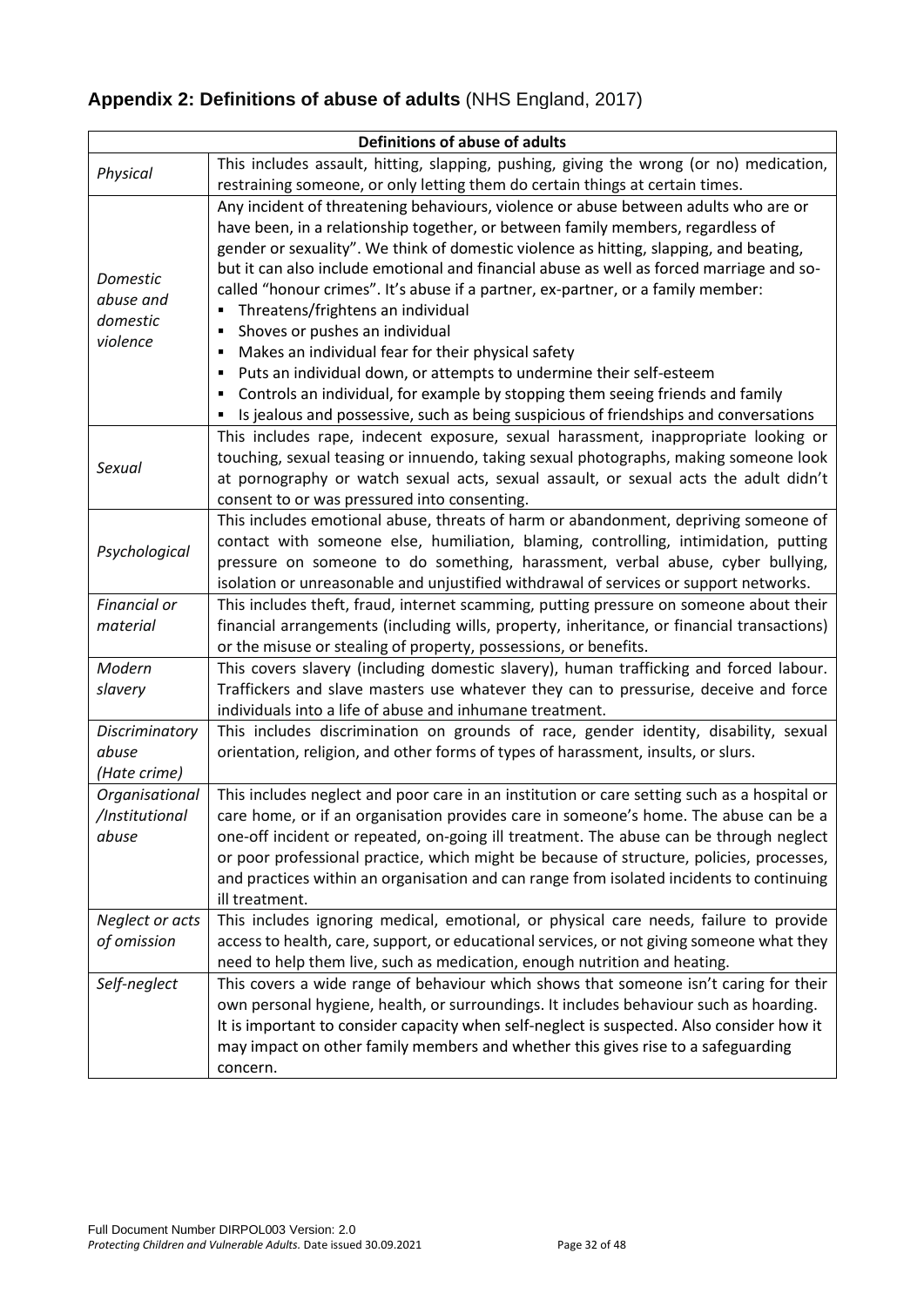#### **Appendix 3: Safeguarding incident disclosure form** (for reporting safeguarding incidents/raising concerns of abuse)

You can report incidents or concerns using the online freedom to speak up reporting system and/or by completing this form.

Remember, if a child is/could be in danger, then their **safety is paramount**. Any concerns or allegations must be reported to maintain their safety. Be honest, never make promises to keep what you are being told confidential.

**If a child is being abused or is in danger of abuse, you will need to tell someone.**

#### **A. I have a safeguarding concern about** (please mark X):

A child or vulnerable adult (e.g., a research participant, patient, or beneficiary) A vulnerable member(s) of staff (or other representative of LSTM) A vulnerable student The behaviour of a member(s) of staff (or other representative of LSTM) towards another person The behaviour of a student(s) towards another person The behaviour of someone from a partner organisation towards another person

**B. Are you reporting** (please mark X):

Your own concerns

Concerns raised by others (please give details of who raised the issue with you):

#### **C. please give any details of any specific person(s) affected by this incident(s)** (if applicable/if known)

Full name of individual: Date of birth or age (if known): Gender:

Parent/Carer's name (if applicable):

Home address of individual (if applicable/known):

Please provide factual details of the incident or concern you have or other relevant information: (such as describing any injuries, your observations of the individual, e.g., any changes in behaviour, and whether you are recording this incident as fact, opinion, or hearsay)

The person's account (if possible) of what happened (use their own words):

Were there any witnesses to the incident? (If yes please provide details)

Witness account of what happened (use their own words):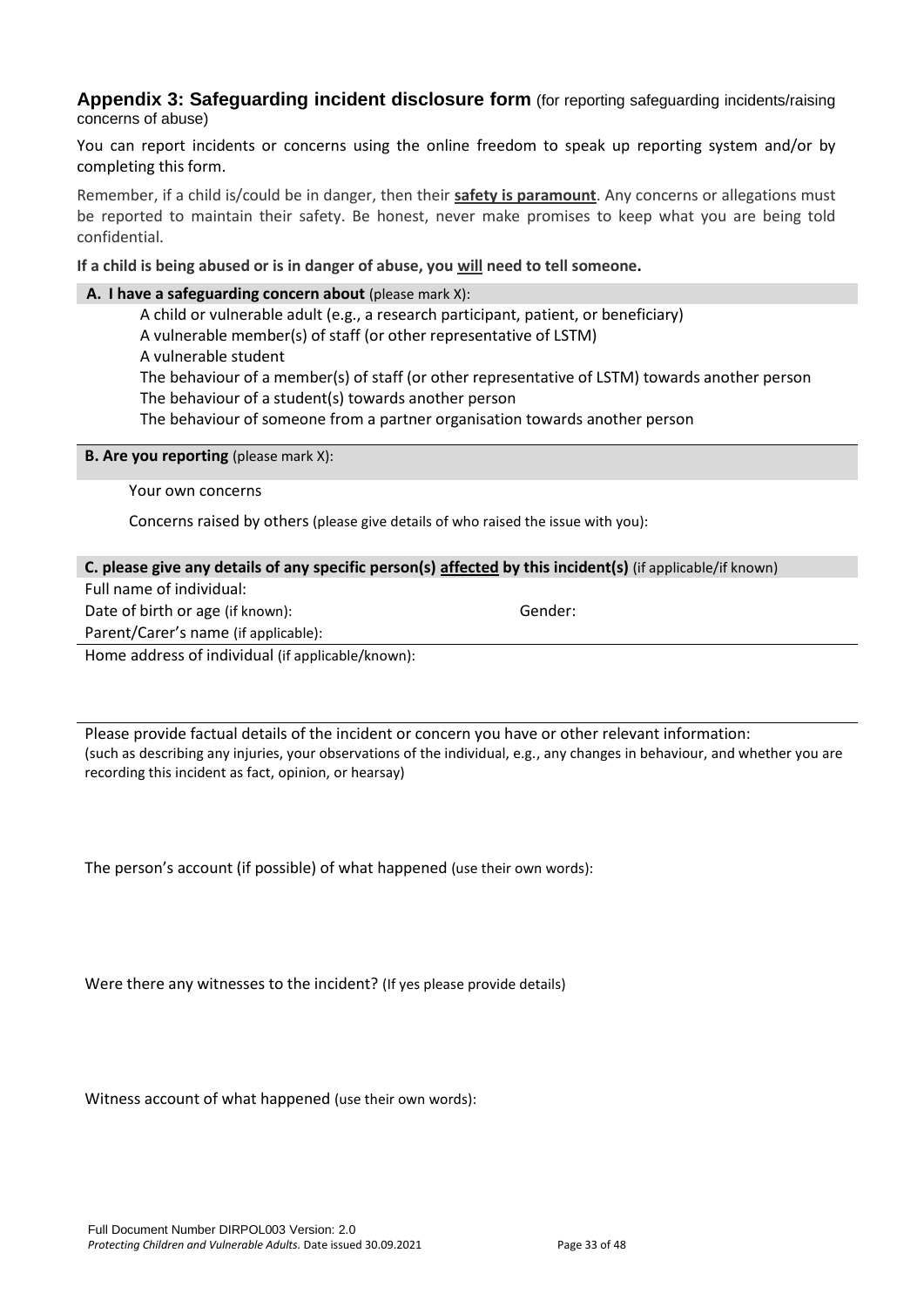Have you spoken to the parents/carers? (if applicable) (if yes, please provide details of what was said)

Any further action taken to date? (can include immediate action taken to protect/care/keep the person safe, e.g., referral to health/care organisations, or other arrangements made with the community/family members):

**D. Please provide details of any person where you have concerns about their behaviour (alleged perpetrator)** (who was involved in any incident/harm/abuse or alleged to have caused any incident/harm/abuse): Name: Name: Position held: Organisation: Address (if known):

Tel: Email: Date/time and place of incident and details about the incident:

Have you spoken to the person against whom the allegations were made? (if yes, please provide details of what was said)

Have you informed any local governmental or non-governmental authorities/organisations? (if yes, what advice did they give? Please provide name of person and organisation and give their contact details):

Have you informed the police? (if yes, please provide name of person and organisation and give their contact details):

Any further action taken to date?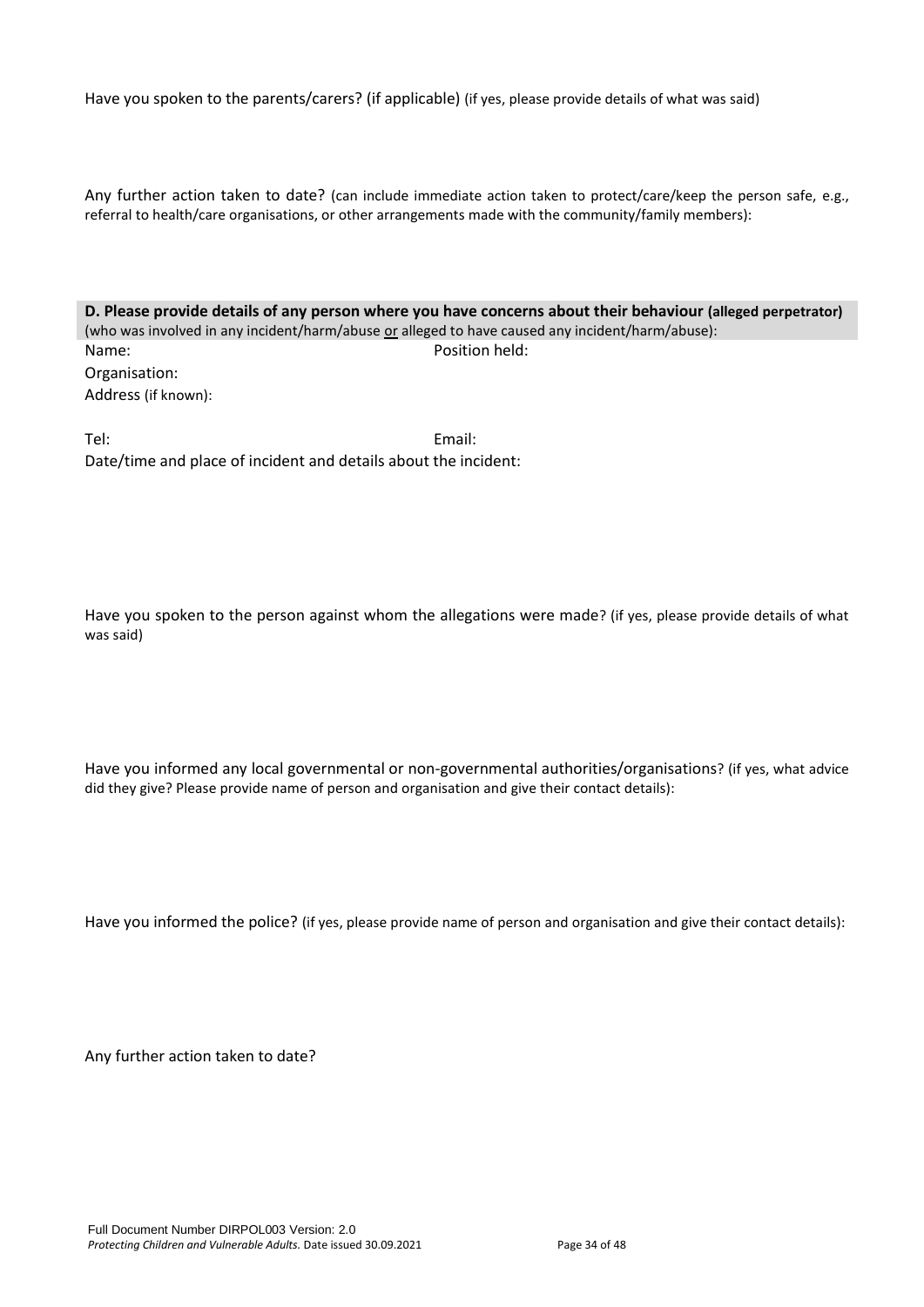**E. If this concern relates to a specific project, programme, or department, please give details:** Name of project, programme, or department:

Brief description of the programme activity:

| Country: | PI:                                                                       |
|----------|---------------------------------------------------------------------------|
|          | Please detail what your safeguarding concern is in relation to the above: |

Is this concern about a partner organisation in the project/programme? (If yes please give details)

| <b>F. Your details:</b> (You may leave this blank if you wish to remain anonymous, but it will help the investigation if the<br>Designated Safeguarding Lead is able to contact you) |                |  |  |
|--------------------------------------------------------------------------------------------------------------------------------------------------------------------------------------|----------------|--|--|
|                                                                                                                                                                                      |                |  |  |
| Your name:                                                                                                                                                                           | Your position: |  |  |
| Your email:                                                                                                                                                                          | Your phone no: |  |  |
| Signature:                                                                                                                                                                           | Date/Time:     |  |  |

Send this form to LSTM's Designated Safeguarding Lead[: safeguarding@LSTMed.ac.uk](mailto:safeguarding@LSTMed.ac.uk) Tel: 0151 705 3744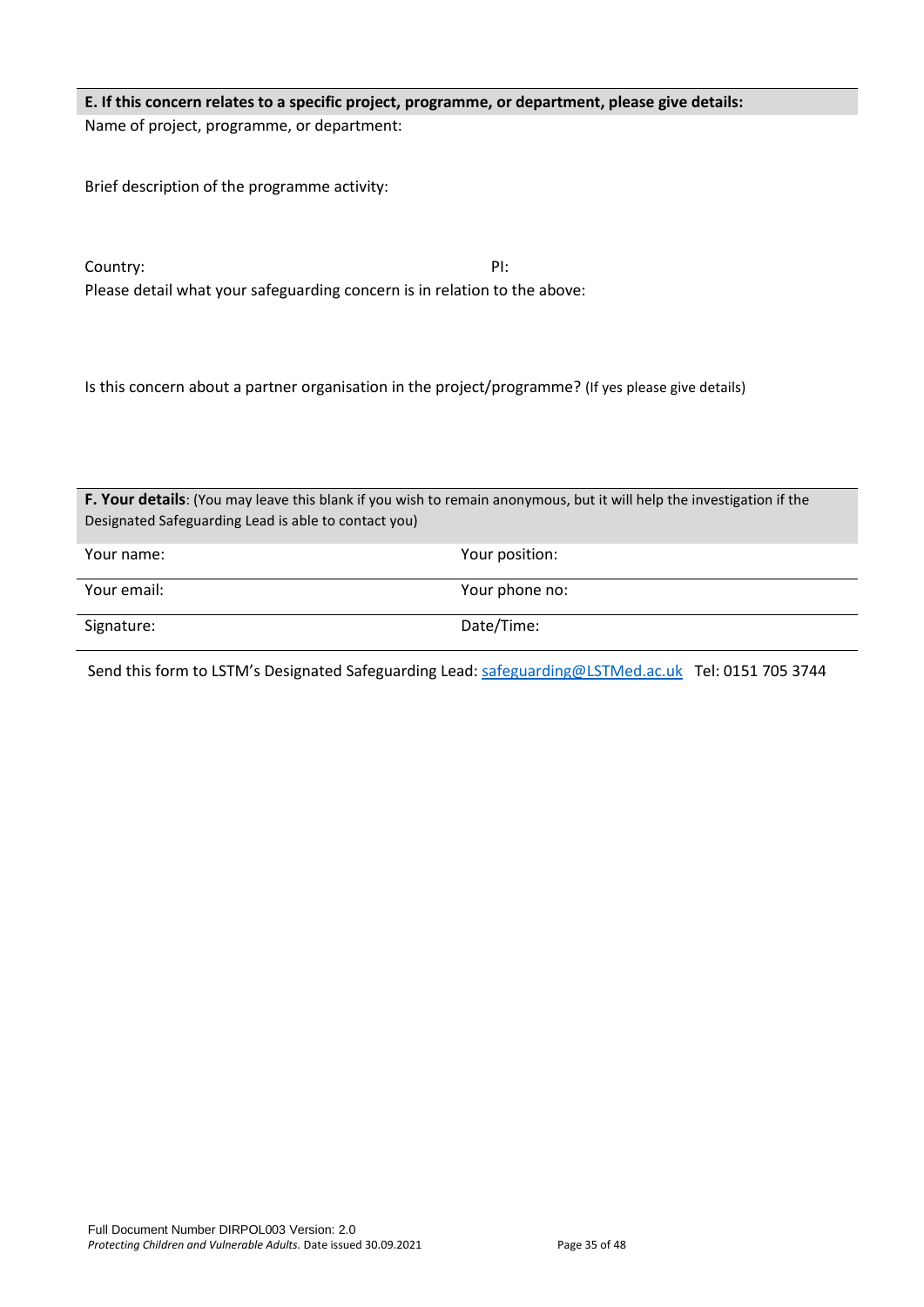

#### **Safeguarding incident REPORTING process**

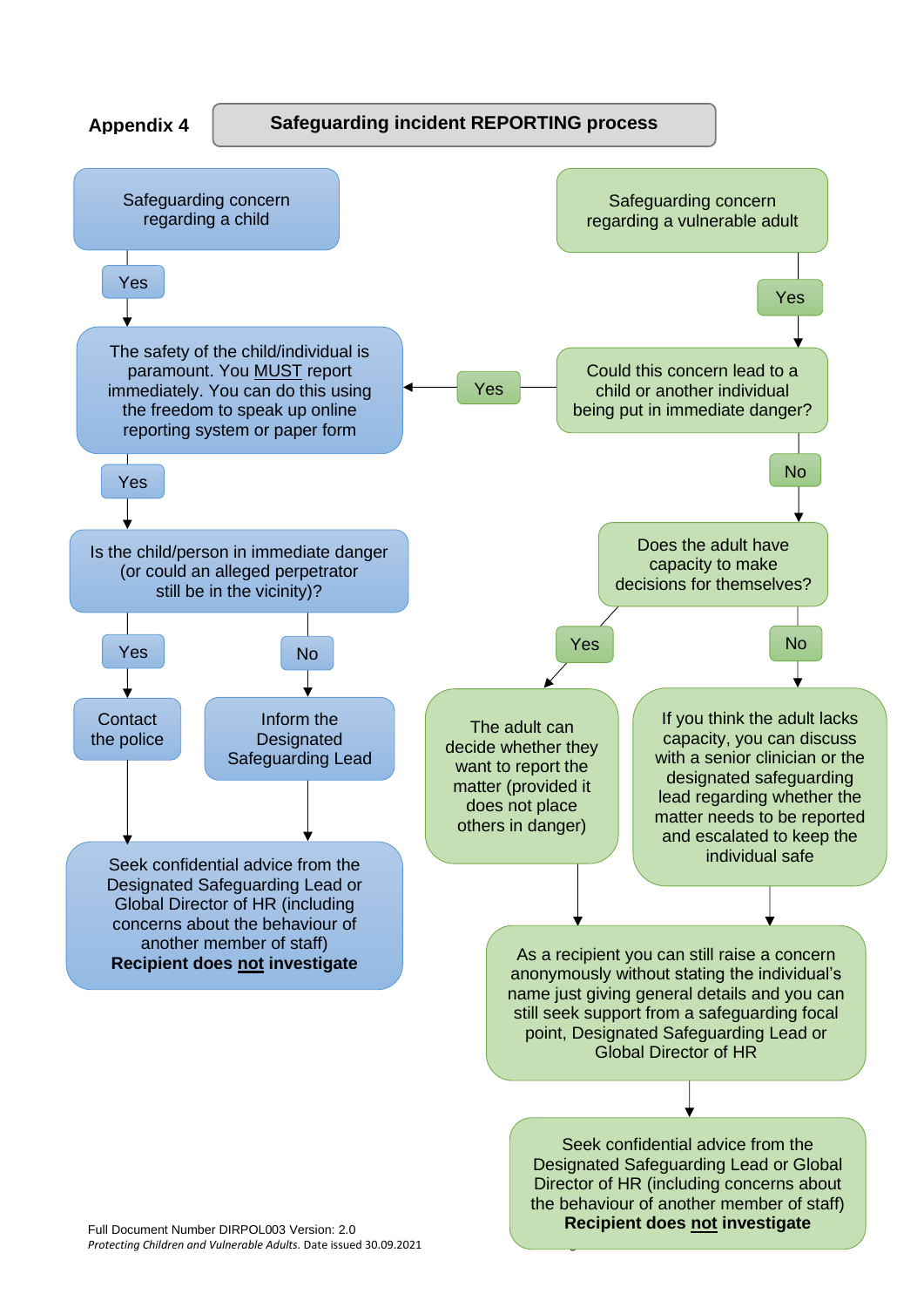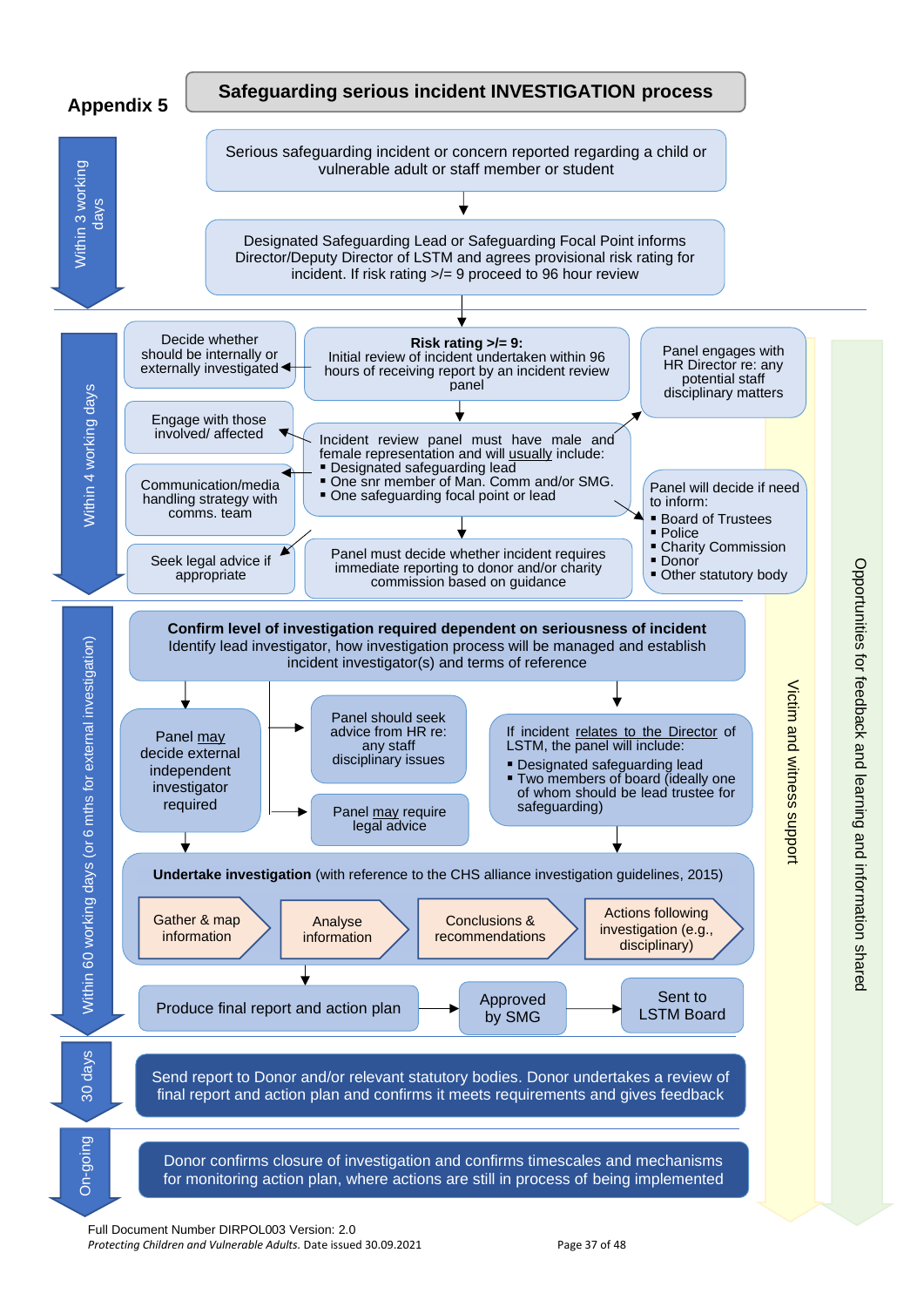# **Appendix 6: Safeguarding Focal Points**

| <b>Safeguarding Title</b> | <b>Name</b>                       | Contact details        |
|---------------------------|-----------------------------------|------------------------|
| LSTM Designated           | Philippa Tubb, Managing Director, | phil.tubb@LSTMed.ac.uk |
| <b>Safeguarding Lead</b>  | <b>Well Travelled Clinics</b>     | Tel: + 44 151 705 3744 |

| <b>Safeguarding Focal Points</b> |                                         |                                    |  |  |
|----------------------------------|-----------------------------------------|------------------------------------|--|--|
| <b>Clinical Sciences</b>         | Martina Savio                           | martina.savio@LSTMed.ac.uk         |  |  |
|                                  | Programme Manager                       | Tel: +44 151 705 3318              |  |  |
|                                  | Jane Rowles                             | jane.rowles@LSTMed.ac.uk           |  |  |
|                                  | <b>Clinical Nurse Manager</b>           | Tel: 0151 705 2516                 |  |  |
| Education                        | Sarah O'Keeffe                          | sarah.okeeffe@lstmed.ac.uk         |  |  |
|                                  | Academic Registrar                      | Tel: +44 151 702 9312              |  |  |
|                                  | Martyn Stewart                          | martyn.stewart@LSTMed.ac.uk        |  |  |
|                                  | Director of Graduate Studies            | Tel: +44 151 705 3292              |  |  |
|                                  | Lesley Bennett                          | lesley.bennett@LSTMed.ac.uk        |  |  |
|                                  | Student Welfare & Experience Manager    | Tel: +44 151 702 9593              |  |  |
|                                  | Leah Dempsey                            | leah.dempsey@LSTMed.ac.uk          |  |  |
|                                  | Student Experience Officer              | Tel: +44 151 702 9591              |  |  |
| Finance                          | Helen McCormack, Head of Research &     | helen.mccormack@LSTMed.ac.uk       |  |  |
|                                  | <b>Business Professional Services</b>   | Tel: +44 151 705 3293              |  |  |
| <b>HR</b>                        | Ms Sam Airey                            | sam.airey@LSTMed.ac.uk             |  |  |
|                                  | <b>Global Director of HR</b>            | Tel: +44 151 705 3715              |  |  |
|                                  | Emma Crickson                           | emma.crickson@LSTMed.ac.uk         |  |  |
|                                  | Senior HR Manager (OD & Engagement)     | Tel: +44 151 702 9334              |  |  |
|                                  | <b>Carol Hughes</b>                     | carol.hughes@LSTMed.ac.uk          |  |  |
|                                  | Senior HR Manager                       | Tel: +44 151 705 3783              |  |  |
|                                  | Sara Davies                             | sara.davies@LSTMed.ac.uk           |  |  |
|                                  | Senior HR Manager                       | Tel: +44 151 702 9568              |  |  |
| <b>International Public</b>      | Alexandre Quach                         | alexandre.quach@LSTMed.ac.uk       |  |  |
| Health                           | Programme Manager                       | Tel: +44 151 702 9535              |  |  |
|                                  | <b>Helen Allott</b>                     | helen.allott@LSTMed.ac.uk          |  |  |
|                                  | Senior Technical Officer                | Tel: +44 151 702 9354              |  |  |
|                                  | <b>Tara Tancred</b>                     | tara.tancred@LSTMed.ac.uk          |  |  |
|                                  | Senior Research Associate               | Tel: +44 151 702 9319              |  |  |
|                                  | Joanne Raven                            | joanne.raven@LSTMed.ac.uk          |  |  |
|                                  | Senior Lecturer                         | Tel: +44 151 705 3235              |  |  |
| <b>IVCC</b>                      | Lynn Byrne                              | lynn.byrne@ivcc.com                |  |  |
|                                  | <b>Administration Officer</b>           | Tel: +44 151 705 3268              |  |  |
|                                  | Chris Larkin, Head of Communication and | christopher.larkin@ivcc.com        |  |  |
|                                  | <b>External Relations</b>               | Tel: +44 151 702 9371              |  |  |
| Malawi-Liverpool                 | Elizabeth Mkutumula                     | emkutumula@mlw.mw                  |  |  |
| Wellcome Trust (MLW)             | Safeguarding Officer                    |                                    |  |  |
|                                  | Limbani Medi                            | Imedi@mlw.mw                       |  |  |
|                                  | <b>HR Manager</b>                       |                                    |  |  |
|                                  | Markus Gmeiner                          | m.gmeiner@mlw.mw                   |  |  |
|                                  | Clinical Research Support Unit Lead     |                                    |  |  |
| <b>Tropical Disease</b>          | Sian Freer                              | sian.freer@LSTMed.ac.uk            |  |  |
| Biology                          | <b>Chief Operating Officer</b>          | Tel: +44 151 705 3212              |  |  |
|                                  | Sarah Martindale                        | sarah.martindale@LSTMed.ac.uk      |  |  |
|                                  | Programme Manager                       | Tel: +44 151 705 3774              |  |  |
| Vector                           | Alvaro Acosta-Serrano                   | alvaro.acosta-serrano@LSTMed.ac.uk |  |  |
|                                  | Senior Lecturer                         | Tel: +44 151 705 3304              |  |  |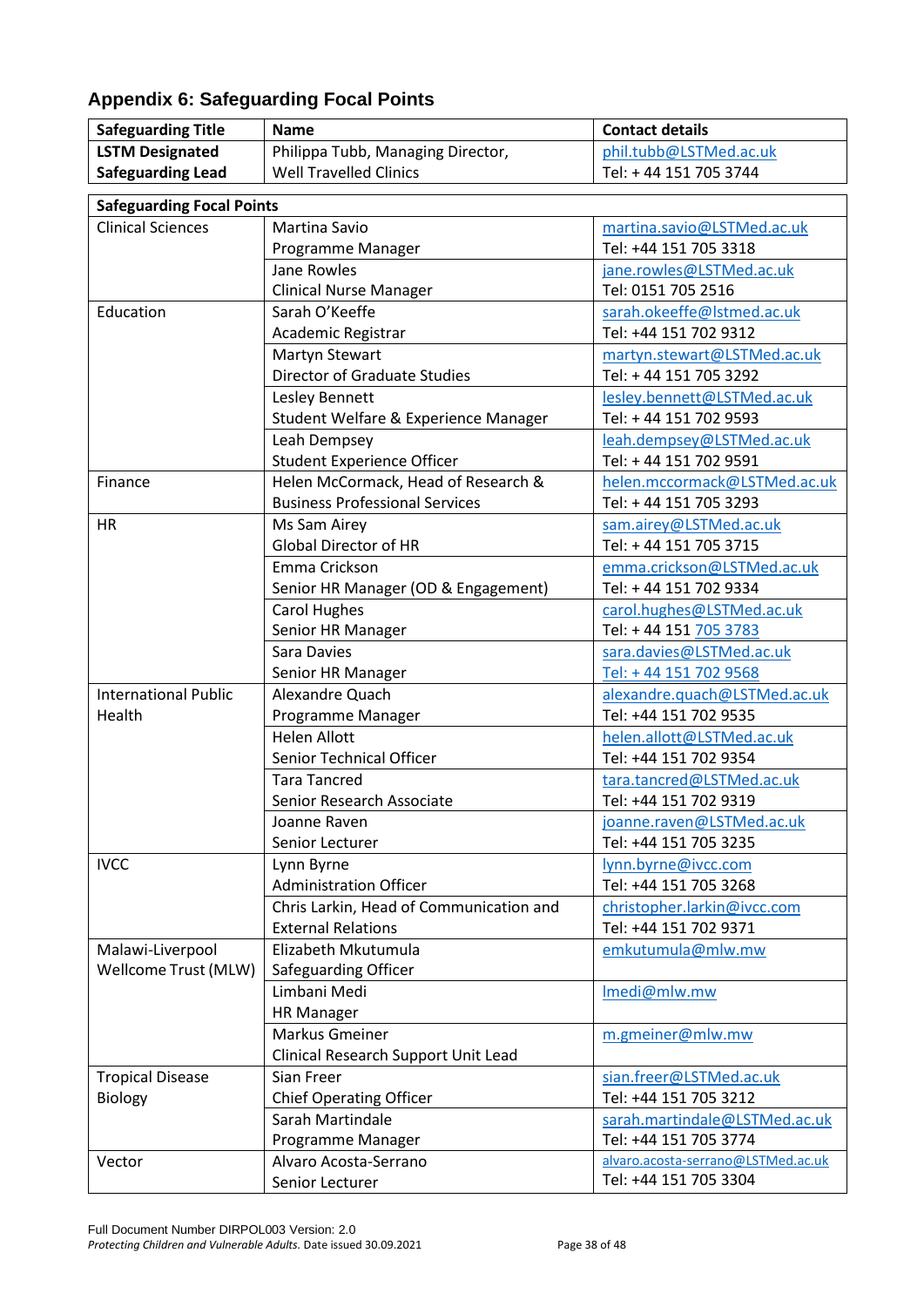### **Appendix 7: Safeguarding referrals - LIVERPOOL**

#### **1. SAFEGUARDING CHILDREN**

1.1 If you are worried that a child has suffered harm, neglect, or abuse or, you are worried that a child may be at risk if suffering harm should contact:

**Liverpool Careline Children's service on 0151 233 3700. Phone lines are open 24/7**

Or if you need to contact Merseyside Police dial: 0151 709 6010 or dial 999.

#### 1.2 **Liverpool Safeguarding Children Board (LCSB)**

5th Floor Cunard Building Water Street Liverpool L3 1DS

**Tel:** 0151 233 0493/0510 **Web:** <https://liverpoolscb.org.uk/lscb>

#### **2. SAFEGUARDING ADULTS:**

2.1 Liverpool Social Services Careline is Liverpool Council's social care contact services where staff are available 24/7, providing a central contact point for enquiries about services for children, adults, homeless families, and people with mental health problems. You can contact Careline by telephone as follows:

**Careline (Liverpool Adults) 0151 233 3800 (for all queries about people aged 18 and over)**

#### 2.2 **Merseyside Safeguarding Adults Board**

Old Market House Hamilton Street Birkenhead CH41 5AL

**Tel:** 0151 666 3635 **Web:** <https://www.merseysidesafeguardingadultsboard.co.uk/>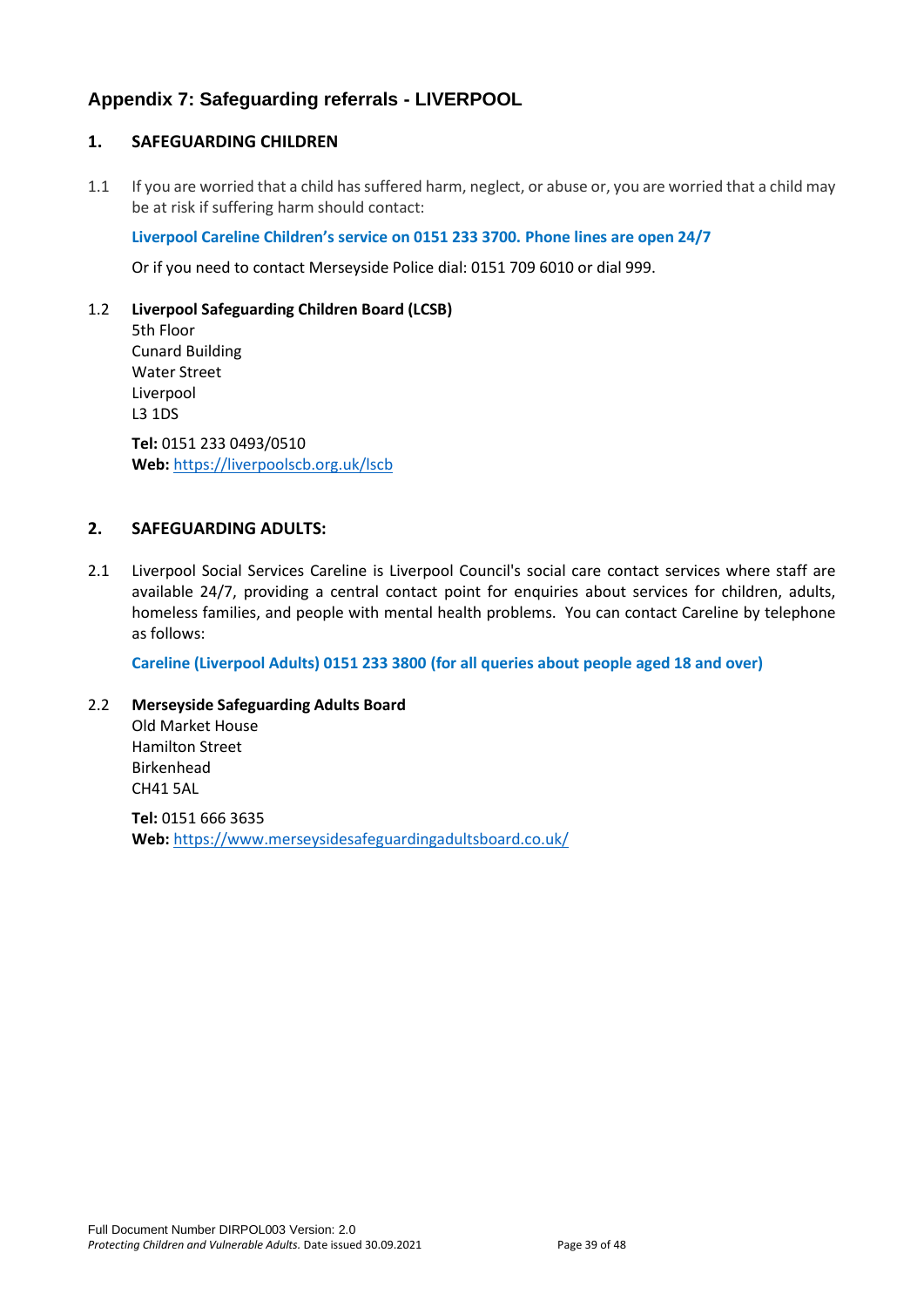### **Appendix 8 - Other UK organisations offering help and support**

#### **1. National Society for Prevention of Cruelty to Children (NSPCC)**

UK Charity working in Child Protection **Helpline:** 0808 800 5000 **Email:** [help@nspcc.org.uk](mailto:help@nspcc.org.uk) **Web:** <https://www.nspcc.org.uk/>

#### **2. Childline**

Childline is for anyone under 19 in the UK with any issue they're going through. Childline is free, confidential, and available any time, day, or night. (Joined with NSPCC in 2006) **Helpline:** 0800 1111

**1-2-1 Counsellor chat:** <https://www.childline.org.uk/get-support/1-2-1-counsellor-chat/> **Web:** <https://www.childline.org.uk/>

#### **3. Samaritans**

Aim of the organisation is to alleviate emotional distress and reduce the incidence of suicide feelings and suicidal behaviour. They offer a service 24-hours a day to provide emotional support for people who are struggling to cope, including those who have had thoughts of suicide **Helpline:** 116 123 (24 hours a day, 365 days a year) **Email:** [jo@samaritans.org](mailto:jo@samaritans.org) **Web:** <https://www.samaritans.org/>

#### **4. MIND**

Mental health charity. Provide advice and support to empower anyone experiencing a mental health problem.

**Helpline: 0300 123 3393** Lines are open 9am to 6pm, Monday to Friday (except for bank holidays).

**Email:** [info@mind.org.uk](mailto:info@mind.org.uk) **Text:** 86463

#### **5. Young Minds**

Young People's mental health charity **Offer a Parents Helpline:** 0808 802 5544 **Web:** <https://youngminds.org.uk/>

#### **6. Wellbeing Liverpool**

Online directory for mental health and wellbeing services, activities, and groups in Liverpool. **Web:** <http://wellbeingliverpool.org.uk/>

#### **7. Rape Crisis England and Wales**

The national umbrella body for the network of Rape Crisis Centres across England and Wales and was set up to support their specialist work. They currently have 44-member Rape Crisis Centres, providing services in 55 locations across England and Wales.

**Helpline:** 0808 802 9999 between 12 noon - 2.30pm and 7:00- 9.30pm every day of the year **for confidential support and/or information about your nearest services.**

**Web:** <https://rapecrisis.org.uk/>

- **EXECUTE:** [If you've just been raped](https://rapecrisis.org.uk/ifyouvejustbeenraped.php)
- **[If you've been raped abroad](https://rapecrisis.org.uk/ifyouvebeenrapedabroad.php)**
- [Supporting a survivor](https://rapecrisis.org.uk/supportingasurvivor.php)

Rape Support Cheshire and Merseyside: Cheshire & Merseyside Rape and Sexual Abuse Support Centre (RASASC) - For men and women. PO Box 35, Warrington, Cheshire, WA1 1DW

**Helpline:** 0330 363 0063 (9am-4.30pm Monday to Friday)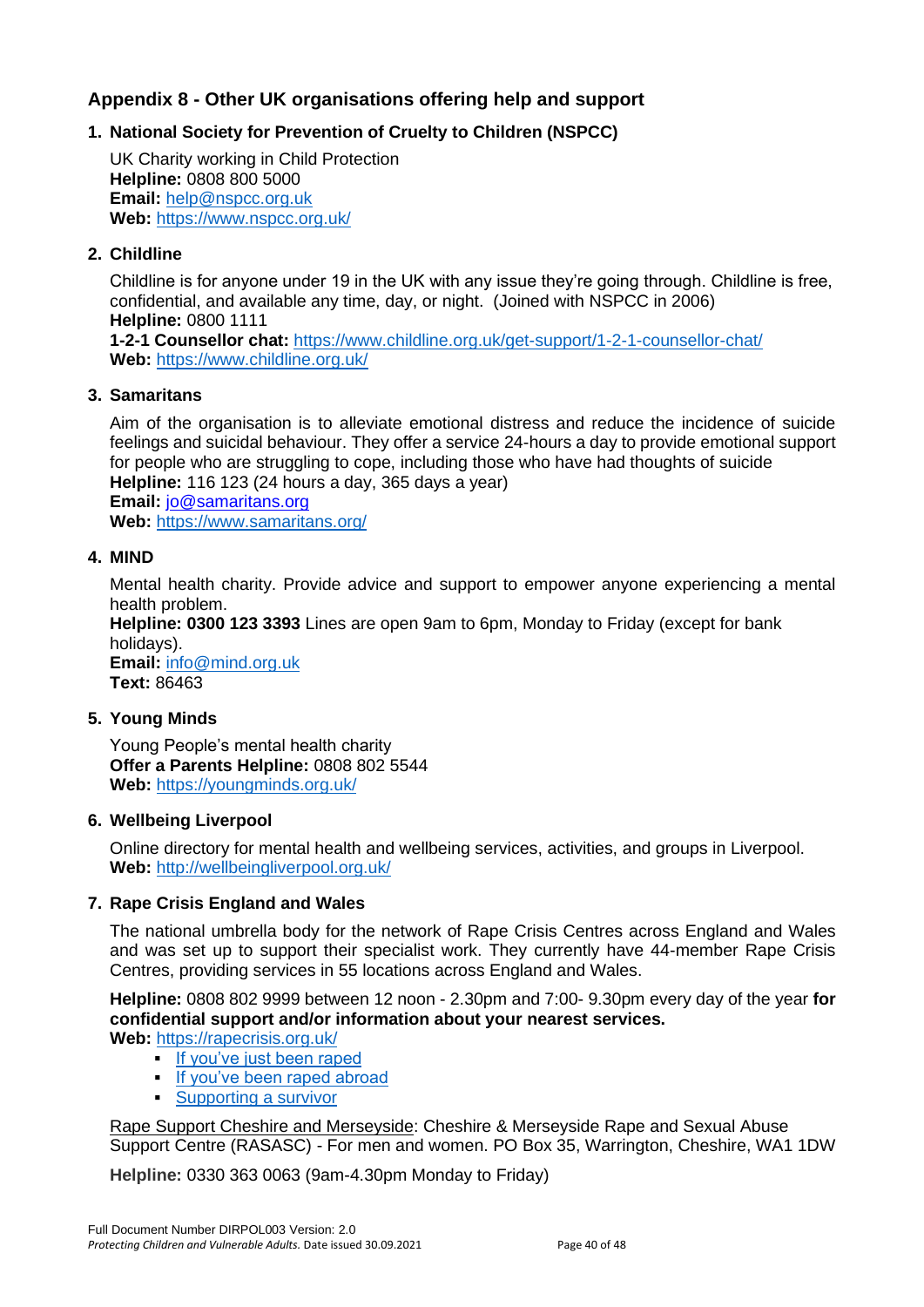#### **8. National Domestic Violence Helpline**

National service for women experiencing domestic violence, their family, friends, colleagues, and others calling on their behalf. Run in partnership between [Women's](http://www.womensaid.org.uk/) Aid and [Refuge](http://www.refuge.org.uk/) **Helpline:** 0808 2000 247 **Web:** <http://www.nationaldomesticviolencehelpline.org.uk/>

#### **9. Liverpool Domestic Abuse Service**

Liverpool Domestic Abuse Service (LDAS) is a free independent confidential service; who's aim is to Protect, support and empower women/girls who suffer from domestic abuse, to live safe independent lives. Specialist BME service with multilingual staff and volunteers and have access to interpreters and information in different languages.

**Phone: 0151 263 7474 (Monday – Thursday 9am – 5pm, Friday 9am- 3pm) Freephone: 0800 084 2744 (Monday – Thursday 9am – 5pm, Friday 9am- 3pm) Mobile/Text for hard of hearing: 07562 013316 Web:** <http://liverpooldomesticabuseservice.org.uk/>

#### **10. YMCA Liverpool- Domestic Abuse Rapid Accommodation Project**

A project for anyone over 18 in Merseyside who is impacted by Domestic Abuse – regardless of gender or family set up.

<https://www.thelivewelldirectory.com/Services/9>

#### **11. ManKind Initiative**

Helpline providing advice and support for male victims of domestic abuse. <https://www.thelivewelldirectory.com/Services/1670>

#### **12. Worst Kept Secret**

Helpline and support service for anyone affected by domestic violence including family and friends.

<https://www.thelivewelldirectory.com/Services/1414>

#### **13. Victim Support**

Independent Charity to help support people after crime

**Support line:** 0808 168 9111

**Victims' Information Service:** 0808 168 9293

**Web:** <https://www.victimsupport.org.uk/>

Lots of information available online and Victim Support have sections on lots of different types of crime including:

- [Crime Abroad](https://www.victimsupport.org.uk/crime-info/types-crime/crime-abroad)
- [Domestic Abuse](https://www.victimsupport.org.uk/crime-info/types-crime/domestic-abuse)
- [Hate Crime](https://www.victimsupport.org.uk/crime-info/types-crime/hate-crime)
- **[Rape and Sexual Assault](https://www.victimsupport.org.uk/crime-info/types-crime/rape-and-sexual-assault)**
- **[Sexual Harassment](https://www.victimsupport.org.uk/crime-info/types-crime/sexual-harassment)**
- **[Stalking and Harassment](https://www.victimsupport.org.uk/crime-info/types-crime/stalking-and-harassment)**

#### 14. **Addaction**

Mental health drug and alcohol charity working with adults and children and young people **Liverpool Central Addaction Recovery Centre (ARC): The Gateway, 4 Roscoe Street, Liverpool, L1 2SX**

**Phone:** 0151 706 7888

**Opening Times:** Mon 09:00-17:00; Tuesday 09:00-19:00; Weds-Fri: 09:00-17:00

**Web:** [https://www.addaction.org.uk/services/liverpool-central-addaction-recovery-centre](https://www.addaction.org.uk/services/liverpool-central-addaction-recovery-centre-arc-gateway)[arc-gateway](https://www.addaction.org.uk/services/liverpool-central-addaction-recovery-centre-arc-gateway)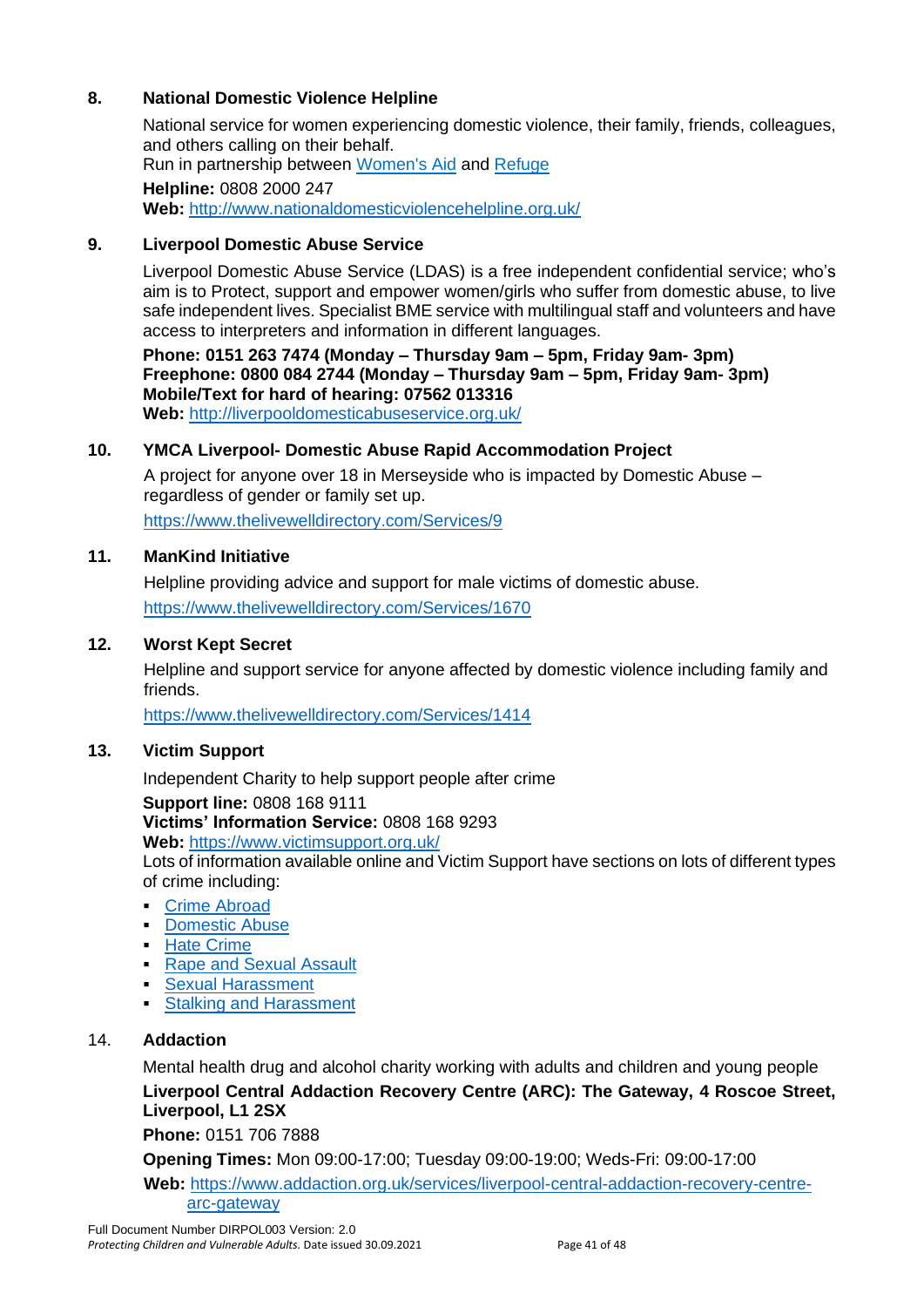#### **15. Alcoholics Anonymous (AA)**

AA supports the personal recovery and continued sobriety of alcoholics who turn to them for help.

**National helpline: 0800 9177 65 Email:** [Help@aamail.org](mailto:Help@aamail.org) **Web:** <https://www.alcoholics-anonymous.org.uk/>

#### **16. Forced Marriage Unit**

The FMU operates a public helpline to provide advice and support to victims of forced marriage as well as to professionals dealing with cases. The assistance provided ranges from safety advice, through to helping a forced marriage victim prevent their unwanted spouse moving to the UK ('reluctant sponsor' cases). In extreme circumstances the FMU will assist with rescues of victims held against their will overseas.

**Web:** <https://www.gov.uk/stop-forced-marriage> **Telephone:** +44 (0)20 7008 0151

**17. Saneline -** Mental health and emotional support for all including family, friends, and carers.

**Phone:** 0300 304 7000 (Local call rates, 6pm-11pm, 7 days a week) **Web:** [www.sane.org.uk](http://www.sane.org.uk/)

**18. Liverpool Light** – (Mental Health Crisis support)

**Phone:** 07970 738 229 **Address:** Liverpool Light, 181 - 185 London Road, Liverpool. L3 8JG (Mon - Sun - 6pm - 1am)

#### **19. Papyrus**

Suicide prevention charity that provides a dedicated suicide prevention hotline. [HOPElineUK](https://papyrus-uk.org/hopelineuk/) is available to anyone under the age of 35 or for those who are concerned about a young person:

**Phone:** 0800 068 4141 (Freephone) Mon-Fri 10am-10pm, weekends 20m-10pm

**Email:** [pat@papyrus-uk.org](mailto:pat@papyrus-uk.org) **Web:** [www.papyrus-uk.org](http://www.papyrus-uk.org/)

15. **Campaign Against Living Miserably (CALM)** – Charity which exists to prevent male suicide in the UK.

**Phone:** 0800 58 58 58 **Email:** [info@calmzone.net](mailto:info@calmzone.net) **Web:** [www.thecalmzone.net](http://www.thecalmzone.net/)

16. **Student Minds –** UK's student mental health charity aimed to provide students with the skills, knowledge, and confidence to talk about their mental health and to support peers.

**Email:** [info@studentminds.org.uk](mailto:info@studentminds.org.uk) **Web:** [www.studentmionds.org.uk](http://www.studentmionds.org.uk/)

#### 17. **SAFE Place Merseyside**

SAFE Place offer a service to both men and women who have been sexually assaulted both recently and at any time in the past. SAFE Place offers support 24 hours a day, 365 days a year.

**Phone:** 0151 295 3550 **Web:** [www.safeplacemerseyside.org.uk/](http://www.safeplacemerseyside.org.uk/)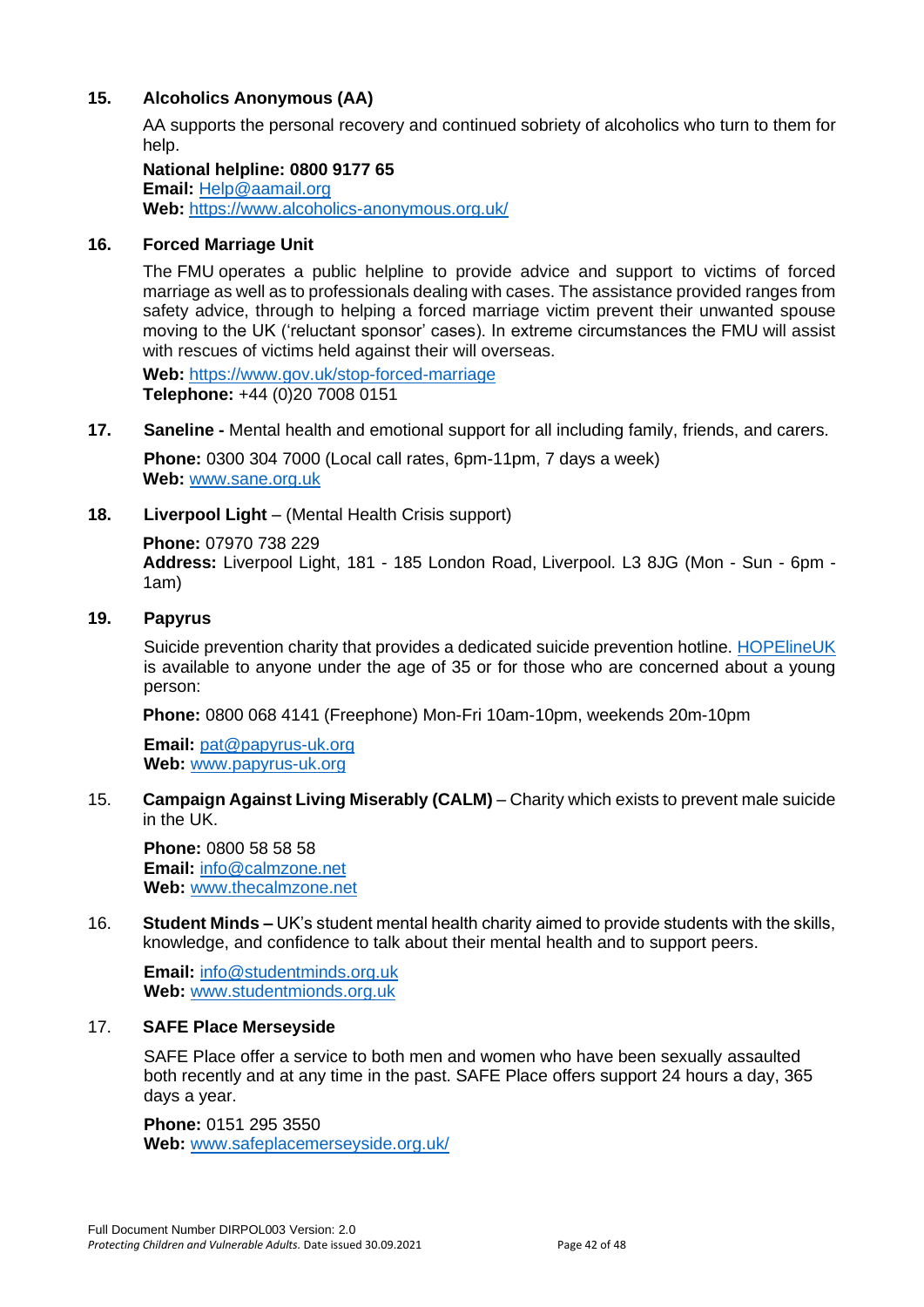#### 18. **Wellbeing Liverpool**

**Phone:** 0300 77 77 007 **Web:** <http://wellbeingliverpool.org.uk/>

### 19. **Accident & Emergency Department: The Royal Liverpool Hospital**

**Phone:** 0151 706 2000 **Address:** Prescot Street, Liverpool, L7 8XP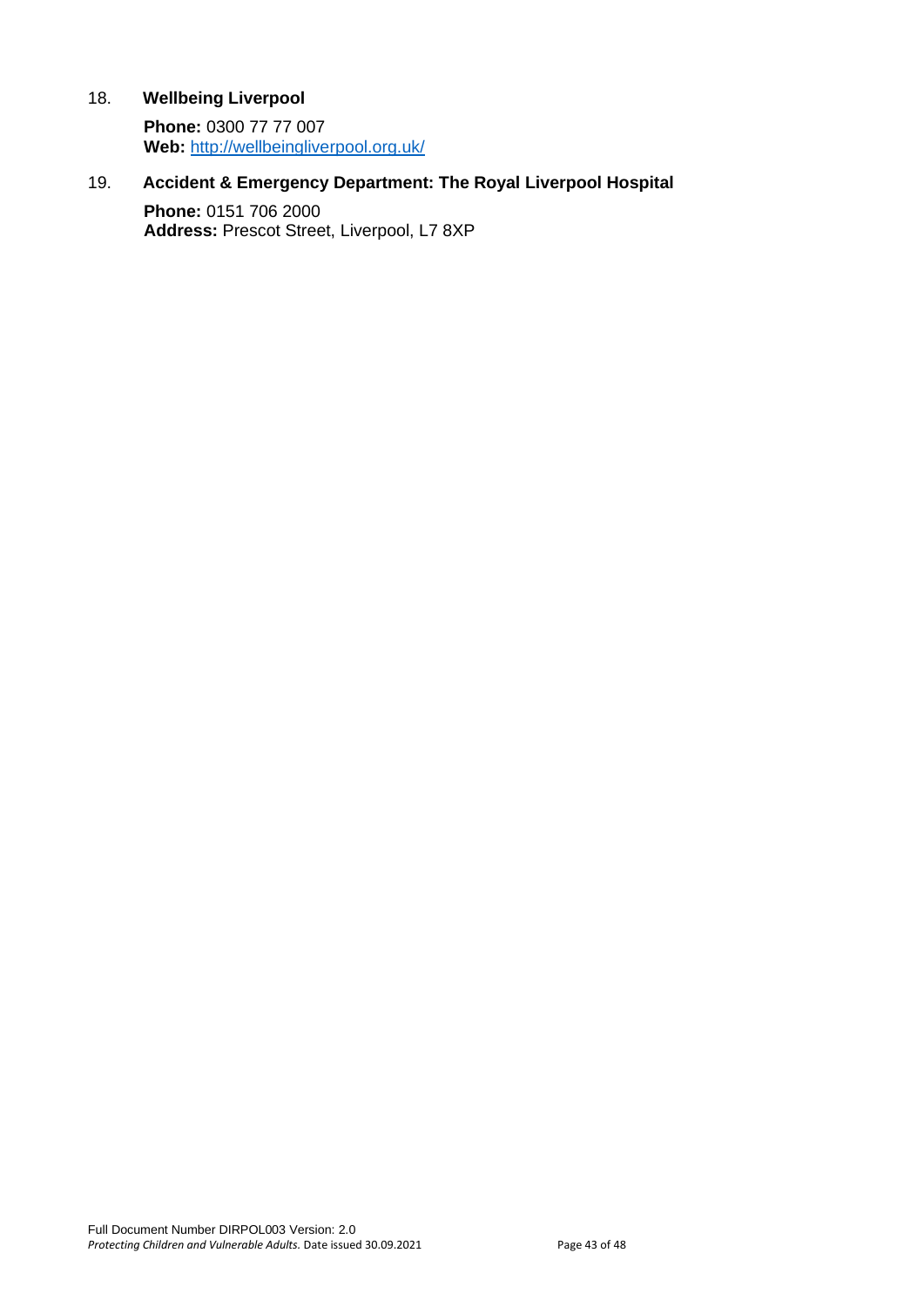### **Appendix 9 – Overseas External Organisations and Resources**

#### **Better Care Network**

Better Care Network (BCN) is an international network of organizations committed to supporting children without adequate family care around the world. BCN works by fostering collaboration, research and information sharing on family strengthening and alternative care, and advocating for changes to national, regional, and global policies to improve children's care situations.

**Web:** <https://bettercarenetwork.org/>

**Browse for resources all over the world here:** <https://bettercarenetwork.org/worldmap>

#### **KENYA**

#### ▪ **Childline Kenya**

Childline Kenya works in partnership with the Kenyan Government to stop child abuse and provide a safe environment for all children. They offer a nationwide helpline service dedicated to children that runs 24 hours toll free and is accessible by simply dialling 116.

**Tel:** 116 **WhatsApp:** 0722 116 116 **Email:** [116@childlinekenya.co.ke](mailto:116@childlinekenya.co.ke) **Web:** <http://www.childlinekenya.co.ke/>

#### ▪ **Kenya Alliance for the Advancement of Children**

Kenya Alliance for Advancement of Children (KAACR) is national umbrella body for NGO's cooperation and exchange of information on children rights in Kenya with a membership of over 250 children's agencies in Kenya.

**Address:** Wendy Court, Westlands, Nairobi **Email:** info@kaacr.com / kaacr@kaacr.com **Tel:** 0722780224 **Web:** <http://www.kaacr.com/>

#### ▪ **AIDS, Population and Health Integrated Assistance (APHIAplus Nuru ya Bonde)**

APHIAplus Nuru ya Bonde aims to improve the lives of mothers, children, and their families in Kenya's Rift Valley region. The project focuses on delivery of quality health services related to HIV/AIDS, family planning, reproductive health, malaria, and tuberculosis.

<https://www.fhi360.org/projects/aphiaplus-aids-population-and-health-integrated-assistance-nuru-ya-bonde>

- Has its head office in Nakuru and regional offices in Kabarnet, Narok, Eldoret, Nanyuki and Ngong.

- Provide fact sheets on a number of health issues for community healthcare workers:

[https://www.fhi360.org/sites/default/files/media/documents/APHIAplus%20Fact%20Sheets%20for%20CHW\\_0.pd](https://www.fhi360.org/sites/default/files/media/documents/APHIAplus%20Fact%20Sheets%20for%20CHW_0.pdf) [f](https://www.fhi360.org/sites/default/files/media/documents/APHIAplus%20Fact%20Sheets%20for%20CHW_0.pdf)

▪ **County Child Protection Systems - Kenya**

[https://bettercarenetwork.org/library/social-welfare-systems/child-care-and-protection-policies/county-child](https://bettercarenetwork.org/library/social-welfare-systems/child-care-and-protection-policies/county-child-protection-systems-guidelines)[protection-systems-guidelines](https://bettercarenetwork.org/library/social-welfare-systems/child-care-and-protection-policies/county-child-protection-systems-guidelines)

- **The framework for the national child protection system in Kenya:** <http://www.socialserviceworkforce.org/resources/framework-national-child-protection-system-kenya>
- **Taking Child Protection to the next level in Kenya December.** Government of Kenya, UNICEF, and Global Affairs Canada (2015).

[https://www.unicef.org/protection/files/Kenya\\_CP\\_system\\_case\\_study.pdf](https://www.unicef.org/protection/files/Kenya_CP_system_case_study.pdf)

▪ **LVCT Health** Offer HIV testing services and also care and treatment services <https://lvcthealth.org/>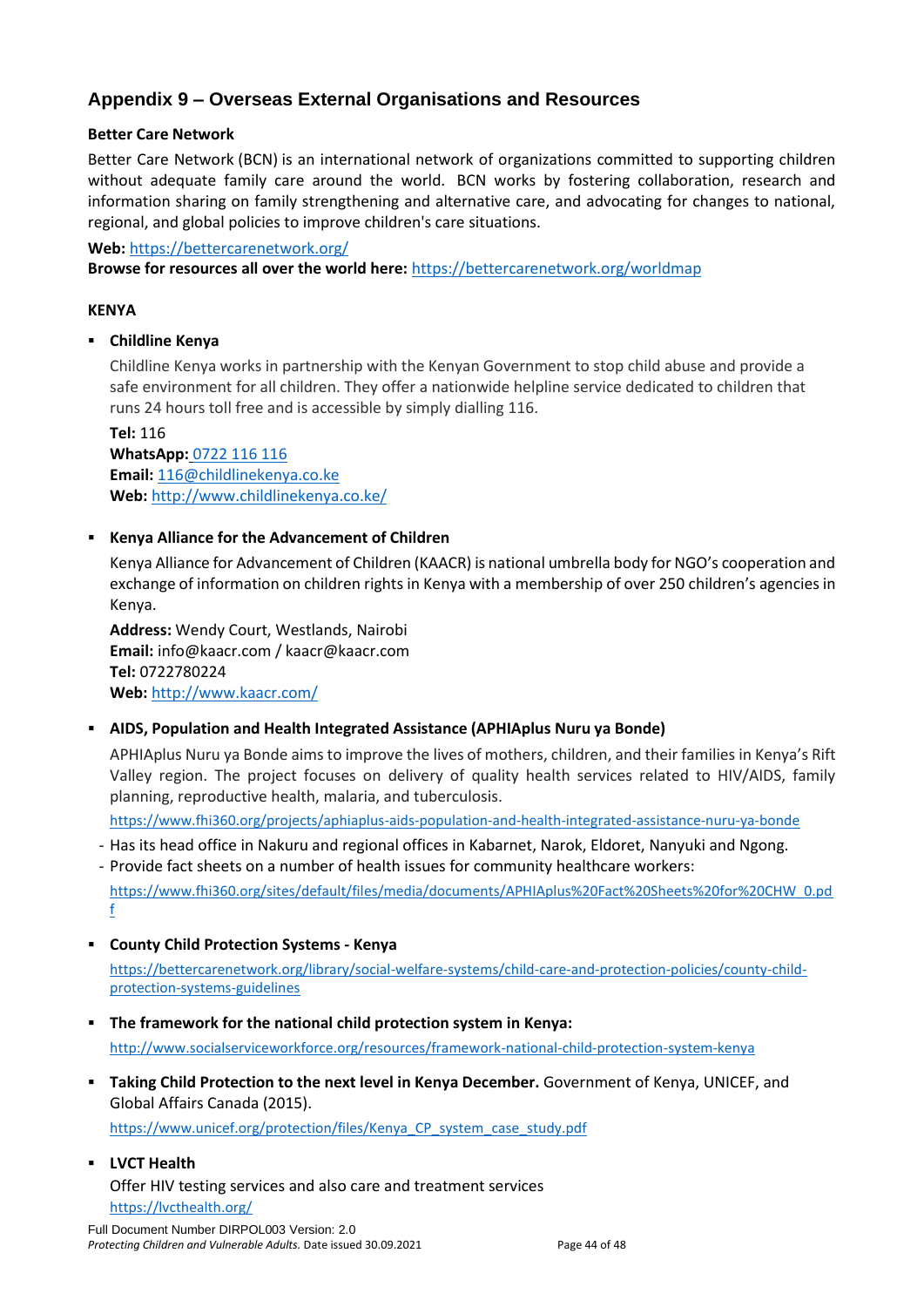#### **MALAWI**

#### ▪ **Youth Net and Counselling (Yoneco)**

YONECO is a non-governmental organization that is committed to empowering the youth, women, and children; promoting good health, human rights, and democracy; adapting and mitigating effects of climate change; and conducting research for evidence-based programming and advocacy.

YONECO currently has offices in: Chikwawa, Zomba, Lilongwe, Mangochi, Balaka, Ntcheu, Machinga, Nkhata Bay, Mchinji, Ntchisi and Rumphi. It also has projects in other districts that include Chiladzulu, Mulanje, Phalombe as well as Likoma.

YONECO Youth Leadership Development Center Complex Along Zomba-Lilongwe Road Next to Calvary Family Church P.O. Box 471 Zomba **Tel:** +265 1 526 199 **Web:** <https://yoneco.org/> **App:** Tithandizane Helpline: <https://play.google.com/store/apps/details?id=com.yoneco.ict.tithandizanehelpline> **IWF Malawi reporting portal to report online sex abuse:** <https://report.iwf.org.uk/mw>

- **Child Protection case management framework Malawi:** [http://www.socialserviceworkforce.org/system/files/resource/files/Child%20Protection%20Case%20Ma](http://www.socialserviceworkforce.org/system/files/resource/files/Child%20Protection%20Case%20Management%20Framework%20Malawi_0.pdf) [nagement%20Framework%20Malawi\\_0.pdf](http://www.socialserviceworkforce.org/system/files/resource/files/Child%20Protection%20Case%20Management%20Framework%20Malawi_0.pdf)
- **Child Protection Case Management Booklet Malawi:** [http://www.socialserviceworkforce.org/system/files/resource/files/Child%20Protection%20Case%20Ma](http://www.socialserviceworkforce.org/system/files/resource/files/Child%20Protection%20Case%20Management%20Booklet.pdf) [nagement%20Booklet.pdf](http://www.socialserviceworkforce.org/system/files/resource/files/Child%20Protection%20Case%20Management%20Booklet.pdf)
- **Child Protection care management training manual:** <http://www.socialserviceworkforce.org/resources/child-protection-case-management-training-manual>

#### **INDIA**

- **National Commission for the Protection of Child Rights. Government of India. Online reporting system (POSCO):** <http://www.ncpcr.gov.in/index2.php> **Web:** <http://www.ncpcr.gov.in/> Delhi Office: 5<sup>th</sup> Floor, ISBT Building, Kashmere Gate, New Delhi **Delhi Tel:** 011-2386291/23862686 **Delhi Email:** [dcpcr@hotmail.com](mailto:dcpcr@hotmail.com)
- **Childline India**

Work for the protection of the rights of all children in general. But special focus is on all children in need of care and protection, especially the more vulnerable sections.

**Contact:** 06, Sumer Kendra, 4th floor, P. B. Marg, Behind Mahindra Towers 400 018 Worli, Mumbai. **Tel:** 022-2495 2610, 2495 2611, 2482 1098/ 2490 1098/ 2491 1098 **Email:** [dial1098@childlineindia.org.in](mailto:dial1098@childlineindia.org.in) **Web:** [www.childlineindia.org.in](http://www.childlineindia.org.in/) **Facebook:** <https://www.facebook.com/ChildlineIndiaFoundation/>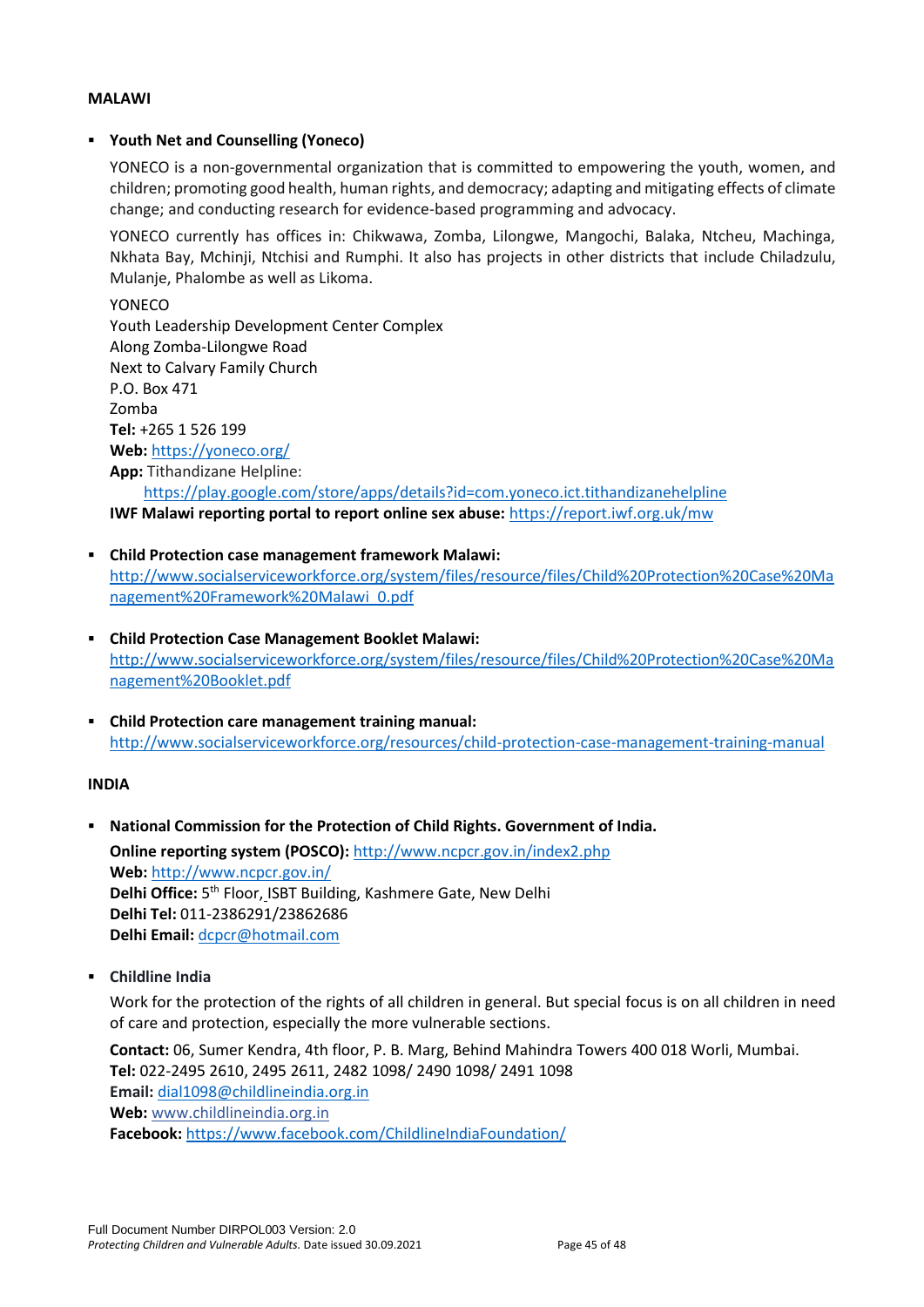▪ **Revised Integrated Child Protection Scheme 2014. Ministry of Women & Child Development Government of India:**

[https://bettercarenetwork.org/sites/default/files/Revised%20Integrated%20Child%20Protection%20Sch](https://bettercarenetwork.org/sites/default/files/Revised%20Integrated%20Child%20Protection%20Scheme%202014.pdf) [eme%202014.pdf](https://bettercarenetwork.org/sites/default/files/Revised%20Integrated%20Child%20Protection%20Scheme%202014.pdf)

#### ▪ **No Child Alone India**

Independent NGO working for the holistic development and welfare of parentless and abandoned children, and to strengthening families and communities as a preventive measure in the fight against abandonment and social neglect.

**Web:** <https://www.soschildrensvillages.in/no-child-alone>

**Head Office Address:** SOS Children's Villages India, National Office, Plot No. 4, Block C-1, Institutional Area, Nelson Mandela Marg, Vasant Kunj, New Delhi 110 070 **Phone:** +91-11- 4323 9200 **Email:** [soscvi@soscvindia.org](mailto:soscvi@soscvindia.org)

#### ▪ **Save the Children India**

Save the Children works for providing equality, equal education, equal nutrition, equal health, equal opportunities, gender equality, and life-saving humanitarian situations and relief during natural disasters to the most deprived children of India. Work includes: Child Education, Health & Nutrition, Child Protection and Humanitarian Response & Disaster Risk Reduction.

Web:<https://www.savethechildren.in/> Contact:<https://www.savethechildren.in/about-us/contact-us>

#### ▪ **SNEHA**

SNEHA is a non-profit organisation that works with women, children and public health and safety systems. Their work in urban informal settlements aims to reduce maternal and neonatal mortality and morbidity, child malnutrition and gender-based violence.

Contact:<http://snehamumbai.org/contact-us/> **Tel:** +91 22 2404 2627 +91 21 2408 6011 **Tel in crisis:** 91675 35765 **Mail:** [crisis@snehamumbai.org](mailto:crisis@snehamumbai.org) **Web:** <http://snehamumbai.org/>

#### ▪ **I-India**

NGO in Jaipur that assists street children with problems such as homelessness, malnutrition, and illness Web: [http://www.i-indiaonline.com/abt\\_ii\\_overview.htm](http://www.i-indiaonline.com/abt_ii_overview.htm)

#### ▪ **SARTHI**

Sarthi is a children rights organization in Bihar, one of India's poorest regions. We protect and rehabilitate children placed in Bihar's government homes for minors, including children from broken or abusive families, orphaned children, street children, handicapped children, and juvenile offenders.

**Web:** <http://www.sarthi-bihar.org/home>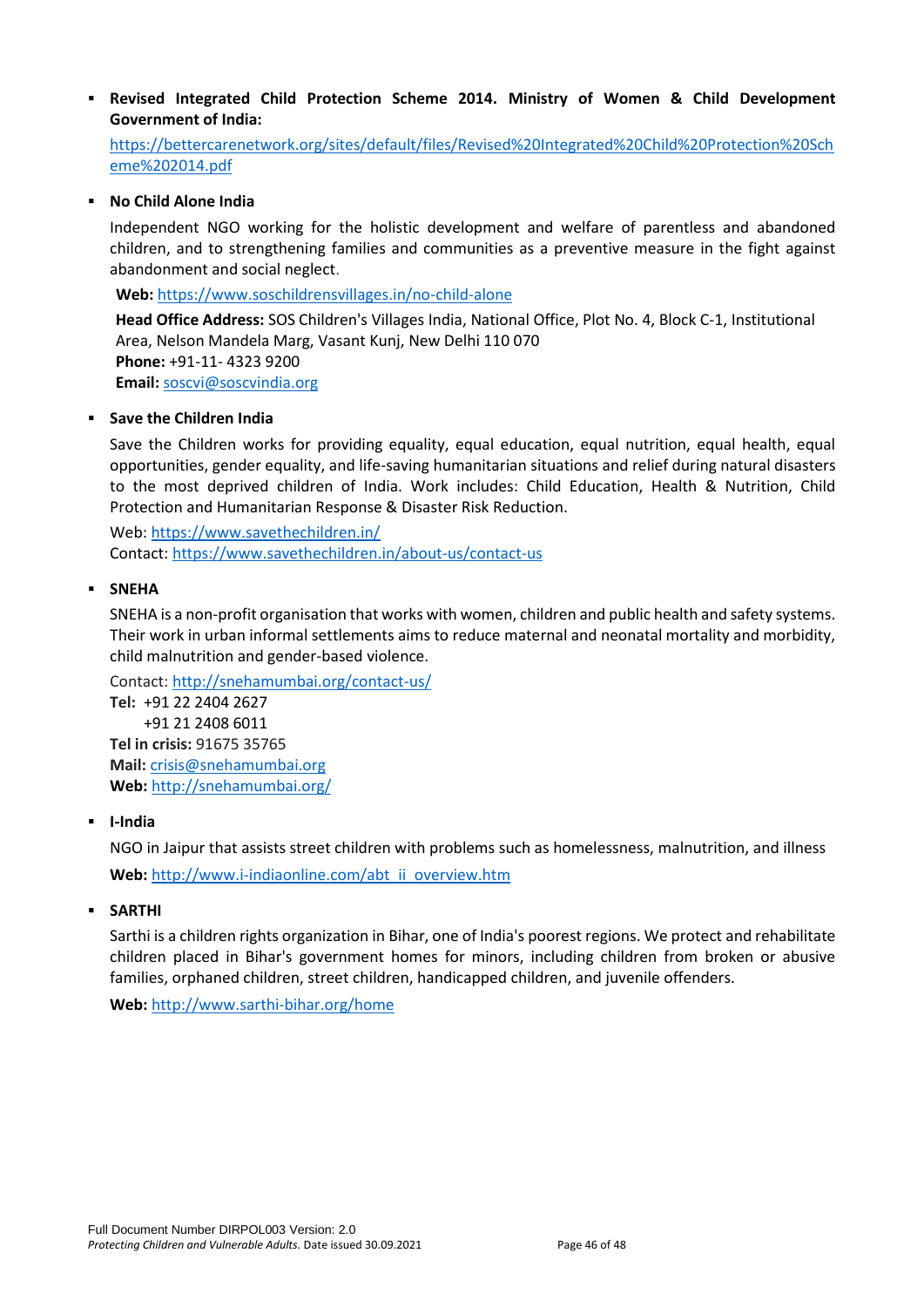| <b>Appendix 10: Safeguarding Risk Mapping Tool</b>                                                                               |                                      |                                                             |                                          |  |
|----------------------------------------------------------------------------------------------------------------------------------|--------------------------------------|-------------------------------------------------------------|------------------------------------------|--|
| <b>LSTM Dept</b>                                                                                                                 | Programme Title                      |                                                             |                                          |  |
| Summary                                                                                                                          |                                      |                                                             |                                          |  |
| <b>Start Date</b>                                                                                                                | End date                             | Country                                                     |                                          |  |
| Principal<br>Investigator                                                                                                        | Programme Manager<br>(if applicable) |                                                             | Donor                                    |  |
| Has LSTM signed up to a donor safeguarding<br>policy under this grant?                                                           |                                      | Does the programme use<br>volunteers? (if yes, detail role) |                                          |  |
| List any partner organisations you are working<br>with:                                                                          |                                      |                                                             |                                          |  |
| <b>Safeguarding Risk Identification</b>                                                                                          | <b>Risks</b>                         |                                                             | How will the risks be mitigated/managed? |  |
| 1. Potential safeguarding/protection risks for<br>participants that may occur within/as a result<br>of undertaking the research. |                                      |                                                             |                                          |  |
| 2. Potential safeguarding risks for staff,<br>students, volunteers, contractors, consultants,<br>or visitors                     |                                      |                                                             |                                          |  |
| 3. Safeguarding issues that could arise<br>unrelated to the research activity                                                    |                                      |                                                             |                                          |  |